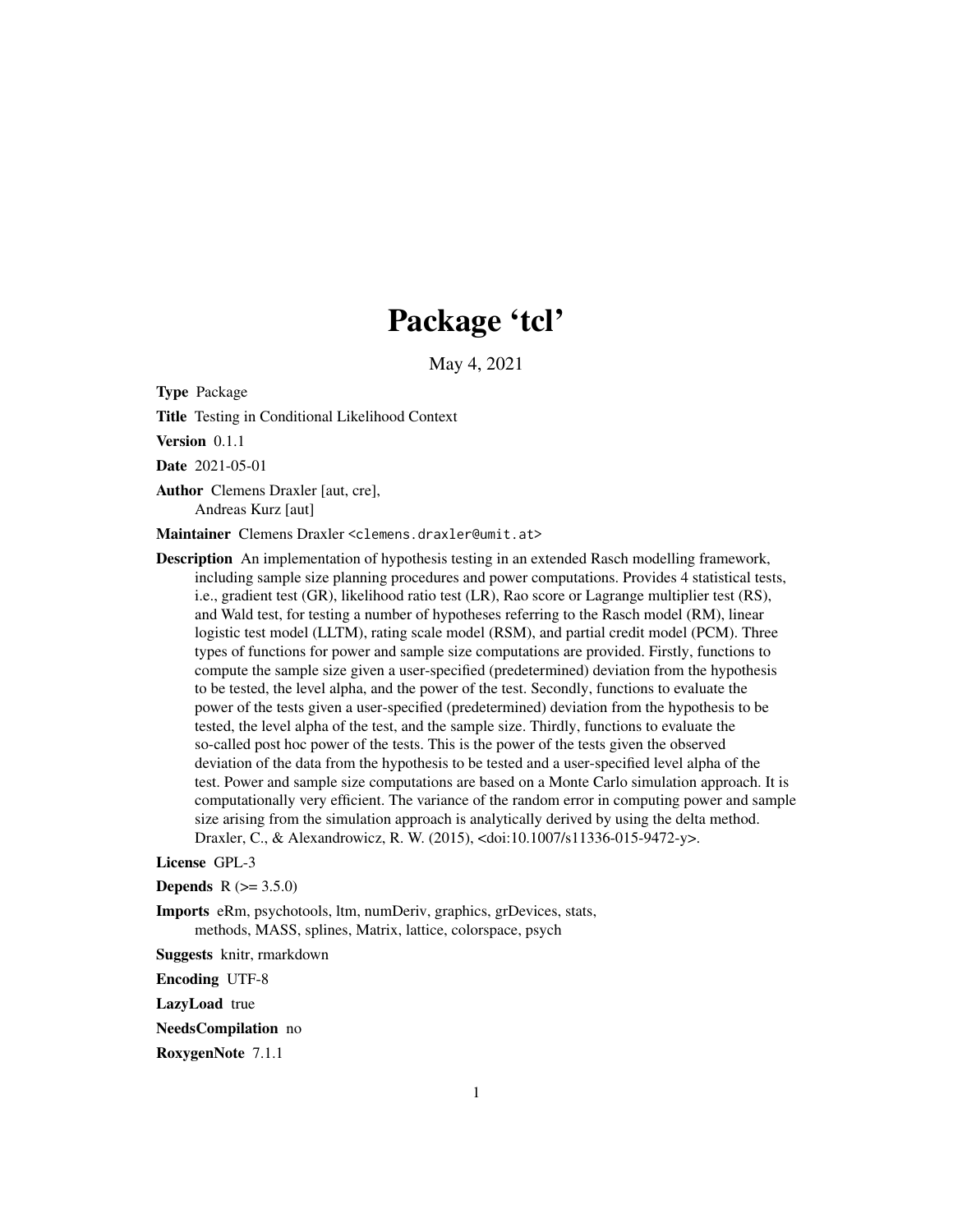<span id="page-1-0"></span>VignetteBuilder knitr Repository CRAN Date/Publication 2021-05-04 07:00:03 UTC

## R topics documented:

| Index |  |
|-------|--|

<span id="page-1-1"></span>change\_test *Tests in context of measurement of change using LLTM.*

#### Description

Computes gradient (GR), likelihood ratio (LR), Rao score (RS) and Wald (W) test statistics for hypotheses on parameters expressing change between two time points.

#### Usage

change\_test(X)

### Arguments

X Data matrix containing the responses of n persons to 2k binary items. Columns 1 to k contain the responses to k items at time point 1, and columns (k+1) to 2k the responses to the same k items at time point 2.

## Details

Assume all items be presented twice (2 time points) to the same persons. The data matrix X has n rows (number of persons) and 2k columns considered as virtual items. Assume a constant shift of item difficulties of each item between the 2 time points represented by one parameter. The shift parameter is the only parameter of interest. Of interest is the test of the hypothesis that the shift parameter equals 0 against the two-sided alternative that it is not equal to zero.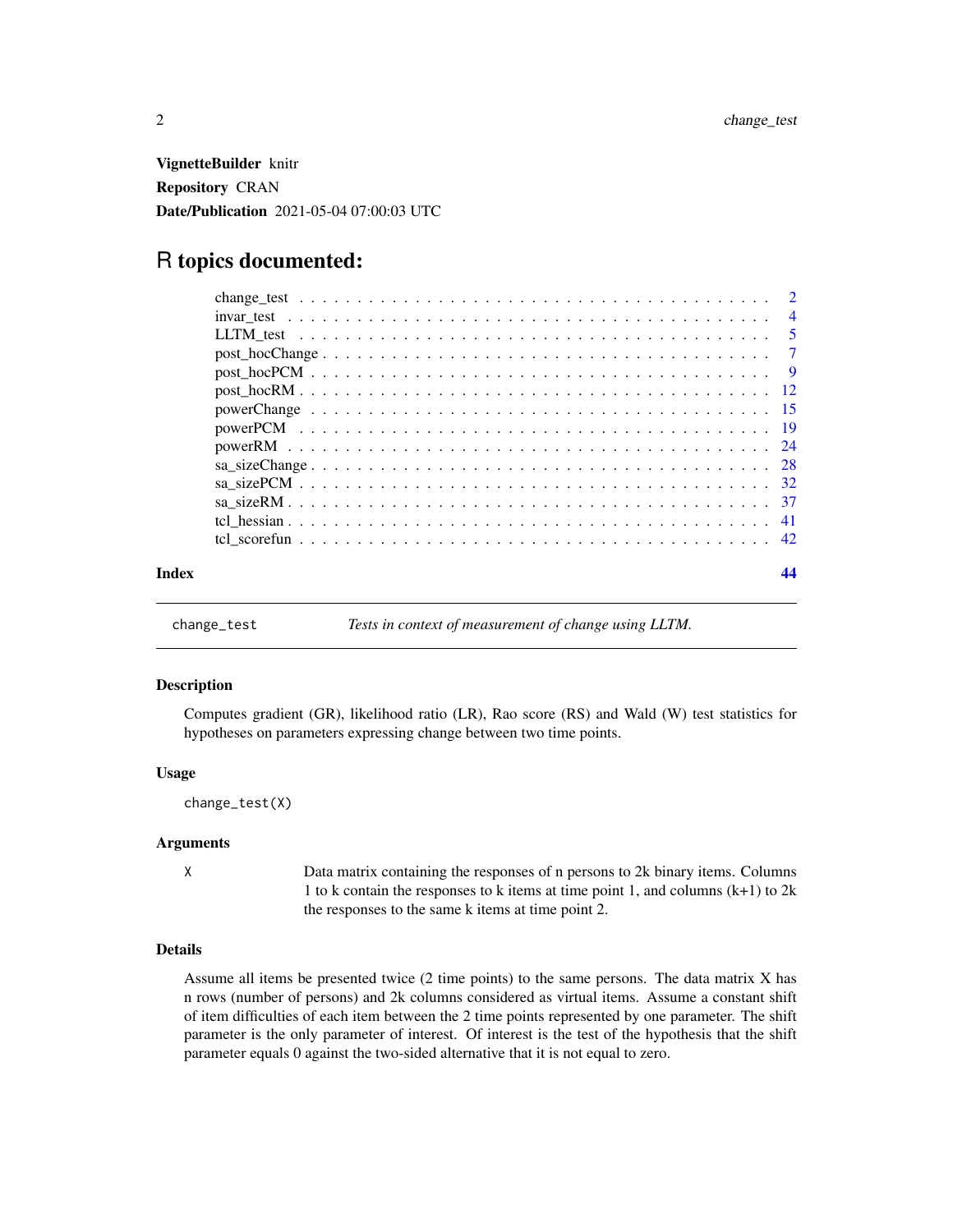## <span id="page-2-0"></span>change\_test 3

## Value

A list of test statistics, degrees of freedom, and p-values.

| test   | A numeric vector of gradient (GR), likelihood ratio (LR), Rao score (RS), and<br>Wald test statistics. |
|--------|--------------------------------------------------------------------------------------------------------|
| df     | Degrees of freedom.                                                                                    |
| pvalue | A numeric vector of corresponding p-values.                                                            |
| call   | The matched call.                                                                                      |

## References

Fischer, G. H. (1995). The Linear Logistic Test Model. In G. H. Fischer & I. W. Molenaar (Eds.), Rasch models: Foundations, Recent Developments, and Applications (pp. 131-155). New York: Springer.

Fischer, G. H. (1983). Logistic Latent Trait Models with Linear Constraints. Psychometrika, 48(1), 3-26.

## See Also

[invar\\_test](#page-3-1), and [LLTM\\_test](#page-4-1).

```
## Not run:
# Numerical example with 400 persons and 4 items
# presented twice, thus 8 virtual items
# Data y generated under the assumption that shift parameter equals 0
# (no change from time point 1 to 2)
# design matrix W used only for example data generation
# (not used for estimating in change_test function)
W < - rbind(c(1,0,0,0,0),
  c(\emptyset,1,\emptyset,\emptyset,\emptyset),
  c(\emptyset, \emptyset, 1, \emptyset, \emptyset),
  c(0,0,0,1,0),
  c(1,0,0,0,1),
  c(\emptyset,1,\emptyset,\emptyset,1),c(\emptyset, \emptyset, 1, \emptyset, 1),c(0,0,0,1,1))
# eta Parameter, first 4 are nuisance, i.e. , easiness parameters of the 4 items
# at time point 1, last one is the shift parameter.
eta <- c(-2,-1,1,2,0)y \leq -eRm: :sim.rasch(persons = rnorm(400), items = colSums(eta * t(W)))
res \le change_test(X = y)
res$test # test statistics
```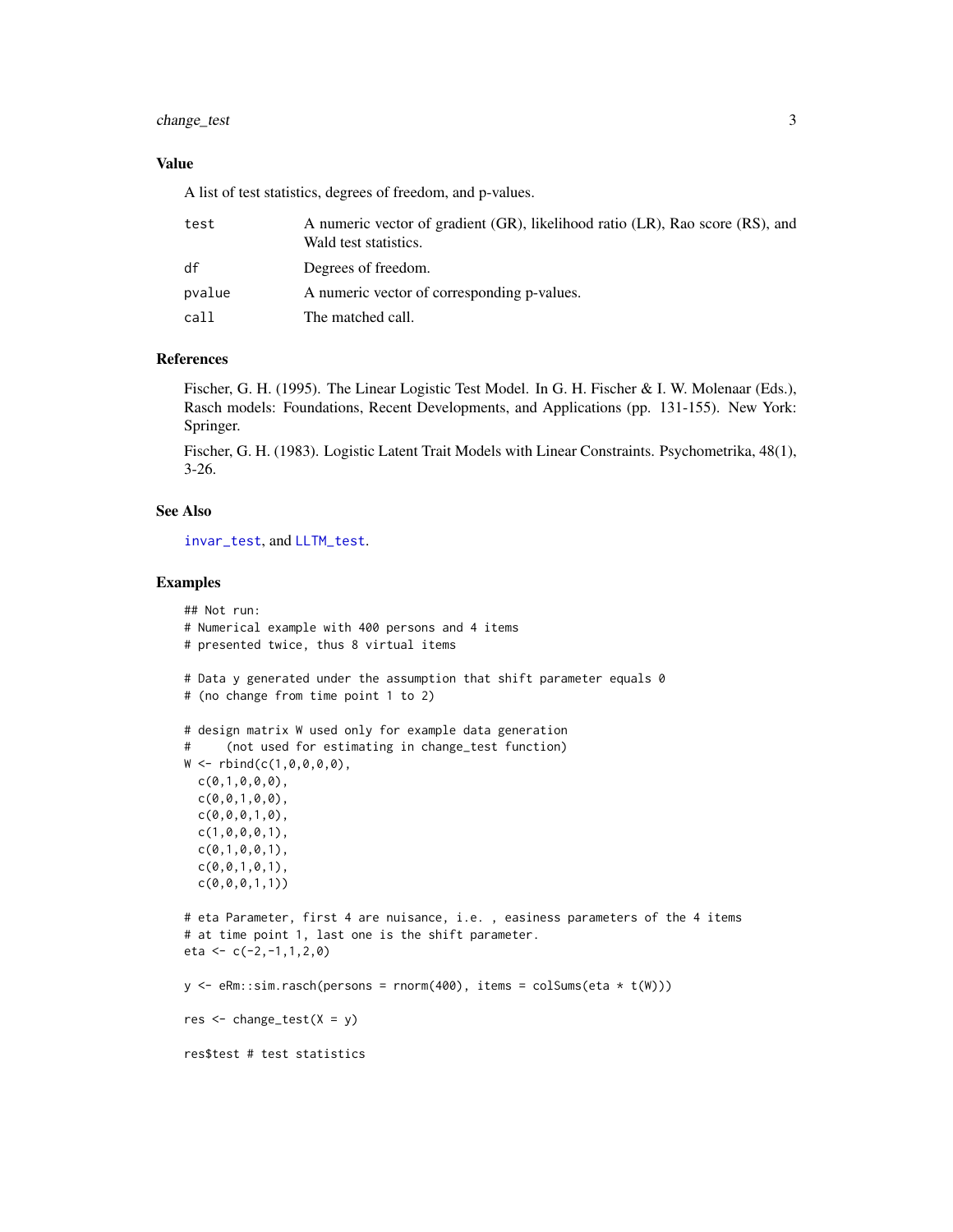```
res$df # degrees of freedoms
res$pvalue # p-values
```
## End(Not run)

<span id="page-3-1"></span>invar\_test *Test of invariance of item parameters between two groups.*

## Description

Computes gradient (GR), likelihood ratio (LR), Rao score (RS) and Wald (W) test statistics for hypothesis of equality of item parameters between two groups of persons against a two-sided alternative that at least one item parameter differs between the two groups.

## Usage

 $invar_test(X, splitcr = "median", model = "RM")$ 

## Arguments

| X       | Data matrix.                                                                                                              |
|---------|---------------------------------------------------------------------------------------------------------------------------|
| splitcr | Split criterion which is either "mean", "median" or a numeric vector x.                                                   |
|         | <b>"mean"</b> Corresponds to division of the sample according to the mean of the<br>person score.                         |
|         | <b>"median"</b> Corresponds to division of the sample according to the median of<br>the person score.                     |
|         | x Has length equal to number of persons and contains zeros and ones. It indi-<br>cates group membership for every person. |
| model   | RM, PCM, RSM                                                                                                              |
|         |                                                                                                                           |

## Value

A list of test statistics, degrees of freedom, and p-values.

| test   | A numeric vector of gradient (GR), likelihood ratio (LR), Rao score (RS), and<br>Wald test statistics. |
|--------|--------------------------------------------------------------------------------------------------------|
| df     | Degrees of freedom.                                                                                    |
| pvalue | A numeric vector of corresponding p-values.                                                            |
| call   | The matched call.                                                                                      |

<span id="page-3-0"></span>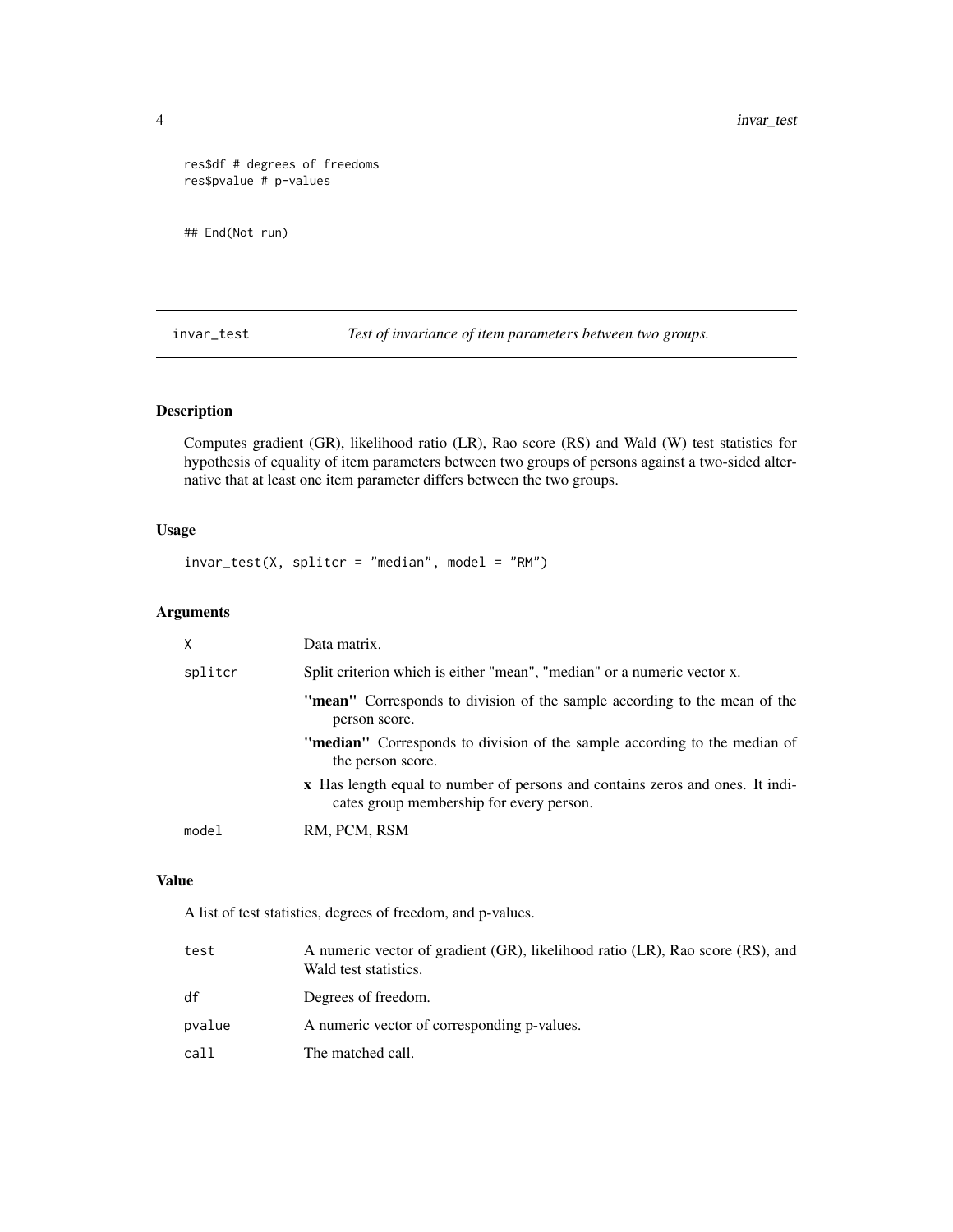## <span id="page-4-0"></span>LLTM\_test 5

#### References

Draxler, C. (2010). Sample Size Determination for Rasch Model Tests. Psychometrika, 75(4), 708–724.

Draxler, C., & Alexandrowicz, R. W. (2015). Sample Size Determination Within the Scope of Conditional Maximum Likelihood Estimation with Special Focus on Testing the Rasch Model. Psychometrika, 80(4), 897–919.

Draxler, C., Kurz, A., & Lemonte, A. J. (2020). The Gradient Test and its Finite Sample Size Properties in a Conditional Maximum Likelihood and Psychometric Modeling Context. Communications in Statistics-Simulation and Computation, 1-19.

Glas, C. A. W., & Verhelst, N. D. (1995a). Testing the Rasch Model. In G. H. Fischer & I. W. Molenaar (Eds.), Rasch Models: Foundations, Recent Developments, and Applications (pp. 69–95). New York: Springer.

Glas, C. A. W., & Verhelst, N. D. (1995b). Tests of Fit for Polytomous Rasch Models. In G. H. Fischer & I. W. Molenaar (Eds.), Rasch Models: Foundations, Recent Developments, and Applications (pp. 325-352). New York: Springer.

### See Also

[change\\_test](#page-1-1), and [LLTM\\_test](#page-4-1).

#### Examples

```
## Not run:
##### Rasch Model #####
y \leq -eRm: sim.rasch(persons = rnorm(400), c(0,-3,-2,-1,0,1,2,3))
x <- c(rep(1,200),rep(0,200))
res \le invar_test(y, splitcr = x, model = "RM")
res$test # test statistics
res$df # degrees of freedoms
res$pvalue # p-values
## End(Not run)
```
<span id="page-4-1"></span>

| LLTM test | Testing linear restrictions on parameter space of item parameters of |
|-----------|----------------------------------------------------------------------|
|           | RM.                                                                  |

#### Description

Computes gradient (GR), likelihood ratio (LR), Rao score (RS) and Wald (W) test statistics for hypotheses defined by linear restrictions on parameter space of the item parameters of RM.

#### Usage

LLTM\_test(X, W)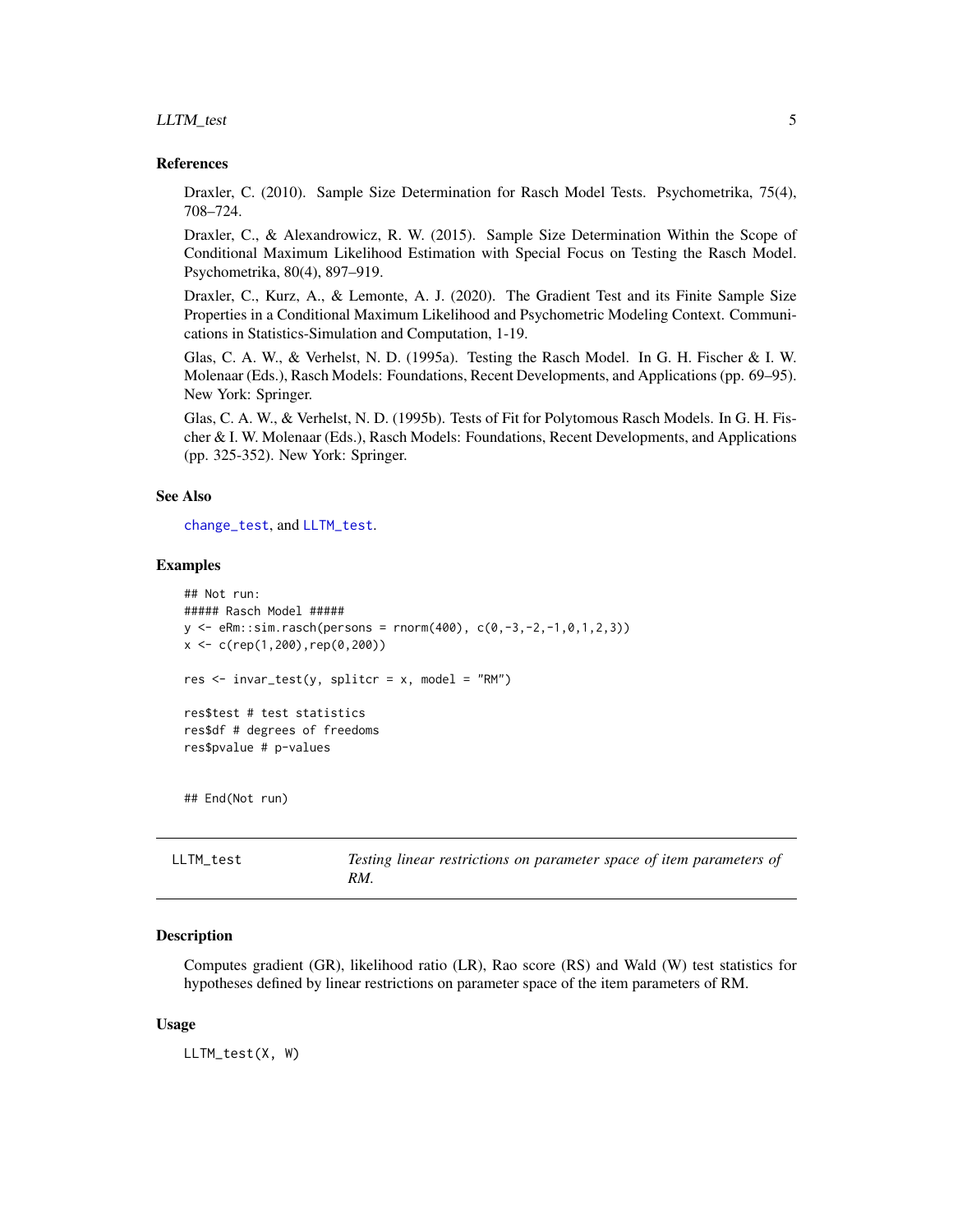#### <span id="page-5-0"></span>Arguments

|   | Data matrix.           |
|---|------------------------|
| W | Design matrix of LLTM. |

#### Details

The RM item parameters are assumed to be linear in the LLTM parameters. The coefficients of the linear functions are specified by a design matrix W. In this context, the LLTM is considered as a more parsimonious model than the RM. The LLTM parameters can be interpreted as the difficulties of certain cognitive operations needed to respond correctly to psychological test items. The item parameters of the RM are assumed to be linear combinations of these cognitive operations. These linear combinations are defined in the design matrix W.

#### Value

A list of test statistics, degrees of freedom, and p-values.

| test   | A numeric vector of gradient (GR), likelihood ratio (LR), Rao score (RS), and<br>Wald test statistics. |
|--------|--------------------------------------------------------------------------------------------------------|
| df     | Degrees of freedom.                                                                                    |
| pvalue | A numeric vector of corresponding p-values.                                                            |
| call   | The matched call.                                                                                      |
|        |                                                                                                        |

## References

Fischer, G. H. (1995). The Linear Logistic Test Model. In G. H. Fischer & I. W. Molenaar (Eds.), Rasch models: Foundations, Recent Developments, and Applications (pp. 131-155). New York: Springer.

Fischer, G. H. (1983). Logistic Latent Trait Models with Linear Constraints. Psychometrika, 48(1), 3-26.

#### See Also

[change\\_test](#page-1-1), and [invar\\_test](#page-3-1).

```
## Not run:
# Numerical example assuming no deviation from linear restriction
# design matrix W defining linear restriction
W \leftarrow \text{rbind}(c(1, \emptyset), c(\emptyset, 1), c(1, 1), c(2, 1))# assumed eta parameters of LLTM for data generation
eta <- c(-0.5, 1)# assumed vector of item parameters of RM
b \leftarrow \text{colSums}(\text{eta} \times \text{t(W)})
```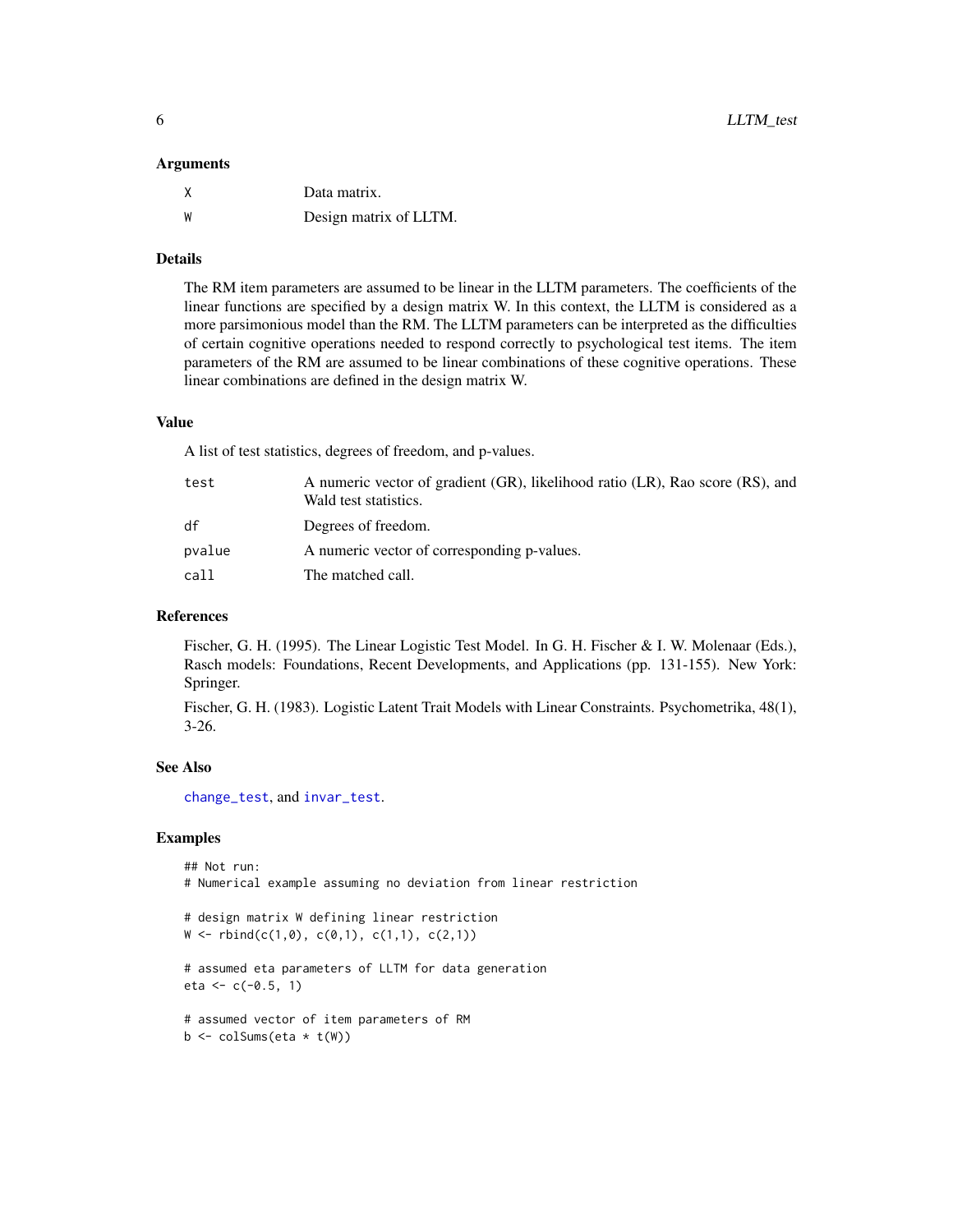## <span id="page-6-0"></span>post\_hocChange 7

```
y \le -eRm::sim.rasch(persons = rnorm(400), items = b - b[1]) # sum = FALSEres \le LLTM_test(X = y, W = W )
res$test # test statistics
res$df # degrees of freedoms
res$pvalue # p-values
```
## End(Not run)

<span id="page-6-1"></span>

| post_hocChange | Power analysis of tests in context of measurement of change using |
|----------------|-------------------------------------------------------------------|
|                | LLTM                                                              |

#### **Description**

Returns post hoc power of Wald (W), likelihood ratio (LR), Rao score (RS) and gradient (GR) test given data and probability of error of first kind  $\alpha$ . The hypothesis to be tested states that the shift parameter quantifying the constant change for all items between time points 1 and 2 equals 0. The alternative states that the shift parameter is not equal to 0. It is assumed that the same items are presented at both time points. See function [change\\_test](#page-1-1).

#### Usage

post\_hocChange(alpha = 0.05, data)

#### Arguments

| alpha | Probability of error of first kind.               |
|-------|---------------------------------------------------|
| data  | Data matrix as required for function change_test. |

#### Details

The power of the tests (Wald, LR, score, and gradient) is determined from the assumption that the approximate distributions of the four test statistics are from the family of noncentral  $\chi^2$  distributions with  $df = 1$  and noncentrality parameter  $\lambda$ . In case of evaluating the post hoc power,  $\lambda$  is assumed to be given by the observed value of the test statistic. Given the probability of the error of the first kind  $\alpha$  the post hoc power of the tests can be determined from  $\lambda$ . More details about the distributions of the test statistics and the relationship between  $\lambda$ , power, and sample size can be found in Draxler and Alexandrowicz (2015).

In particular, let  $q_{\alpha}$  be the  $1 - \alpha$  quantile of the central  $\chi^2$  distribution with df = 1. Then,

$$
power = 1 - F_{df, \lambda}(q_{\alpha}),
$$

where  $F_{df, \lambda}$  is the cumulative distribution function of the noncentral  $\chi^2$  distribution with  $df = 1$ and  $\lambda$  equal to the observed value of the test statistic.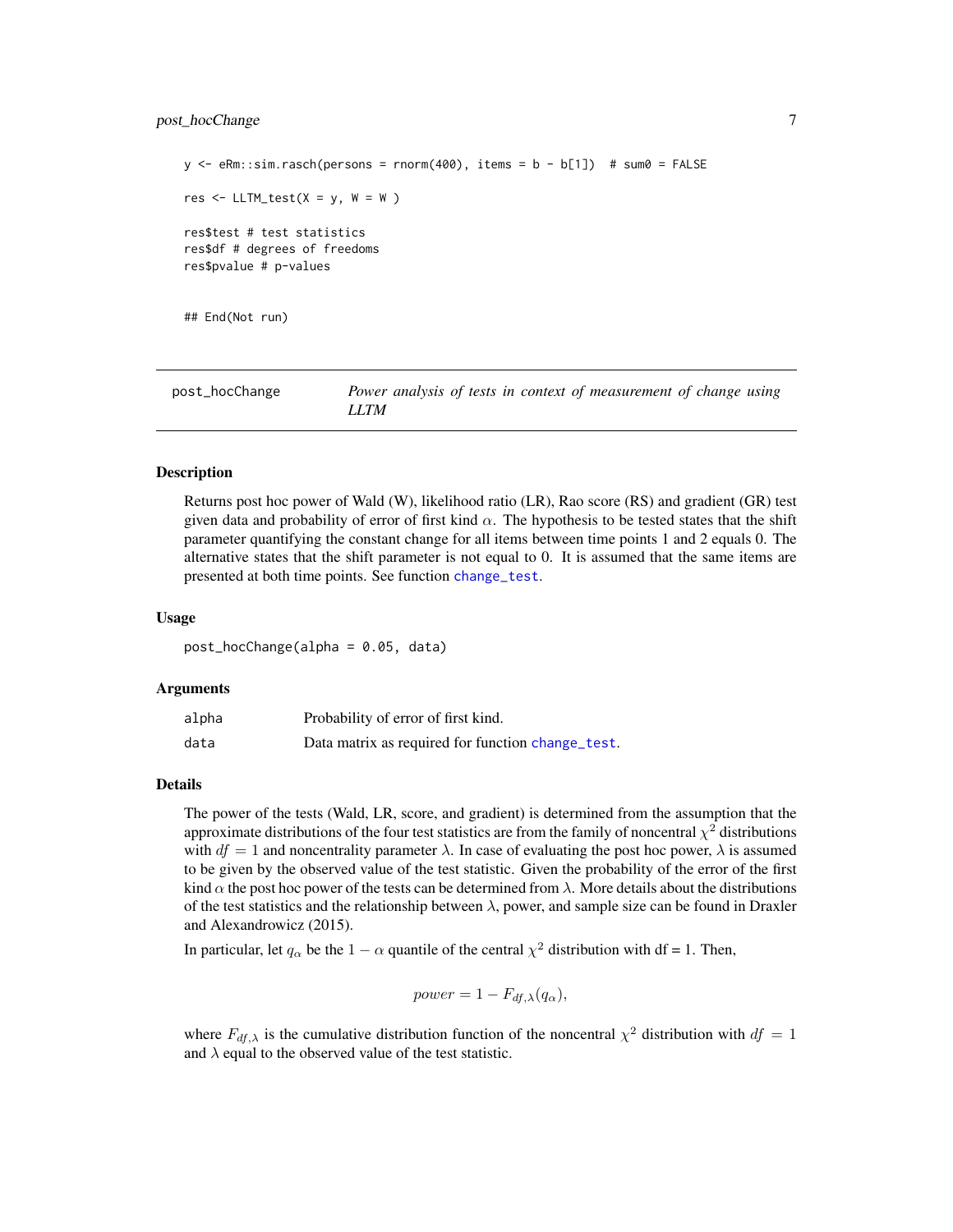## <span id="page-7-0"></span>Value

A list of results.

| test                      | A numeric vector of Wald (W), likelihood ratio (LR), Rao score (RS), and gra-<br>dient (GR) test statistics.                                                            |
|---------------------------|-------------------------------------------------------------------------------------------------------------------------------------------------------------------------|
| power                     | Posthoc power value for each test.                                                                                                                                      |
| observed deviation        |                                                                                                                                                                         |
|                           | CML estimate of shift parameter expressing observed deviation from hypothesis<br>to be tested.                                                                          |
| person score distribution |                                                                                                                                                                         |
|                           | Relative frequencies of person scores. Uninformative scores, <i>i.e.</i> , minimum and<br>maximum score, are omitted. Note that the person score distribution does also |
|                           | have an influence on the power of the tests.                                                                                                                            |
| degrees of freedom        |                                                                                                                                                                         |
|                           | Degrees of freedom $df$ .                                                                                                                                               |
| noncentrality parameter   |                                                                                                                                                                         |
|                           | Noncentrality parameter $\lambda$ of $\chi^2$ distribution from which power is determined.<br>It equals observed value of test statistic.                               |
| call                      | The matched call.                                                                                                                                                       |

#### References

Draxler, C., & Alexandrowicz, R. W. (2015). Sample size determination within the scope of conditional maximum likelihood estimation with special focus on testing the Rasch model. Psychometrika, 80(4), 897-919.

Fischer, G. H. (1995). The Linear Logistic Test Model. In G. H. Fischer & I. W. Molenaar (Eds.), Rasch models: Foundations, Recent Developments, and Applications (pp. 131-155). New York: Springer.

Fischer, G. H. (1983). Logistic Latent Trait Models with Linear Constraints. Psychometrika, 48(1), 3-26.

#### See Also

[sa\\_sizeChange](#page-27-1), and [powerChange](#page-14-1).

```
## Not run:
# Numerical example with 200 persons and 4 items
# presented twice, thus 8 virtual items
# Data y generated under the assumption that shift parameter equals 0.5
# (change from time point 1 to 2)
# design matrix W used only for exmaple data generation
# (not used for estimating in change_test function)
W \leftarrow \text{rbind}(c(1,0,0,0,0), c(0,1,0,0,0), c(0,0,1,0,0), c(0,0,0,1,0),c(1,0,0,0,1), c(0,1,0,0,1), c(0,0,1,0,1), c(0,0,0,1,1))
```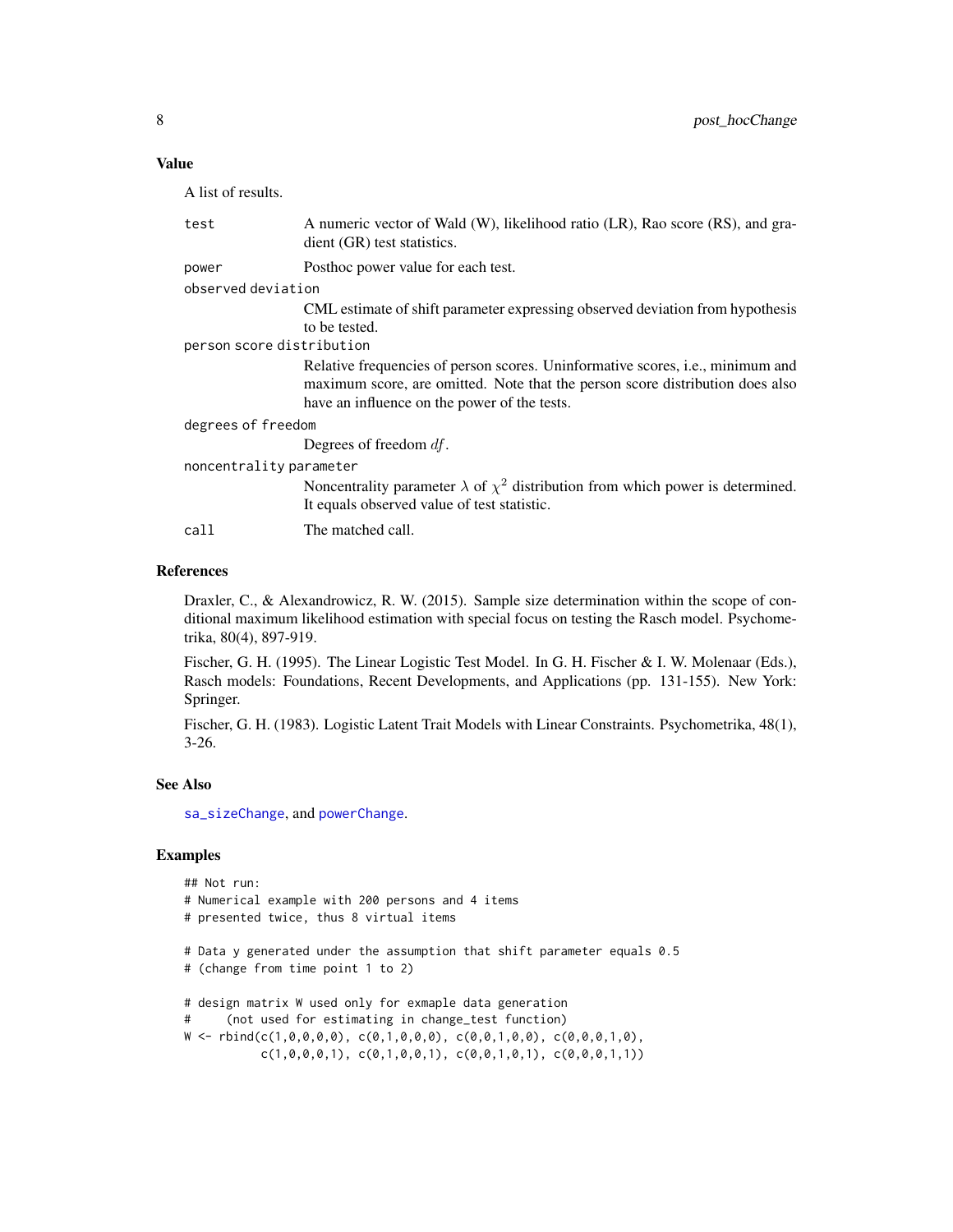```
# eta parameter vector, first 4 are nuisance, i.e., item parameters at time point 1.
# (easiness parameters of the 4 items at time point 1),
# last one is the shift parameter
eta <- c(-2,-1,1,2,0.5)y <- eRm::sim.rasch(persons=rnorm(150), items=colSums(-eta*t(W)))
res \leq post_hocChange(alpha = 0.05, data = y)
# > res
# $test
# W LR RS GR
# 9.822 10.021 9.955 10.088
#
# $power
# W LR RS GR
# 0.880 0.886 0.884 0.888
#
# $`observed deviation (estimate of shift parameter)`
# [1] 0.504
#
# $`person score distribution`
#
# 1 2 3 4 5 6 7
# 0.047 0.047 0.236 0.277 0.236 0.108 0.047
#
# $`degrees of freedom`
# [1] 1
#
# $`noncentrality parameter`
# W LR RS GR
# 9.822 10.021 9.955 10.088
#
# $call
# post_hocChange(alpha = 0.05, data = y)
## End(Not run)
```
<span id="page-8-1"></span>post\_hocPCM *Power analysis of tests of invariance of item parameters between two groups of persons in partial credit model*

## Description

Returns post hoc power of Wald (W), likelihood ratio (LR), Rao score (RS) and gradient (GR) test given data and probability of error of first kind  $\alpha$ . The hypothesis to be tested assumes equal itemcategory parameters of the partial credit model between two predetermined groups of persons. The alternative states that at least one of the parameters differs between the two groups.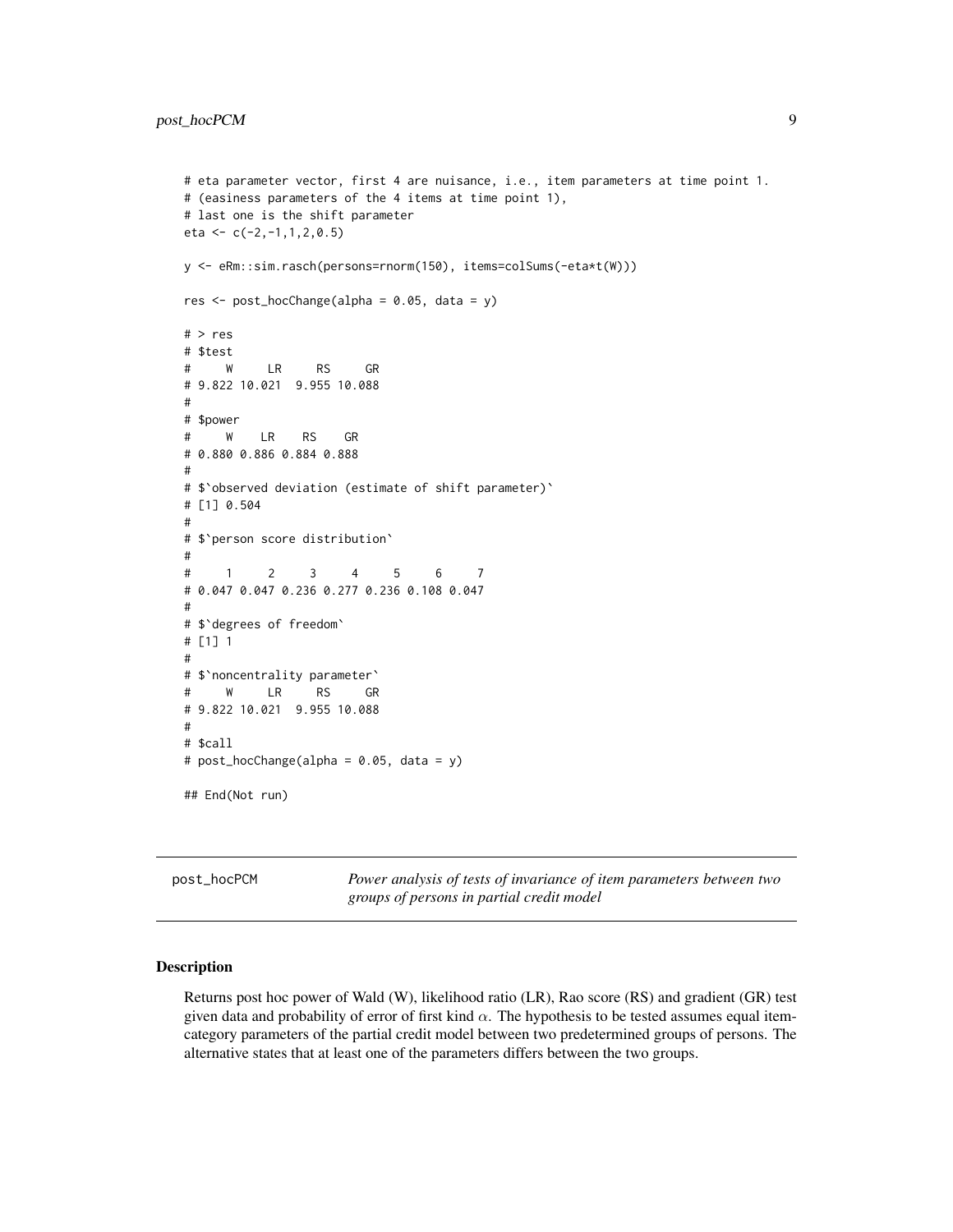#### Usage

 $post\_hocPCM(alpha = 0.05, data, x)$ 

#### Arguments

| alpha | Probability of error of first kind.                                           |
|-------|-------------------------------------------------------------------------------|
| data  | Data matrix with item responses (in ordered categories starting from 0).      |
|       | A numeric vector of length equal to number of persons that contains zeros and |
|       | ones indicating group membership of the persons.                              |

## Details

The power of the tests (Wald, LR, score, and gradient) is determined from the assumption that the approximate distributions of the four test statistics are from the family of noncentral  $\chi^2$  distributions with  $df$  equal to the number of free item-category parameters in the partial credit model and noncentrality parameter  $\lambda$ . In case of evaluating the post hoc power,  $\lambda$  is assumed to be given by the observed value of the test statistic. Given the probability of the error of the first kind  $\alpha$  the post hoc power of the tests can be determined from  $\lambda$ . More details about the distributions of the test statistics and the relationship between  $\lambda$ , power, and sample size can be found in Draxler and Alexandrowicz (2015).

In particular, let  $q_\alpha$  be the  $1 - \alpha$  quantile of the central  $\chi^2$  distribution with  $df$  equal to the number of free item-category parameters. Then,

$$
power = 1 - F_{df, \lambda}(q_{\alpha}),
$$

where  $F_{df,\lambda}$  is the cumulative distribution function of the noncentral  $\chi^2$  distribution with df equal to the number of free item-category parameters and  $\lambda$  equal to the observed value of the test statistic.

#### Value

A list of results.

| test                                 | A numeric vector of Wald (W), likelihood ratio (LR), Rao score (RS), and gra-<br>dient (GR) test statistics.                                                                                                                                            |
|--------------------------------------|---------------------------------------------------------------------------------------------------------------------------------------------------------------------------------------------------------------------------------------------------------|
| power                                | Post hoc power value for each test.                                                                                                                                                                                                                     |
| observed global deviation            |                                                                                                                                                                                                                                                         |
|                                      | Observed global deviation from hypothesis to be tested represented by a single<br>number. It is obtained by dividing the test statistic by the informative sample<br>size. The latter does not include persons with minimum or maximum person<br>score. |
| observed local deviation             |                                                                                                                                                                                                                                                         |
|                                      | CML estimates of free item-category parameters in both groups of persons rep-<br>resenting observed deviation from hypothesis to be tested locally per item and<br>response category.                                                                   |
| person score distribution in group 1 |                                                                                                                                                                                                                                                         |
|                                      | Relative frequencies of person scores in group 1. Uninformative scores, i.e.,<br>minimum and maximum score, are omitted. Note that the person score distribu-<br>tion does also have an influence on the power of the tests.                            |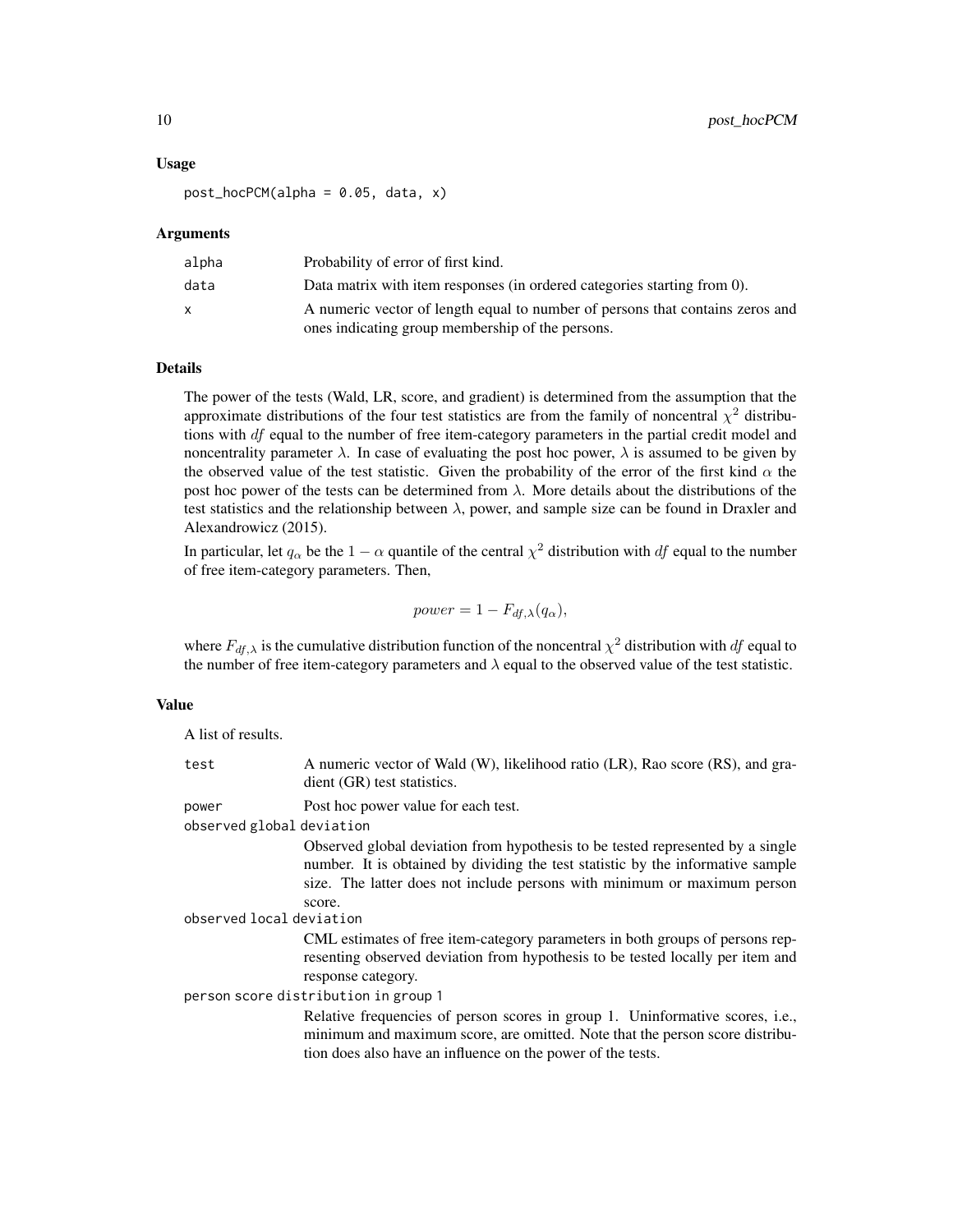<span id="page-10-0"></span>

| person score distribution in group 2 |                                                                                                                                                                                                                              |  |
|--------------------------------------|------------------------------------------------------------------------------------------------------------------------------------------------------------------------------------------------------------------------------|--|
|                                      | Relative frequencies of person scores in group 2. Uninformative scores, i.e.,<br>minimum and maximum score, are omitted. Note that the person score distribu-<br>tion does also have an influence on the power of the tests. |  |
| degrees of freedom                   |                                                                                                                                                                                                                              |  |
|                                      | Degrees of freedom $df$ .                                                                                                                                                                                                    |  |
| noncentrality parameter              |                                                                                                                                                                                                                              |  |
|                                      | Noncentrality parameter $\lambda$ of $\chi^2$ distribution from which power is determined.<br>It equals observed value of test statistic.                                                                                    |  |
| cal l                                | The matched call.                                                                                                                                                                                                            |  |

#### References

Draxler, C. (2010). Sample Size Determination for Rasch Model Tests. Psychometrika, 75(4), 708–724.

Draxler, C., & Alexandrowicz, R. W. (2015). Sample Size Determination Within the Scope of Conditional Maximum Likelihood Estimation with Special Focus on Testing the Rasch Model. Psychometrika, 80(4), 897–919.

Draxler, C., Kurz, A., & Lemonte, A. J. (2020). The Gradient Test and its Finite Sample Size Properties in a Conditional Maximum Likelihood and Psychometric Modeling Context. Communications in Statistics-Simulation and Computation, 1-19.

Glas, C. A. W., & Verhelst, N. D. (1995a). Testing the Rasch Model. In G. H. Fischer & I. W. Molenaar (Eds.), Rasch Models: Foundations, Recent Developments, and Applications (pp. 69–95). New York: Springer.

Glas, C. A. W., & Verhelst, N. D. (1995b). Tests of Fit for Polytomous Rasch Models. In G. H. Fischer & I. W. Molenaar (Eds.), Rasch Models: Foundations, Recent Developments, and Applications (pp. 325-352). New York: Springer.

#### See Also

[sa\\_sizePCM](#page-31-1), and [powerPCM](#page-18-1).

```
## Not run:
# Numerical example for post hoc power analysis for PCM
y <- eRm::pcmdat2
n \leq -nrow(y) # sample size
x \leq c ( rep(0,n/2), rep(1,n/2) ) # binary covariate
res \le post_hocPCM(alpha = 0.05, data = y, x = x)
# > res
# $test
# W LR RS GR
# 11.395 11.818 11.628 11.978
#
# $power
```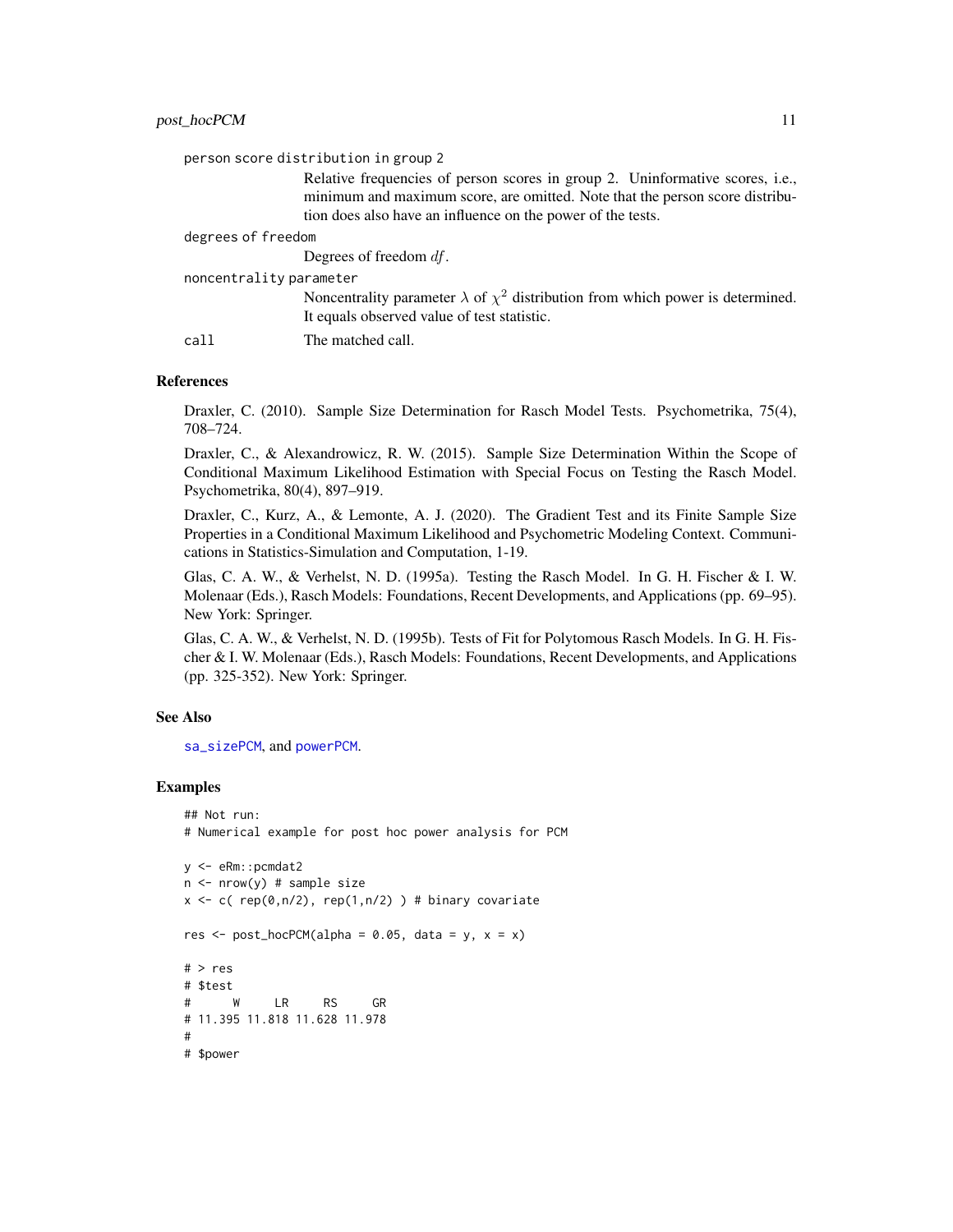```
# W LR RS GR
# 0.683 0.702 0.694 0.709
#
# $`observed global deviation`
# W LR RS GR
# 0.045 0.046 0.045 0.047
#
# $`observed local deviation`
# I1-C2 I2-C1 I2-C2 I3-C1 I3-C2 I4-C1 I4-C2
# group1 2.556 0.503 2.573 -2.573 -2.160 -1.272 -0.683
# group2 2.246 0.878 3.135 -1.852 -0.824 -0.494 0.941
#
# $`person score distribution in group 1`
#
# 1 2 3 4 5 6 7
# 0.016 0.097 0.137 0.347 0.121 0.169 0.113
#
# $`person score distribution in group 2`
#
# 1 2 3 4 5 6 7
# 0.015 0.083 0.136 0.280 0.152 0.227 0.106
#
# $`degrees of freedom`
# [1] 7
#
# $`noncentrality parameter`
# W LR RS GR
# 11.395 11.818 11.628 11.978
#
# $call
# post\_hocPCM(alpha = 0.05, data = y, x = x)## End(Not run)
```
<span id="page-11-1"></span>

post\_hocRM *Power analysis of tests of invariance of item parameters between two groups of persons in binary Rasch model*

#### Description

Returns post hoc power of Wald (W), likelihood ratio (LR), Rao score (RS) and gradient (GR) test given data and probability of error of first kind  $\alpha$ . The hypothesis to be tested assumes equal item parameters between two predetermined groups of persons. The alternative states that at least one of the parameters differs between the two groups.

#### Usage

```
post\_hocRM(alpha = 0.05, data, x)
```
<span id="page-11-0"></span>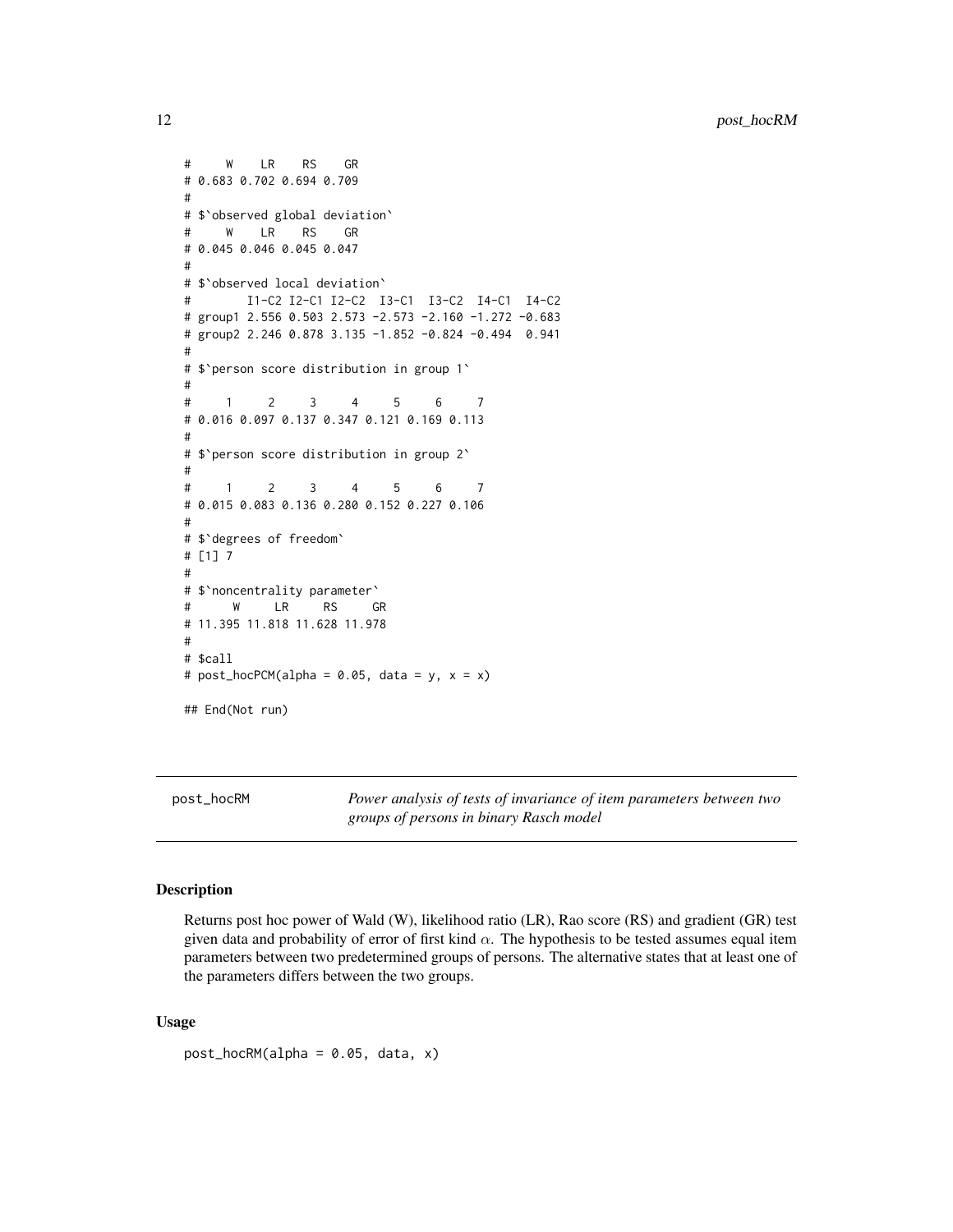#### post\_hocRM 13

#### Arguments

| alpha | Probability of error of first kind.                                        |
|-------|----------------------------------------------------------------------------|
| data  | Binary data matrix.                                                        |
| X     | A numeric vector of length equal to number of persons containing zeros and |
|       | ones indicating group membership of the persons.                           |

## Details

The power of the tests (Wald, LR, score, and gradient) is determined from the assumption that the approximate distributions of the four test statistics are from the family of noncentral  $\chi^2$  distributions with df equal to the number of items minus 1 and noncentrality parameter  $\lambda$ . In case of evaluating the post hoc power,  $\lambda$  is assumed to be given by the observed value of the test statistic. Given the probability of the error of the first kind  $\alpha$  the post hoc power of the tests can be determined from  $\lambda$ . More details about the distributions of the test statistics and the relationship between  $\lambda$ , power, and sample size can be found in Draxler and Alexandrowicz (2015).

In particular, let  $q_\alpha$  be the  $1 - \alpha$  quantile of the central  $\chi^2$  distribution with df equal to the number of items minus 1. Then,

$$
power = 1 - F_{df, \lambda}(q_{\alpha}),
$$

where  $F_{df, \lambda}$  is the cumulative distribution function of the noncentral  $\chi^2$  distribution with df equal to the number of items reduced by 1 and  $\lambda$  equal to the observed value of the test statistic.

#### Value

A list of results.

test A numeric vector of Wald (W), likelihood ratio (LR), Rao score (RS), and gradient (GR) test statistics. power Post hoc power value for each test. global deviation Observed global deviation from hypothesis to be tested represented by a single number. It is obtained by dividing the test statistic by the informative sample size. The latter does not include persons with minimum or maximum person score. local deviation CML estimates of free item parameters in both groups of persons (first item parameter set to 0 in both groups) representing observed deviation from hypothesis to be tested locally per item. person score distribution in group 1 Relative frequencies of person scores in group 1. Uninformative scores, i.e., minimum and maximum score, are omitted. Note that the person score distribution does also have an influence on the power of the tests. person score distribution in group 2 Relative frequencies of person scores in group 2. Uninformative scores, i.e., minimum and maximum score, are omitted. Note that the person score distribution does also have an influence on the power of the tests.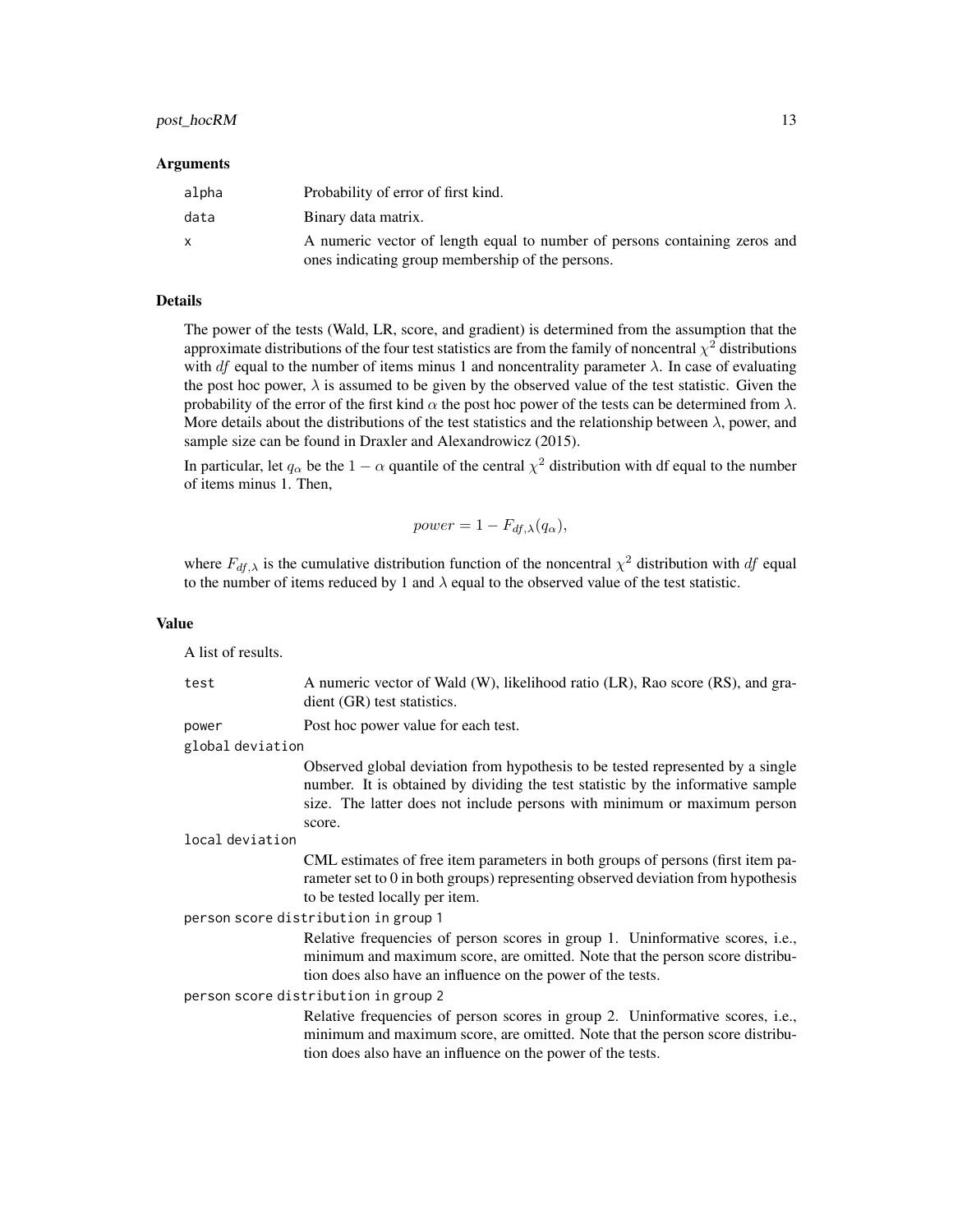<span id="page-13-0"></span>

| degrees of freedom      |                                                                                            |
|-------------------------|--------------------------------------------------------------------------------------------|
|                         | Degrees of freedom $df$ .                                                                  |
| noncentrality parameter |                                                                                            |
|                         | Noncentrality parameter $\lambda$ of $\chi^2$ distribution from which power is determined. |
|                         | It equals observed value of test statistic.                                                |
| call                    | The matched call.                                                                          |
|                         |                                                                                            |

## References

Draxler, C. (2010). Sample Size Determination for Rasch Model Tests. Psychometrika, 75(4), 708–724.

Draxler, C., & Alexandrowicz, R. W. (2015). Sample Size Determination Within the Scope of Conditional Maximum Likelihood Estimation with Special Focus on Testing the Rasch Model. Psychometrika, 80(4), 897–919.

Draxler, C., Kurz, A., & Lemonte, A. J. (2020). The Gradient Test and its Finite Sample Size Properties in a Conditional Maximum Likelihood and Psychometric Modeling Context. Communications in Statistics-Simulation and Computation, 1-19.

Glas, C. A. W., & Verhelst, N. D. (1995a). Testing the Rasch Model. In G. H. Fischer & I. W. Molenaar (Eds.), Rasch Models: Foundations, Recent Developments, and Applications (pp. 69–95). New York: Springer.

Glas, C. A. W., & Verhelst, N. D. (1995b). Tests of Fit for Polytomous Rasch Models. In G. H. Fischer & I. W. Molenaar (Eds.), Rasch Models: Foundations, Recent Developments, and Applications (pp. 325-352). New York: Springer.

#### See Also

[sa\\_sizeRM](#page-36-1), and [powerRM](#page-23-1).

```
## Not run:
# Numerical example for post hoc power analysis for Rasch Model
y <- eRm::raschdat1
n <- nrow(y) # sample size
x \leq c (rep(0,n/2), rep(1,n/2)) # binary covariate
res \leq post_hocRM(alpha = 0.05, data = y, x = x)
# > res
# $test
# W LR RS GR
# 29.241 29.981 29.937 30.238
#
# $power
# W LR RS GR
# 0.890 0.900 0.899 0.903
#
# $`observed global deviation`
```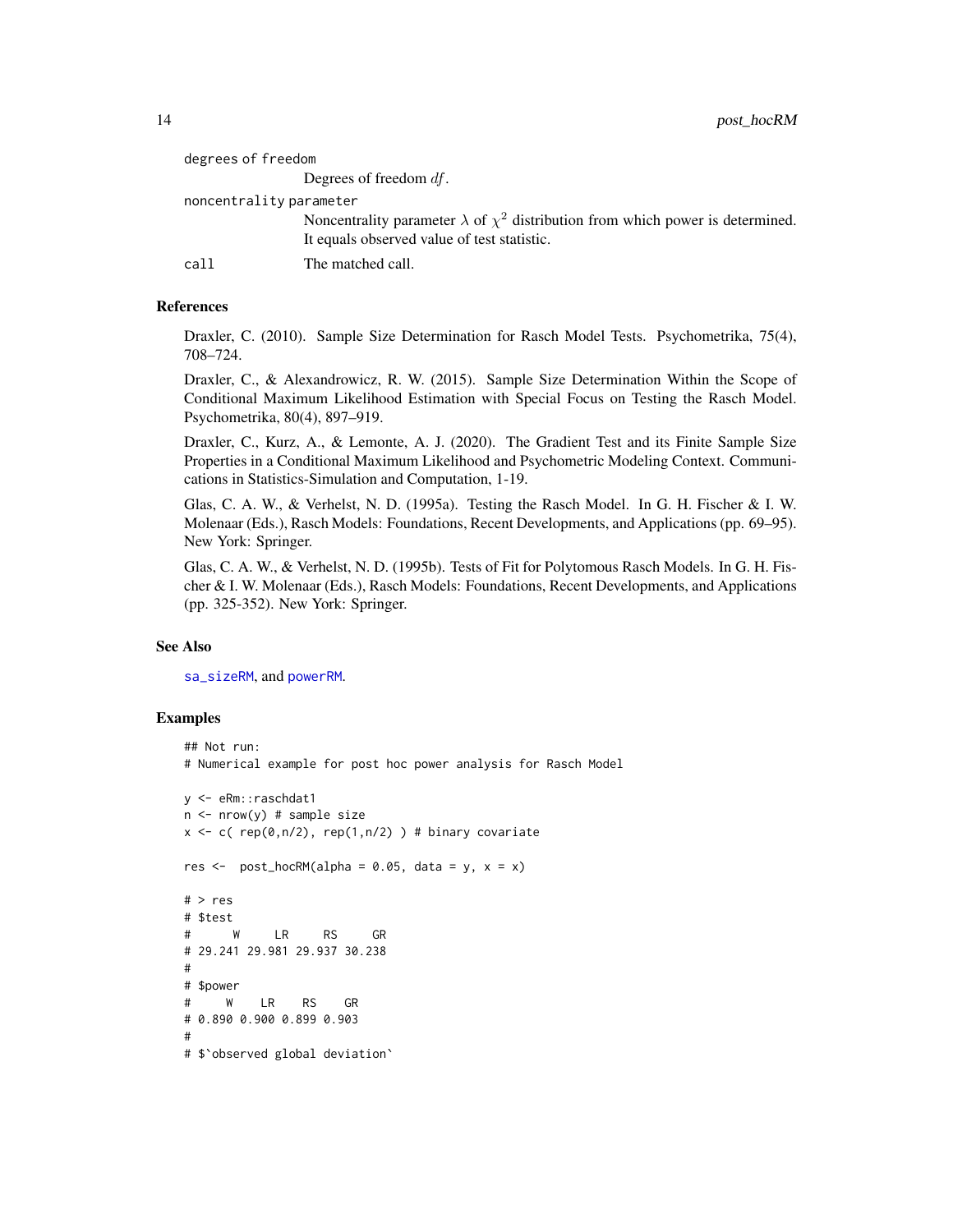<span id="page-14-0"></span>powerChange 15

# W LR RS GR # 0.292 0.300 0.299 0.302 # # \$`observed local deviation` # I2 I3 I4 I5 I6 I7 I8 I9 I10 I11 # group1 1.039 0.693 2.790 2.404 1.129 1.039 0.864 1.039 2.790 2.244 # group2 2.006 0.945 2.006 3.157 1.834 0.690 0.822 1.061 2.689 2.260 # I12 I13 I14 I15 I16 I17 I18 I19 I20 I21 # group1 1.412 3.777 3.038 1.315 2.244 1.039 1.221 2.404 0.608 0.608 # group2 0.945 2.962 4.009 1.171 2.175 1.472 2.091 2.344 1.275 0.690 # I22 I23 I24 I25 I26 I27 I28 I29 I30 # group1 0.438 0.608 1.617 3.038 0.438 1.617 2.100 2.583 0.864 # group2 0.822 1.275 1.565 2.175 0.207 1.746 1.746 2.260 0.822 # # \$`person score distribution in group 1` # # 1 2 3 4 5 6 7 8 9 10 11 12 13 # 0.02 0.02 0.02 0.06 0.02 0.10 0.10 0.06 0.10 0.12 0.08 0.12 0.12 # 14 15 16 17 18 19 20 21 22 23 24 25 26 # 0.06 0.00 0.00 0.00 0.00 0.00 0.00 0.00 0.00 0.00 0.00 0.00 0.00 # 27 28 29 # 0.00 0.00 0.00 # # \$`person score distribution in group 2` # # 1 2 3 4 5 6 7 8 9 10 11 12 13 # 0.00 0.00 0.00 0.00 0.00 0.00 0.00 0.00 0.00 0.00 0.00 0.00 0.00 # 14 15 16 17 18 19 20 21 22 23 24 25 26 # 0.08 0.12 0.10 0.16 0.06 0.04 0.10 0.12 0.08 0.02 0.02 0.02 0.08 # 27 28 29 # 0.00 0.00 0.00 # # \$`degrees of freedom` # [1] 29 # # \$`noncentrality parameter` # W LR RS GR # 29.241 29.981 29.937 30.238 # # \$call #  $post\_hocRM(alpha = 0.05, data = y, x = x)$ 

## End(Not run)

<span id="page-14-1"></span>powerChange *Power analysis of tests in context of measurement of change using LLTM*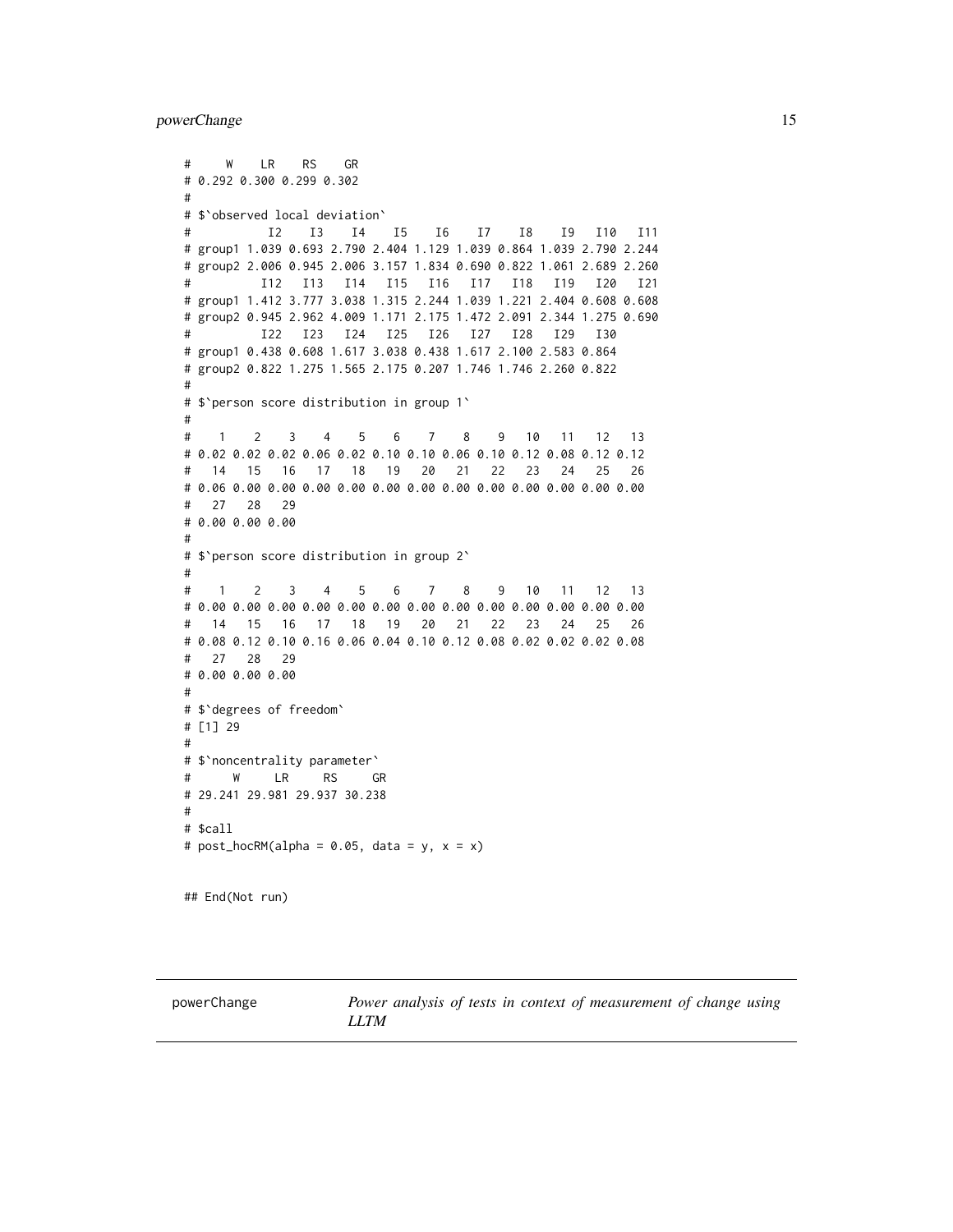#### <span id="page-15-0"></span>Description

Returns power of Wald (W), likelihood ratio (LR), Rao score (RS) and gradient (GR) test given probability of error of first kind  $\alpha$ , sample size, and a deviation from the hypothesis to be tested. The latter states that the shift parameter quantifying the constant change for all items between time points 1 and 2 equals 0. The alternative states that the shift parameter is not equal to 0. It is assumed that the same items are presented at both time points. See function [change\\_test](#page-1-1).

## Usage

powerChange(alpha = 0.05, n\_total, eta, persons = rnorm(10^6))

#### Arguments

| alpha   | Probability of the error of first kind.                                                                                                                                                                                                                                                                                             |
|---------|-------------------------------------------------------------------------------------------------------------------------------------------------------------------------------------------------------------------------------------------------------------------------------------------------------------------------------------|
| n_total | Total sample size for which power shall be determined.                                                                                                                                                                                                                                                                              |
| eta     | A vector of eta parameters of the LLTM. The last element represents the constant<br>change or shift for all items between time points 1 and 2. The other elements of<br>the vector are the item parameters at time point 1. A choice of the eta parameters<br>constitutes a scenario of deviation from the hypothesis of no change. |
| persons | A vector of person parameters (drawn from a specified distribution). By default<br>$106$ parameters are drawn at random from the standard normal distribution. The<br>larger this number the more accurate are the computations. See Details.                                                                                       |

#### Details

In general, the power of the tests is determined from the assumption that the approximate distributions of the four test statistics are from the family of noncentral  $\chi^2$  distributions with  $df = 1$  and noncentrality parameter  $\lambda$ . The latter depends on a scenario of deviation from the hypothesis to be tested and a specified sample size. Given the probability of the error of the first kind  $\alpha$  the power of the tests can be determined from  $\lambda$ . More details about the distributions of the test statistics and the relationship between  $\lambda$ , power, and sample size can be found in Draxler and Alexandrowicz (2015).

As regards the concept of sample size a distinction between informative and total sample size has to be made since the power of the tests depends only on the informative sample size. In the conditional maximum likelihood context, the responses of persons with minimum or maximum person score are completely uninformative. They do not contribute to the value of the test statistic. Thus, the informative sample size does not include these persons. The total sample size is composed of all persons.

In particular, the determination of  $\lambda$  and the power of the tests, respectively, is based on a simple Monte Carlo approach. Data (responses of a large number of persons to a number of items presented at two time points) are generated given a user-specified scenario of a deviation from the hypothesis to be tested. The hypothesis to be tested assumes no change between time points 1 and 2. A scenario of a deviation is given by a choice of the item parameters at time point 1 and the shift parameter, i.e., the LLTM eta parameters, as well as the person parameters (to be drawn randomly from a specified distribution). The shift parameter represents a constant change of all item parameters from time point 1 to time point 2. A test statistic  $T$  (Wald, LR, score, or gradient) is computed from the simulated data. The observed value  $t$  of the test statistic is then divided by the informative sample size  $n_{infsim}$  observed in the simulated data. This yields the so-called global deviation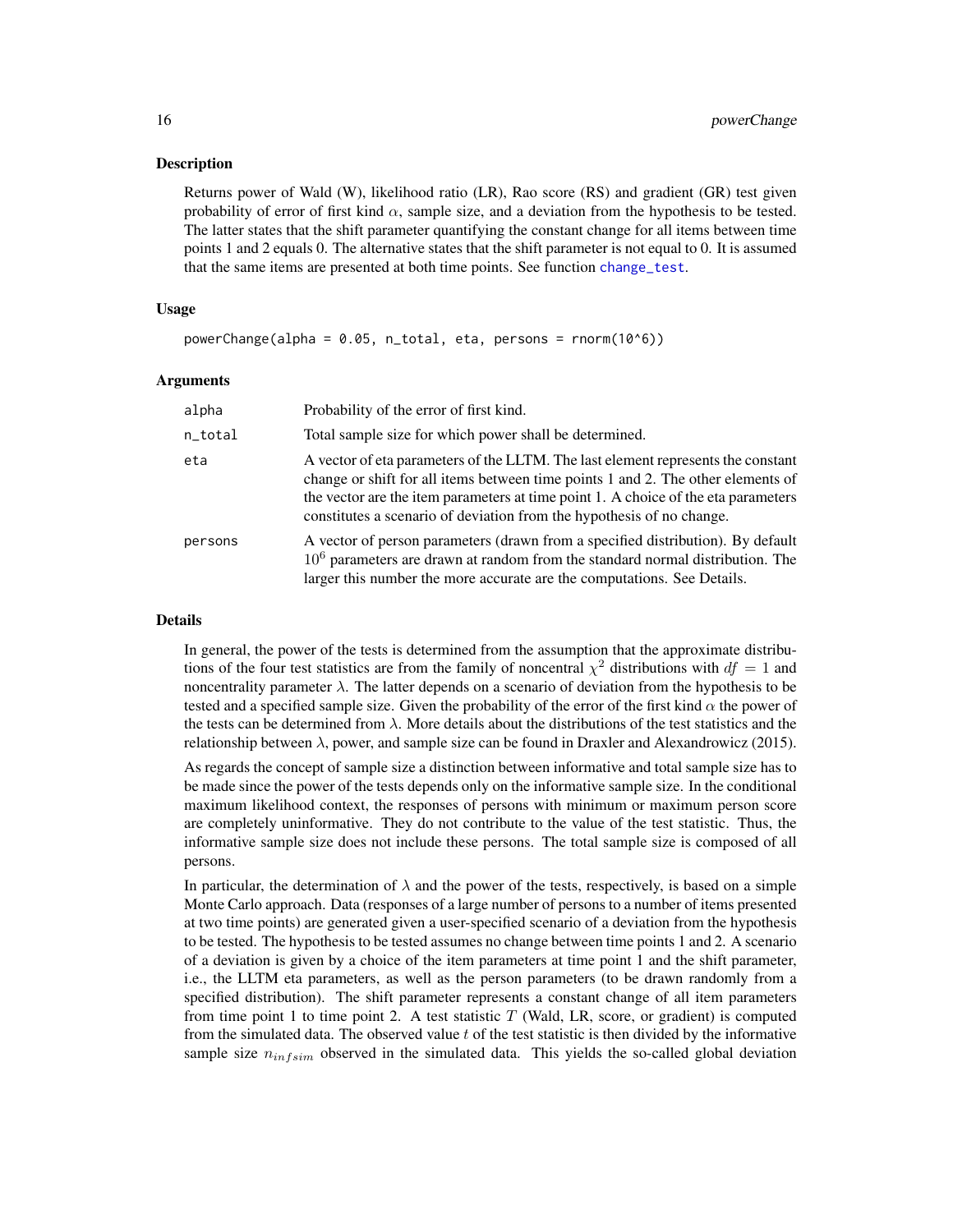#### powerChange 17

 $e = t/n_{infsim}$ , i.e., the chosen scenario of a deviation from the hypothesis to be tested being represented by a single number. The power of the tests can be determined given a user-specified total sample size denoted by  $n_{total}$ . The noncentrality parameter  $\lambda$  can then be expressed by  $\lambda =$  $n_{total}*(n_{infsim}/n_{totalsim})$ ∗e, where  $n_{totalsim}$  denotes the total number of persons in the simulated data and  $n_{infsim}/n_{totalsim}$  is the proportion of informative persons in the sim. data. Let  $q_{\alpha}$  be the 1 –  $\alpha$  quantile of the central  $\chi^2$  distribution with  $df = 1$ . Then,

$$
power = 1 - F_{df, \lambda}(q_{\alpha}),
$$

where  $F_{df, \lambda}$  is the cumulative distribution function of the noncentral  $\chi^2$  distribution with  $df = 1$ and  $\lambda = n_{total} * (n_{infsim}/n_{totalsim}) * e$ . Thereby, it is assumed that  $n_{total}$  is composed of a frequency distribution of person scores that is proportional to the observed distribution of person scores in the simulated data.

Note that in this approach the data have to be generated only once. There are no replications needed. Thus, the procedure is computationally not very time-consuming.

Since *e* is determined from the value of the test statistic observed in the simulated data it has to be treated as a realized value of a random variable E. The same holds true for  $\lambda$  as well as the power of the tests. Thus, the power is a realized value of a random variable that shall be denoted by  $P$ . Consequently, the (realized) value of the power of the tests need not be equal to the exact power that follows from the user-specified  $n_{total}$ ,  $\alpha$ , and the chosen item parameters and shift parameter used for the simulation of the data. If the CML estimates of these parameters computed from the simulated data are close to the predetermined parameters the power of the tests will be close to the exact value. This will generally be the case if the number of person parameters used for simulating the data is large, e.g.,  $10^5$  or even  $10^6$  persons. In such cases, the possible random error of the computation procedure based on the sim. data may not be of practical relevance any more. That is why a large number (of persons for the simulation process) is generally recommended.

For theoretical reasons, the random error involved in computing the power of the tests can be pretty well approximated. A suitable approach is the well-known delta method. Basically, it is a Taylor polynomial of first order, i.e., a linear approximation of a function. According to it the variance of a function of a random variable can be linearly approximated by multiplying the variance of this random variable with the square of the first derivative of the respective function. In the present problem, the variance of the test statistic  $T$  is (approximately) given by the variance of a noncentral  $\chi^2$  distribution. Thus,  $Var(T) = 2(df+2\lambda)$ , with  $df = 1$  and  $\lambda = t$ . Since the global deviation  $e =$  $(1/n_{infsim}) * t$  it follows for the variance of the corresponding random variable E that  $Var(E)$  =  $(1/n_{infsim})^2 * Var(T)$ . The power of the tests is a function of e which is given by  $F_{df,\lambda}(q_\alpha)$ , where  $\lambda = n_{total} * (n_{infsim}/n_{totalsim}) * e$  and  $df = 1$ . Then, by the delta method one obtains (for the variance of  $P$ )

$$
Var(P) = Var(E) * (F'_{df,\lambda}(q_{\alpha}))^{2},
$$

where  $F'_{df, \lambda}$  is the derivative of  $F_{df, \lambda}$  with respect to e. This derivative is determined numerically and evaluated at e using the package numDeriv. The square root of  $Var(P)$  is then used to quantify the random error of the suggested Monte Carlo computation procedure. It is called Monte Carlo error of power.

#### Value

A list of results.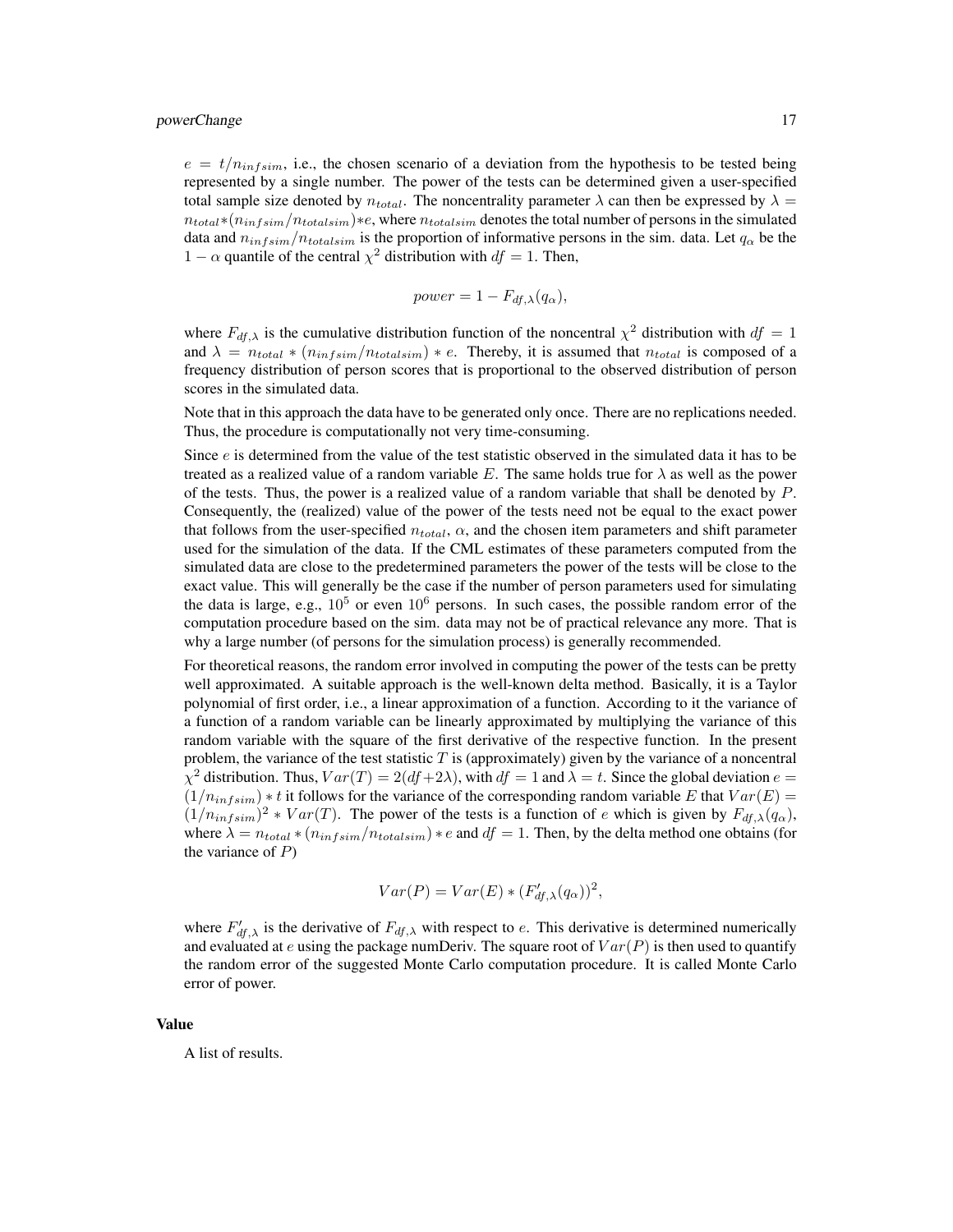<span id="page-17-0"></span>

| Power value for each test.                                                                                                                                                                                                                 |  |  |
|--------------------------------------------------------------------------------------------------------------------------------------------------------------------------------------------------------------------------------------------|--|--|
| MC error of power                                                                                                                                                                                                                          |  |  |
| Monte Carlo error of power computation for each test.                                                                                                                                                                                      |  |  |
| Shift parameter estimated from the simulated data representing the constant shift<br>of item parameters between time points 1 and 2.                                                                                                       |  |  |
| person score distribution                                                                                                                                                                                                                  |  |  |
| Relative frequencies of person scores observed in simulated data. Uninformative<br>scores, i.e., minimum and maximum score, are omitted. Note that the person<br>score distribution does also have an influence on the power of the tests. |  |  |
| degrees of freedom                                                                                                                                                                                                                         |  |  |
| Degrees of freedom $df$ .                                                                                                                                                                                                                  |  |  |
| noncentrality parameter                                                                                                                                                                                                                    |  |  |
| Noncentrality parameter $\lambda$ of $\chi^2$ distribution from which power is determined.                                                                                                                                                 |  |  |
| The matched call.                                                                                                                                                                                                                          |  |  |
|                                                                                                                                                                                                                                            |  |  |

## References

Draxler, C., & Alexandrowicz, R. W. (2015). Sample size determination within the scope of conditional maximum likelihood estimation with special focus on testing the Rasch model. Psychometrika, 80(4), 897-919.

Fischer, G. H. (1995). The Linear Logistic Test Model. In G. H. Fischer & I. W. Molenaar (Eds.), Rasch models: Foundations, Recent Developments, and Applications (pp. 131-155). New York: Springer.

Fischer, G. H. (1983). Logistic Latent Trait Models with Linear Constraints. Psychometrika, 48(1), 3-26.

## See Also

[sa\\_sizeChange](#page-27-1), and [post\\_hocChange](#page-6-1).

```
## Not run:
# Numerical example: 4 items presented twice, thus 8 virtual items
# eta Parameter, first 4 are nuisance
# (easiness parameters of the 4 items at time point 1),
# last one is the shift parameter
eta <- c(-2,-1,1,2,0.5)
res <- powerChange(alpha = 0.05, n_total=150, eta=eta, persons=rnorm(10^6))
# > res
# $power
# W LR RS GR
# 0.905 0.910 0.908 0.911
#
# $`MC error of power`
# W LR RS GR
```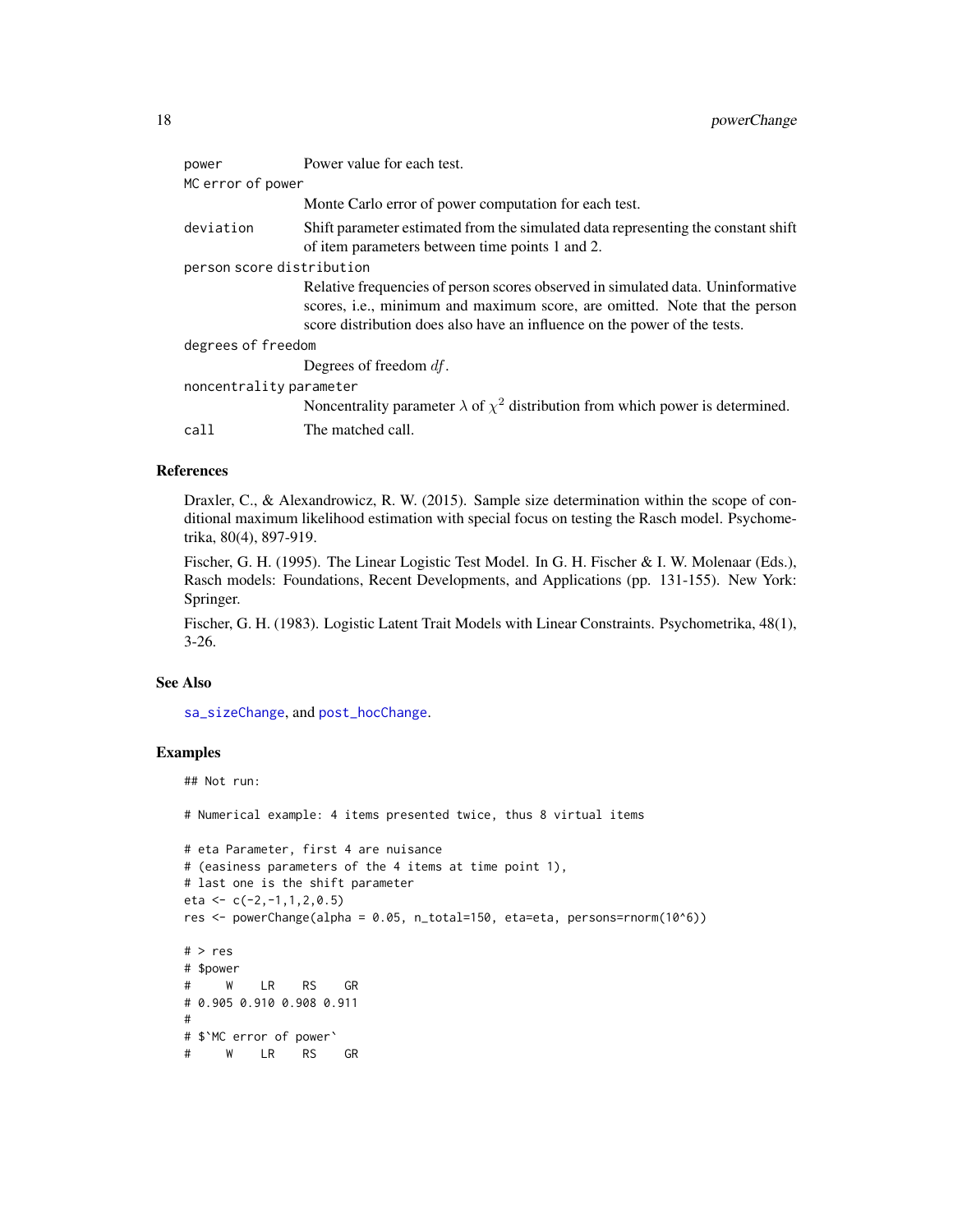## <span id="page-18-0"></span>powerPCM 19

```
# 0.002 0.002 0.002 0.002
#
# $`deviation (estimate of shift parameter)`
# [1] 0.499
#
# $`person score distribution`
#
# 1 2 3 4 5 6 7
# 0.034 0.093 0.181 0.249 0.228 0.147 0.068
#
# $`degrees of freedom`
# [1] 1
#
# $`noncentrality parameter`
# W LR RS GR
# 10.692 10.877 10.815 10.939
#
# $call
# powerChange(alpha = 0.05, n_total = 150, eta = eta, persons = rnorm(10^6))
#
## End(Not run)
```
<span id="page-18-1"></span>powerPCM *Power analysis of tests of invariance of item parameters between two groups of persons in partial credit model*

#### Description

Returns power of Wald (W), likelihood ratio (LR), Rao score (RS) and gradient (GR) test given probability of error of first kind  $\alpha$ , sample size, and a deviation from the hypothesis to be tested. The hypothesis to be tested assumes equal item-category parameters of the partial credit model between two predetermined groups of persons. The alternative states that at least one of the parameters differs between the two groups.

#### Usage

```
powerPCM(
  alpha = 0.05,
  n_total,
  persons1 = rnorm(10<sup>0</sup>6),
  persons2 = rnorm(10<sup>0</sup>6),local_dev
\mathcal{E}
```
## Arguments

| alpha   | Probability of error of first kind.                    |
|---------|--------------------------------------------------------|
| n_total | Total sample size for which power shall be determined. |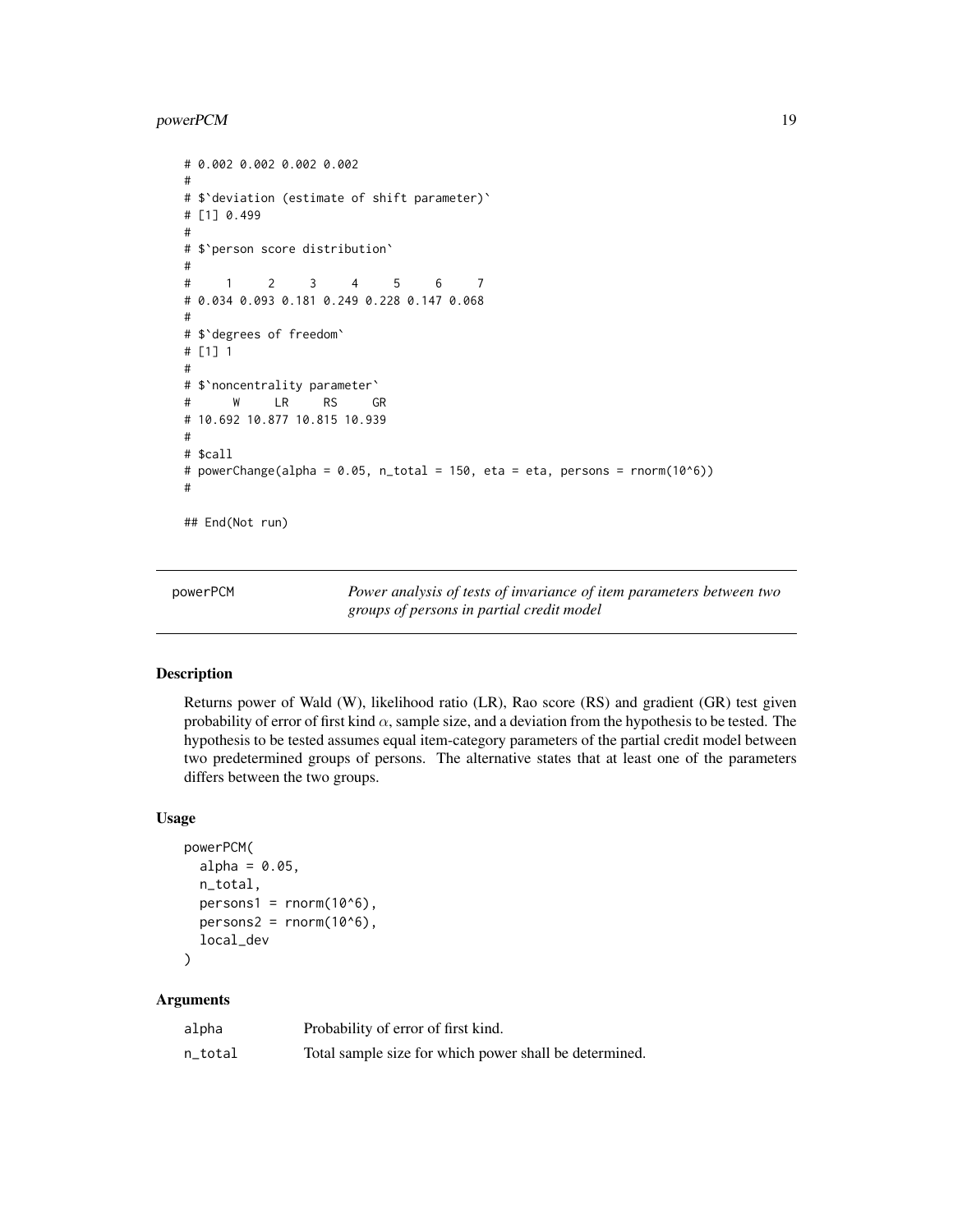| persons1  | A vector of person parameters in group 1 (drawn from a specified distribution).<br>By default $10^6$ parameters are drawn at random from the standard normal dis-<br>tribution. The larger this number the more accurate are the computations. See<br>Details.                                                                                                                                      |
|-----------|-----------------------------------------------------------------------------------------------------------------------------------------------------------------------------------------------------------------------------------------------------------------------------------------------------------------------------------------------------------------------------------------------------|
| persons2  | A vector of person parameters in group 2 (drawn from a specified distribution).<br>By default $10^6$ parameters are drawn at random from the standard normal dis-<br>tribution. The larger this number the more accurate are the computations. See<br>Details.                                                                                                                                      |
| local_dev | A list consisting of two lists. One list refers to group 1, the other to group 2.<br>Each of the two lists contains a numeric vector per item, <i>i.e.</i> , each list contains<br>as many vectors as items. Each vector contains the free item-cat. parameters of<br>the respective item. The number of free item-cat. parameters per item equals<br>the number of categories of the item minus 1. |

## Details

In general, the power of the tests is determined from the assumption that the approximate distributions of the four test statistics are from the family of noncentral  $\chi^2$  distributions with df equal to the number of free item-category parameters and noncentrality parameter  $\lambda$ . The latter depends on a scenario of deviation from the hypothesis to be tested and a specified sample size. Given the probability of the error of the first kind  $\alpha$  the power of the tests can be determined from  $\lambda$ . More details about the distributions of the test statistics and the relationship between  $\lambda$ , power, and sample size can be found in Draxler and Alexandrowicz (2015).

As regards the concept of sample size a distinction between informative and total sample size has to be made since the power of the tests depends only on the informative sample size. In the conditional maximum likelihood context, the responses of persons with minimum or maximum person score are completely uninformative. They do not contribute to the value of the test statistic. Thus, the informative sample size does not include these persons. The total sample size is composed of all persons.

In particular, the determination of  $\lambda$  and the power of the tests, respectively, is based on a simple Monte Carlo approach. Data (responses of a large number of persons to a number of items) are generated given a user-specified scenario of a deviation from the hypothesis to be tested. A scenario of a deviation is given by a choice of the item-cat. parameters and the person parameters (to be drawn randomly from a specified distribution) for each of the two groups. Such a scenario may be called local deviation since deviations can be specified locally for each item-category. The relative group sizes are determined by the choice of the number of person parameters for each of the two groups. For instance, by default  $10^6$  person parameters are selected randomly for each group. In this case, it is implicitly assumed that the two groups of persons are of equal size. The user can specify the relative group sizes by choosing the length of the arguments persons1 and persons2 appropriately. Note that the relative group sizes do have an impact on power and sample size of the tests. The next step is to compute a test statistic  $T$  (Wald, LR, score, or gradient) from the simulated data. The observed value  $t$  of the test statistic is then divided by the informative sample size  $n_{infsim}$  observed in the simulated data. This yields the so-called global deviation  $e = t/n_{infsim}$ , i.e., the chosen scenario of a deviation from the hypothesis to be tested being represented by a single number. The power of the tests can be determined given a user-specified total sample size denoted by n\_total. The noncentrality parameter  $\lambda$  can then be expressed by  $\lambda = n_{total} * (n_{infsim}/n_{totalsim}) * e$ , where  $n_{totalsim}$  denotes the total number of persons in the simulated data and  $n_{infsim}/n_{totalsim}$  is the proportion of informative persons in the sim. data.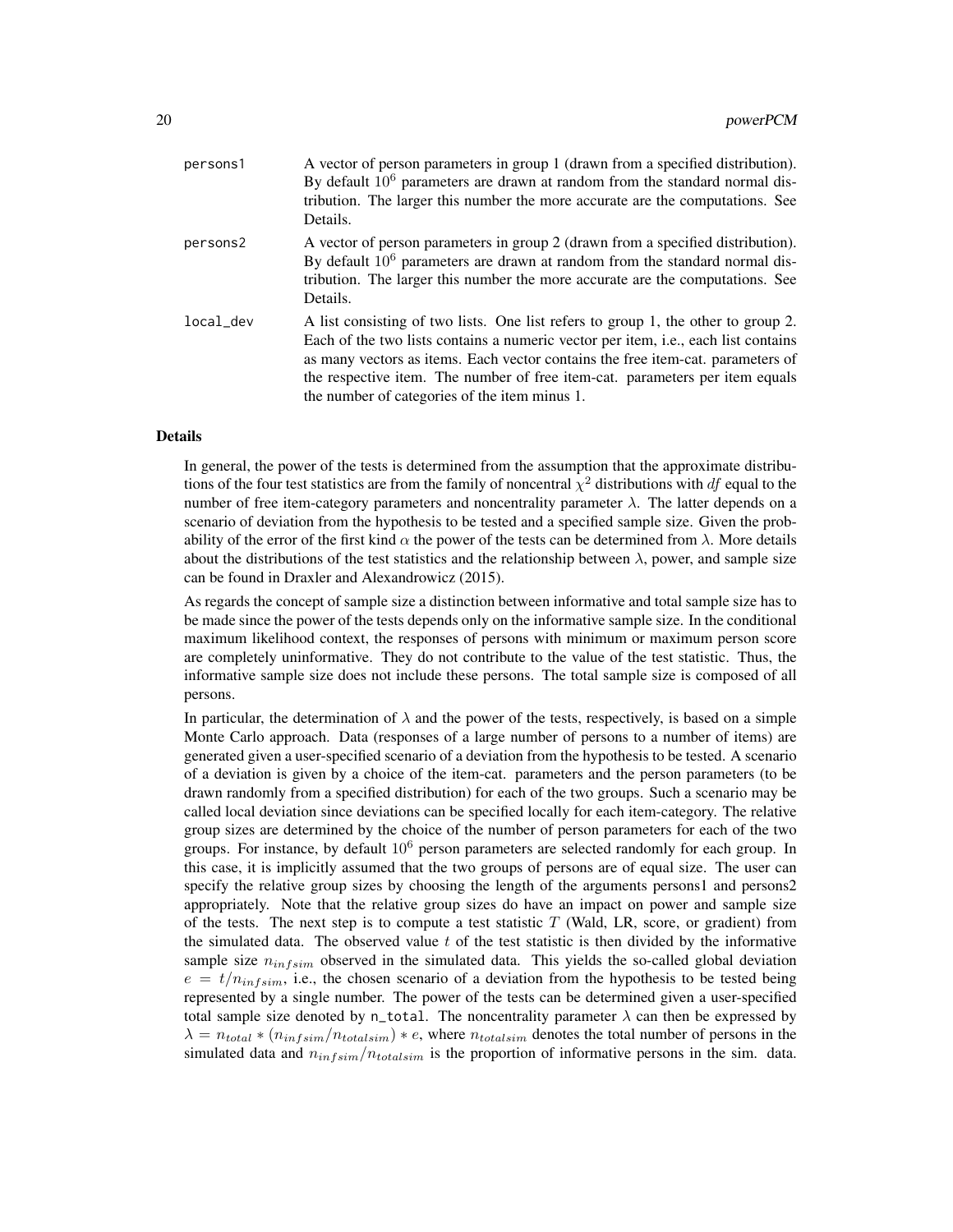$$
power = 1 - F_{df, \lambda}(q_{\alpha}),
$$

where  $F_{df, \lambda}$  is the cumulative distribution function of the noncentral  $\chi^2$  distribution with df equal to the number of free item-category parameters and  $\lambda = n_{total}(n_{infsim}/n_{totalsim}) * e$ . Thereby, it is assumed that  $n_{total}$  is composed of a frequency distribution of person scores that is proportional to the observed distribution of person scores in the simulated data. The same holds true in respect of the relative group sizes, i.e., the relative frequencies of the two person groups in a sample of size  $n_{total}$  are assumed to be equal to the relative frequencies of the two groups in the simulated data.

Note that in this approach the data have to be generated only once. There are no replications needed. Thus, the procedure is computationally not very time-consuming.

Since *e* is determined from the value of the test statistic observed in the simulated data it has to be treated as a realized value of a random variable E. The same holds true for  $\lambda$  as well as the power of the tests. Thus, the power is a realized value of a random variable that shall be denoted by  $P$ . Consequently, the (realized) value of the power of the tests need not be equal to the exact power that follows from the user-specified  $n_{total}$ ,  $\alpha$ , and the chosen item-category parameters used for the simulation of the data. If the CML estimates of these parameters computed from the simulated data are close to the predetermined parameters the power of the tests will be close to the exact value. This will generally be the case if the number of person parameters used for simulating the data is large, e.g.,  $10^5$  or even  $10^6$  persons. In such cases, the possible random error of the computation procedure based on the sim. data may not be of practical relevance any more. That is why a large number (of persons for the simulation process) is generally recommended.

For theoretical reasons, the random error involved in computing the power of the tests can be pretty well approximated. A suitable approach is the well-known delta method. Basically, it is a Taylor polynomial of first order, i.e., a linear approximation of a function. According to it the variance of a function of a random variable can be linearly approximated by multiplying the variance of this random variable with the square of the first derivative of the respective function. In the present problem, the variance of the test statistic  $T$  is (approximately) given by the variance of a noncentral  $\chi^2$  distribution with df equal to the number of free item-category parameters and noncentrality parameter  $\lambda$ . Thus,  $Var(T) = 2(df+2\lambda)$ , with  $\lambda = t$ . Since the global deviation  $e = (1/n_{infsim})$ \* t it follows for the variance of the corresponding random variable E that  $Var(E) = (1/n_{infsim})^2 *$  $Var(T)$ . The power of the tests is a function of e which is given by  $F_{df,\lambda}(q_\alpha)$ , where  $\lambda = n_{total} *$  $(n_{infsim}/n_{totalsim}) * e$  and df equal to the number of free item-category parameters. Then, by the delta method one obtains (for the variance of P).

$$
Var(P) = Var(E) * (F'_{df,\lambda}(q_{\alpha}))^{2},
$$

where  $F'_{df,\lambda}$  is the derivative of  $F_{df,\lambda}$  with respect to e. This derivative is determined numerically and evaluated at e using the package numDeriv. The square root of  $Var(P)$  is then used to quantify the random error of the suggested Monte Carlo computation procedure. It is called Monte Carlo error of power.

#### Value

A list of results.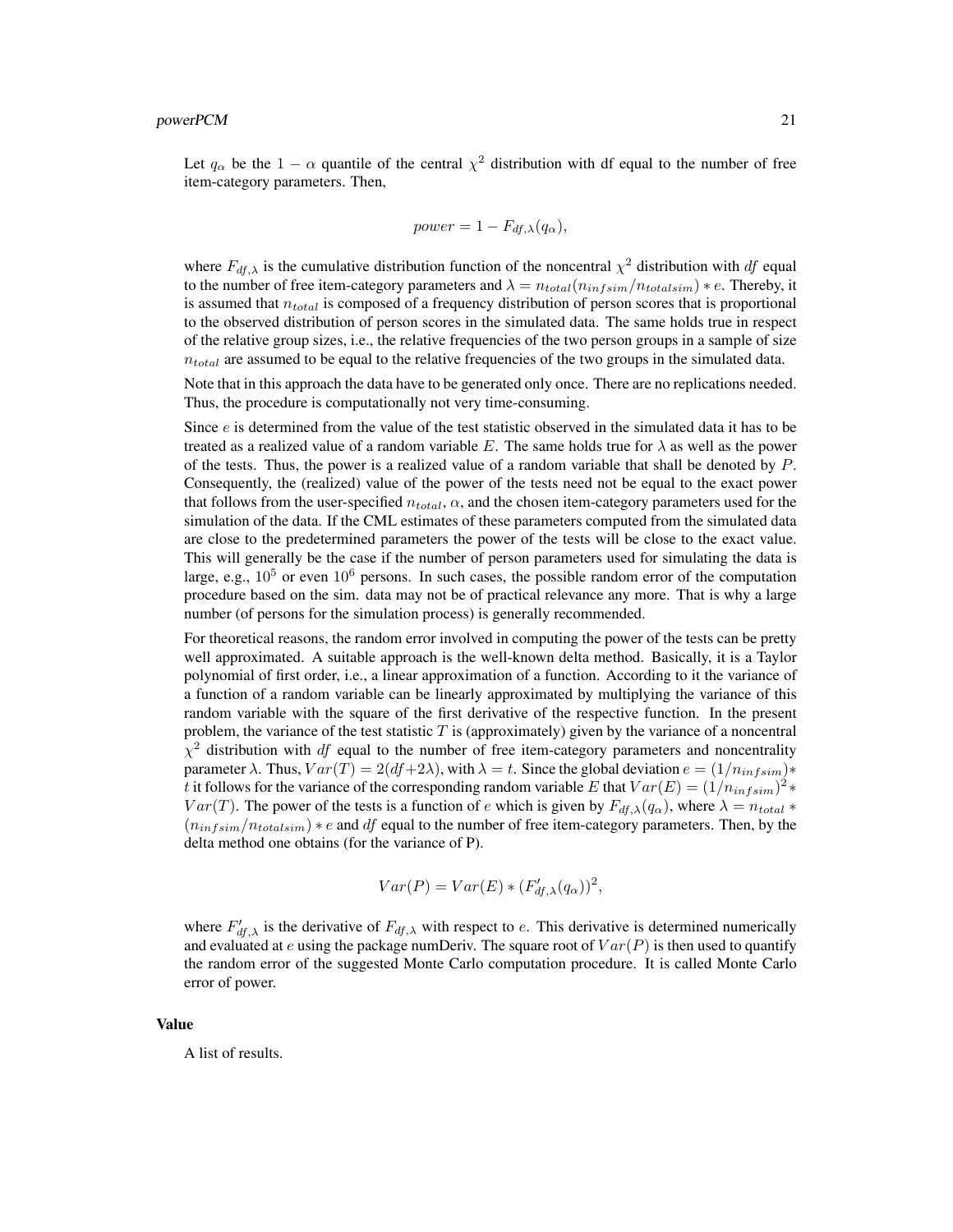<span id="page-21-0"></span>

| power                                | Power value for each test.                                                                                                                                                                                                                               |  |
|--------------------------------------|----------------------------------------------------------------------------------------------------------------------------------------------------------------------------------------------------------------------------------------------------------|--|
| MC error of power                    |                                                                                                                                                                                                                                                          |  |
|                                      | Monte Carlo error of power computation for each test.                                                                                                                                                                                                    |  |
| global deviation                     |                                                                                                                                                                                                                                                          |  |
|                                      | Global deviation computed from simulated data for each test. See Details.                                                                                                                                                                                |  |
| local deviation                      |                                                                                                                                                                                                                                                          |  |
|                                      | CML estimates of free item-category parameters in both groups of persons ob-<br>tained from the simulated data expressing a deviation from the hypothesis to be<br>tested locally per item and response category.                                        |  |
| person score distribution in group 1 |                                                                                                                                                                                                                                                          |  |
|                                      | Relative frequencies of person scores in group 1 observed in simulated data.<br>Uninformative scores, i.e., minimum and maximum score, are omitted. Note<br>that the person score distribution does also have an influence on the power of<br>the tests. |  |
|                                      | person score distribution in group 2                                                                                                                                                                                                                     |  |
|                                      | Relative frequencies of person scores in group 2 observed in simulated data.<br>Uninformative scores, i.e., minimum and maximum score, are omitted. Note<br>that the person score distribution does also have an influence on the power of<br>the tests. |  |
| degrees of freedom                   |                                                                                                                                                                                                                                                          |  |
|                                      | Degrees of freedom $df$ .                                                                                                                                                                                                                                |  |
| noncentrality parameter              |                                                                                                                                                                                                                                                          |  |
|                                      | Noncentrality parameter $\lambda$ of $\chi^2$ distribution from which power is determined.                                                                                                                                                               |  |
| call                                 | The matched call.                                                                                                                                                                                                                                        |  |

## References

Draxler, C. (2010). Sample Size Determination for Rasch Model Tests. Psychometrika, 75(4), 708–724.

Draxler, C., & Alexandrowicz, R. W. (2015). Sample Size Determination Within the Scope of Conditional Maximum Likelihood Estimation with Special Focus on Testing the Rasch Model. Psychometrika, 80(4), 897–919.

Draxler, C., Kurz, A., & Lemonte, A. J. (2020). The Gradient Test and its Finite Sample Size Properties in a Conditional Maximum Likelihood and Psychometric Modeling Context. Communications in Statistics-Simulation and Computation, 1-19.

Glas, C. A. W., & Verhelst, N. D. (1995a). Testing the Rasch Model. In G. H. Fischer & I. W. Molenaar (Eds.), Rasch Models: Foundations, Recent Developments, and Applications (pp. 69–95). New York: Springer.

Glas, C. A. W., & Verhelst, N. D. (1995b). Tests of Fit for Polytomous Rasch Models. In G. H. Fischer & I. W. Molenaar (Eds.), Rasch Models: Foundations, Recent Developments, and Applications (pp. 325-352). New York: Springer.

## See Also

[sa\\_sizePCM](#page-31-1), and [post\\_hocPCM](#page-8-1).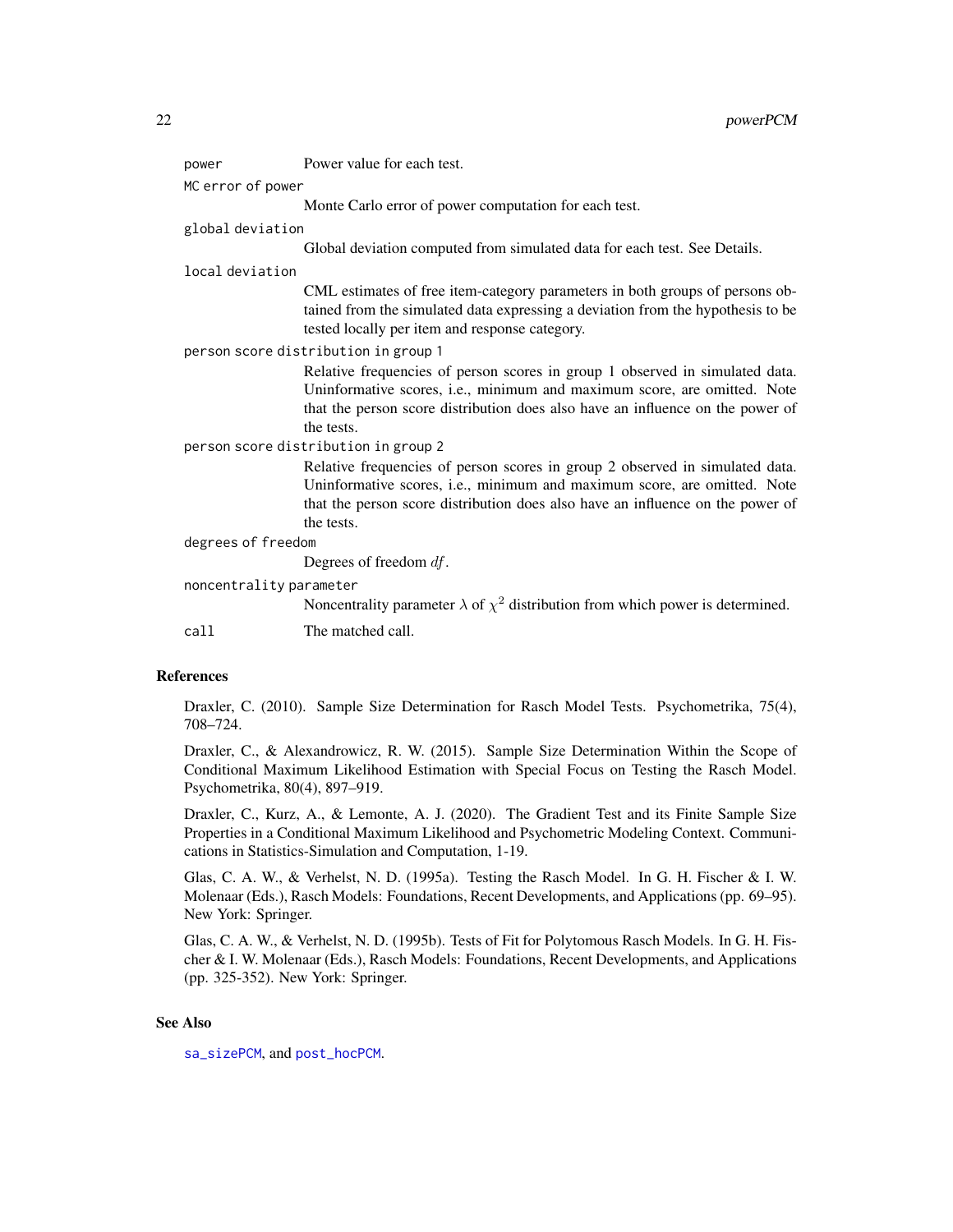## powerPCM 23

```
## Not run:
# Numerical example
# free item-category parameters for group 1 and 2 with 5 items, with 3 categories each
local_dev <- list ( list(c( 0, 0), c( -1, 0), c( 0, 0), c( 1, 0), c( 1, 0.5)) ,
                   list(c( 0, 0), c( -1, 0), c( 0, 0), c( 1, 0), c( 0, -0.5)) )res \leq powerPCM(alpha = 0.05, n_total = 200, persons1 = rnorm(10^6),
                persons2 = rnorm(10<sup>6</sup>), local\_dev = local\_dev)# > res
# $power
# W LR RS GR
# 0.863 0.885 0.876 0.892
#
# $`MC error of power`
# W LR RS GR
# 0.002 0.002 0.002 0.002
#
# $`global deviation`
# W LR RS GR
# 0.102 0.107 0.105 0.109
#
# $`local deviation`
# I1-C2 I2-C1 I2-C2 I3-C1 I3-C2 I4-C1 I4-C2 I5-C1 I5-C2
# group1 0.002 -0.997 -0.993 0.006 0.012 1.002 1.007 1.006 1.508
# group2 -0.007 -1.005 -1.007 -0.006 -0.009 0.993 0.984 -0.006 -0.510
#
# $`person score distribution in group 1`
#
# 1 2 3 4 5 6 7 8 9
# 0.112 0.130 0.131 0.129 0.122 0.114 0.101 0.091 0.070
#
# $`person score distribution in group 2`
#
# 1 2 3 4 5 6 7 8 9
# 0.091 0.108 0.117 0.122 0.122 0.121 0.115 0.110 0.093
#
# $`degrees of freedom`
# [1] 9
#
# $`noncentrality parameter`
# W LR RS GR
# 18.003 19.024 18.596 19.403
#
# $call
# powerPCM(alpha = 0.05, n_total = 200, persons1 = rnorm(10^6),
# persons2 = rnorm(10^6), local_dev = local_dev)
## End(Not run)
```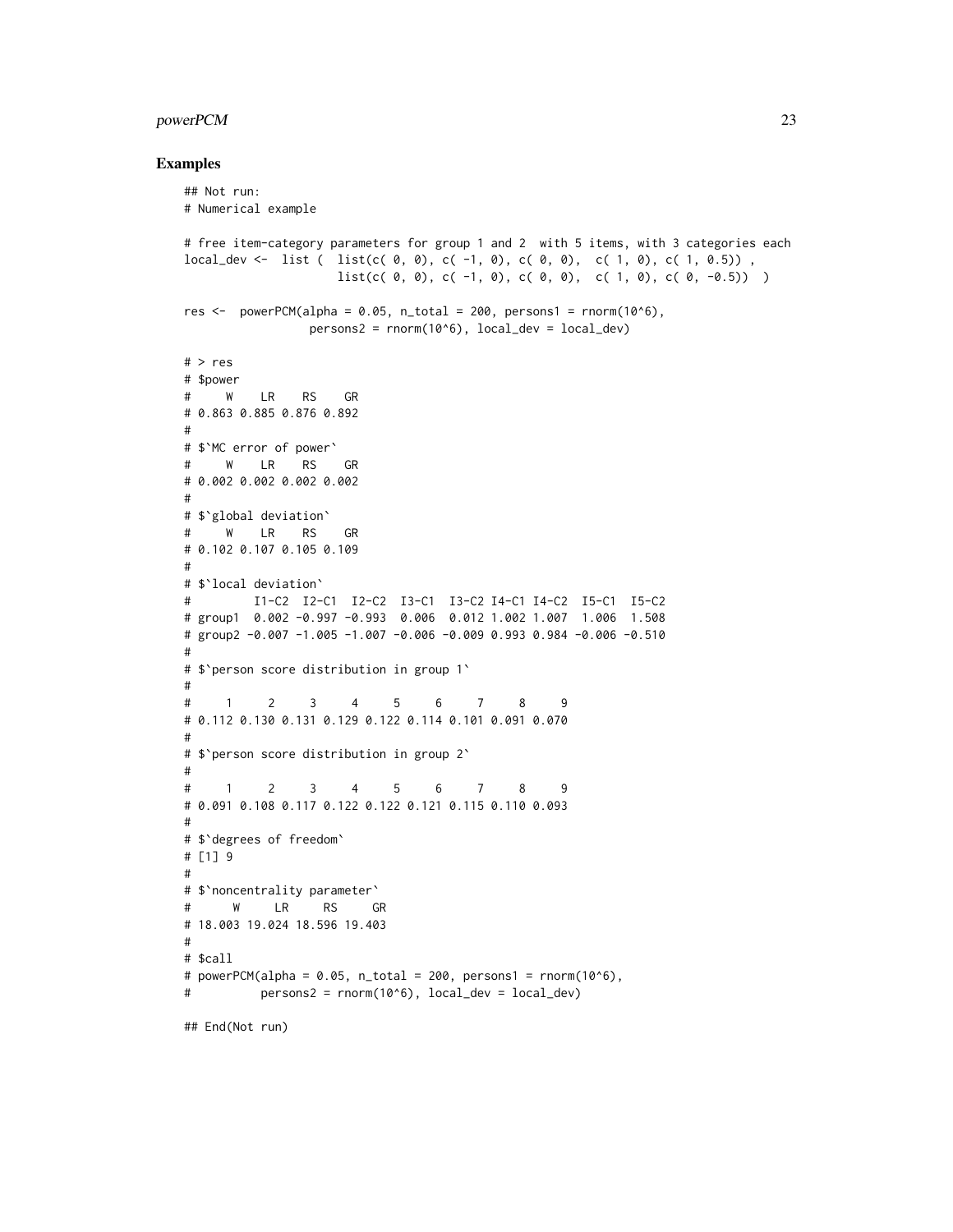<span id="page-23-1"></span><span id="page-23-0"></span>powerRM *Power analysis of tests of invariance of item parameters between two groups of persons in binary Rasch model*

#### Description

Returns power of Wald (W), likelihood ratio (LR), Rao score (RS) and gradient (GR) test given probability of error of first kind  $\alpha$ , sample size, and a deviation from the hypothesis to be tested. The latter assumes equality of the item parameters in the Rasch model between two predetermined groups of persons. The alternative states that at least one of the parameters differs between the two groups.

#### Usage

```
powerRM(
  alpha = 0.05,
  n_total,
  persons1 = rnorm(10<sup>0</sup>6),persons2 = \text{rnorm}(10^86),
  local_dev
)
```
#### Arguments

| alpha     | Probability of error of first kind.                                                                                                                                                                                                                            |
|-----------|----------------------------------------------------------------------------------------------------------------------------------------------------------------------------------------------------------------------------------------------------------------|
| n_total   | Total sample size for which power shall be determined.                                                                                                                                                                                                         |
| persons1  | A vector of person parameters in group 1 (drawn from a specified distribution).<br>By default $10^6$ parameters are drawn at random from the standard normal dis-<br>tribution. The larger this number the more accurate are the computations. See<br>Details. |
| persons2  | A vector of person parameters in group 2 (drawn from a specified distribution).<br>By default $10^6$ parameters are drawn at random from the standard normal dis-<br>tribution. The larger this number the more accurate are the computations. See<br>Details. |
| local dev | A list of two vectors containing item parameters for the two person groups rep-<br>resenting a deviation from the hypothesis to be tested locally per item.                                                                                                    |

#### Details

In general, the power of the tests is determined from the assumption that the approximate distributions of the four test statistics are from the family of noncentral  $\chi^2$  distributions with df equal to the number of items minus 1 and noncentrality parameter  $\lambda$ . The latter depends on a scenario of deviation from the hypothesis to be tested and a specified sample size. Given the probability of the error of the first kind  $\alpha$  the power of the tests can be determined from  $\lambda$ . More details about the distributions of the test statistics and the relationship between  $\lambda$ , power, and sample size can be found in Draxler and Alexandrowicz (2015).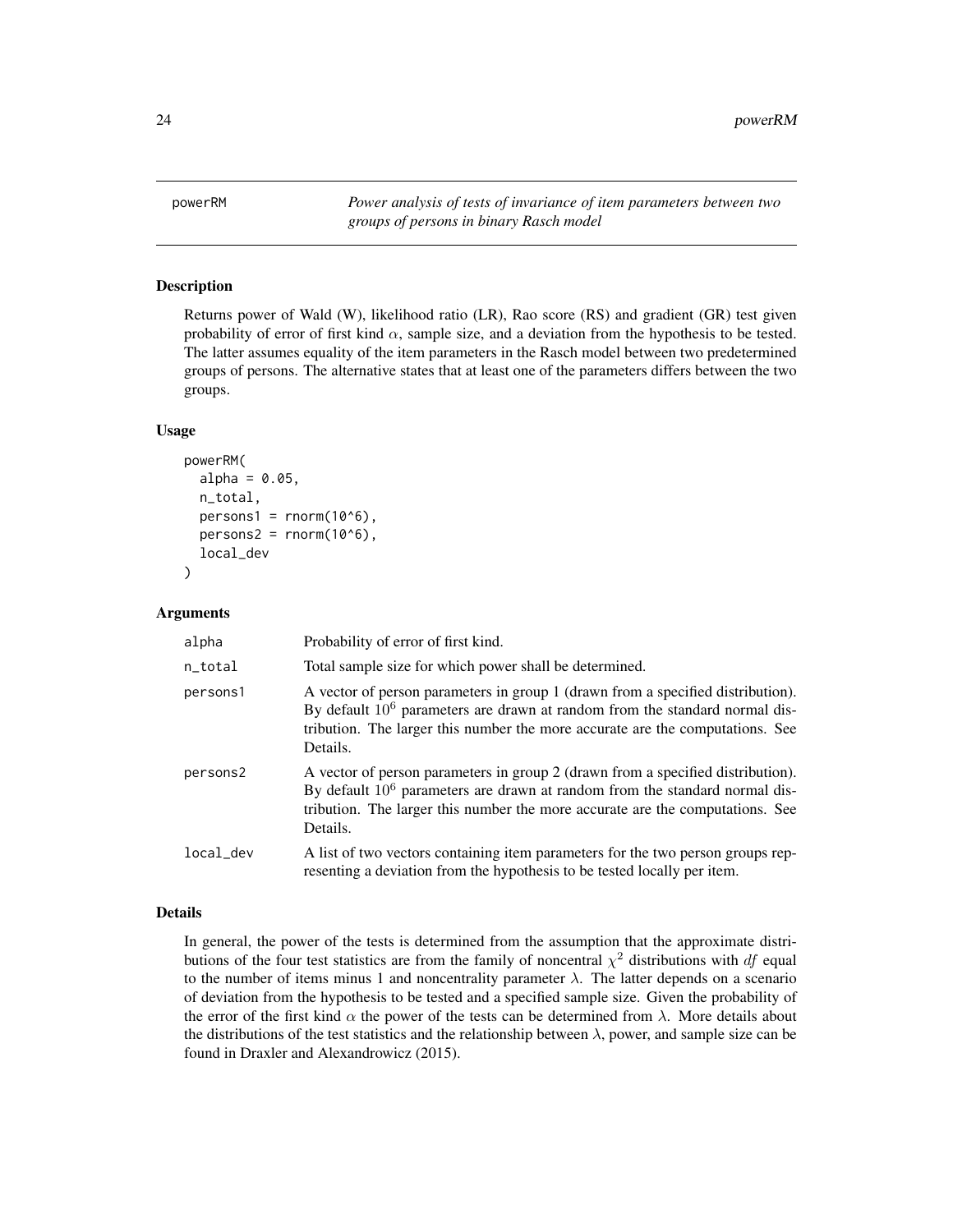As regards the concept of sample size a distinction between informative and total sample size has to be made since the power of the tests depends only on the informative sample size. In the conditional maximum likelihood context, the responses of persons with minimum or maximum person score are completely uninformative. They do not contribute to the value of the test statistic. Thus, the informative sample size does not include these persons. The total sample size is composed of all persons.

In particular, the determination of  $\lambda$  and the power of the tests, respectively, is based on a simple Monte Carlo approach. Data (responses of a large number of persons to a number of items) are generated given a user-specified scenario of a deviation from the hypothesis to be tested. A scenario of a deviation is given by a choice of the item parameters and the person parameters (to be drawn randomly from a specified distribution) for each of the two groups. Such a scenario may be called local deviation since deviations can be specified locally for each item. The relative group sizes are determined by the choice of the number of person parameters for each of the two groups. For instance, by default  $10^6$  person parameters are selected randomly for each group. In this case, it is implicitly assumed that the two groups of persons are of equal size. The user can specify the relative group sizes by choosing the length of the arguments persons1 and persons2 appropriately. Note that the relative group sizes do have an impact on power and sample size of the tests. The next step is to compute a test statistic  $T$  (Wald, LR, score, or gradient) from the simulated data. The observed value t of the test statistic is then divided by the informative sample size  $n_{infsim}$  observed in the simulated data. This yields the so-called global deviation  $e = t/n_{infsim}$ , i.e., the chosen scenario of a deviation from the hypothesis to be tested being represented by a single number. The power of the tests can be determined given a user-specified total sample size denoted by n\_total. The noncentrality parameter  $\lambda$  can then be expressed by  $\lambda = n_{total} * (n_{infsim}/n_{totalsim}) * e$ , where  $n_{totalsim}$  denotes the total number of persons in the simulated data and  $n_{infsim}/n_{totalsim}$  is the proportion of informative persons in the sim. data. Let  $q_\alpha$  be the  $1 - \alpha$  quantile of the central  $\chi^2$ distribution with df equal to the number items minus 1. Then,

$$
power = 1 - F_{df, \lambda}(q_{\alpha}),
$$

where  $F_{df, \lambda}$  is the cumulative distribution function of the noncentral  $\chi^2$  distribution with df equal to the number of items minus 1 and  $\lambda = n_{total}(n_{infsim}/n_{totalsim}) * e$ . Thereby, it is assumed that  $n_{total}$  is composed of a frequency distribution of person scores that is proportional to the observed distribution of person scores in the simulated data. The same holds true in respect of the relative group sizes, i.e., the relative frequencies of the two person groups in a sample of size  $n_{total}$  are assumed to be equal to the relative frequencies of the two groups in the simulated data.

Note that in this approach the data have to be generated only once. There are no replications needed. Thus, the procedure is computationally not very time-consuming.

Since e is determined from the value of the test statistic observed in the simulated data it has to be treated as a realized value of a random variable E. The same holds true for  $\lambda$  as well as the power of the tests. Thus, the power is a realized value of a random variable that shall be denoted by  $P$ . Consequently, the (realized) value of the power of the tests need not be equal to the exact power that follows from the user-specified  $n_{total}$ ,  $\alpha$ , and the chosen item parameters used for the simulation of the data. If the CML estimates of these parameters computed from the simulated data are close to the predetermined parameters the power of the tests will be close to the exact value. This will generally be the case if the number of person parameters used for simulating the data is large, e.g.,  $10<sup>5</sup>$  or even  $10<sup>6</sup>$  persons. In such cases, the possible random error of the computation procedure based on the sim. data may not be of practical relevance any more. That is why a large number (of persons for the simulation process) is generally recommended.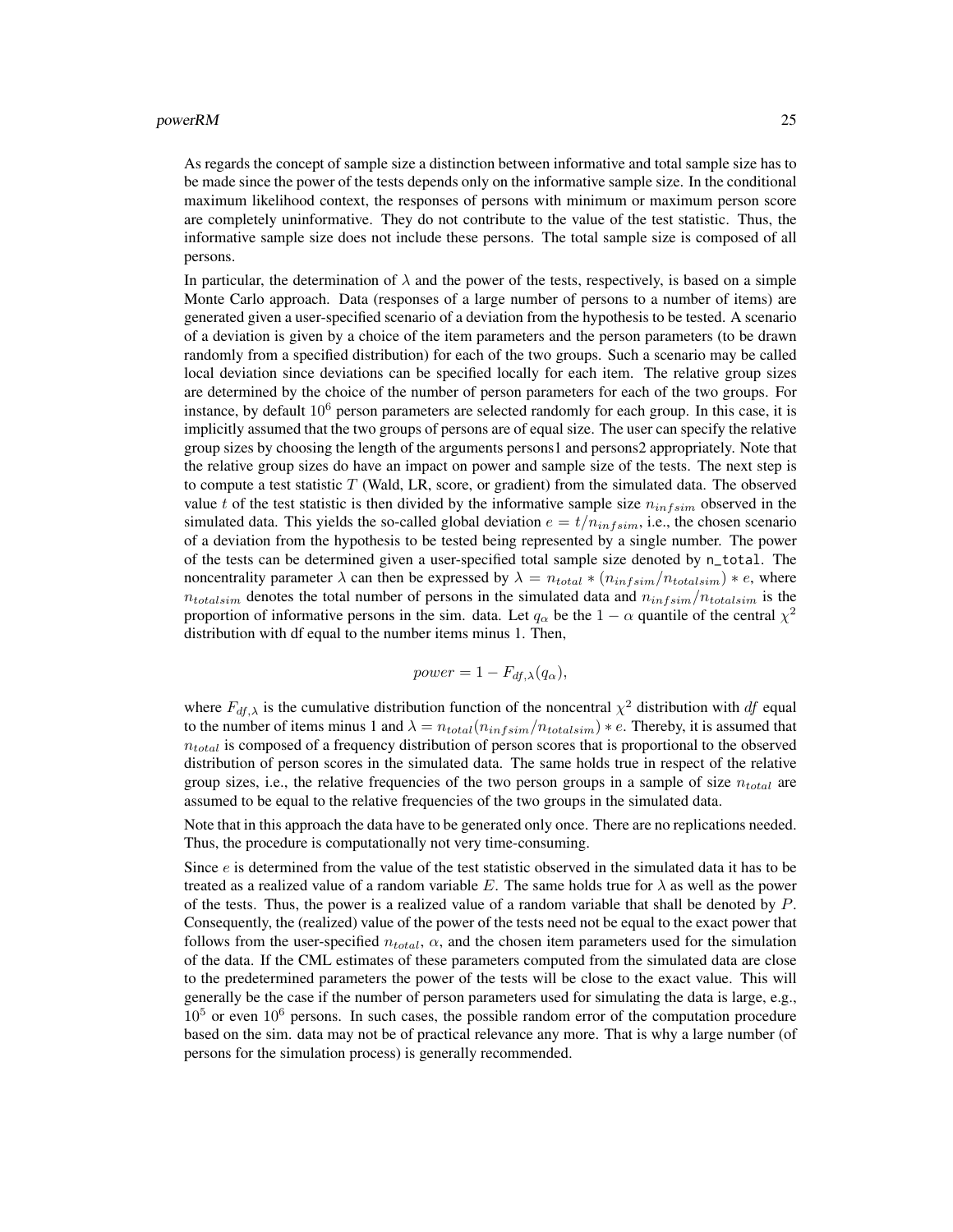For theoretical reasons, the random error involved in computing the power of the tests can be pretty well approximated. A suitable approach is the well-known delta method. Basically, it is a Taylor polynomial of first order, i.e., a linear approximation of a function. According to it the variance of a function of a random variable can be linearly approximated by multiplying the variance of this random variable with the square of the first derivative of the respective function. In the present problem, the variance of the test statistic  $T$  is (approximately) given by the variance of a noncentral  $\chi^2$  distribution with df equal to the number of free item parameters and noncentrality parameter λ. Thus,  $Var(T) = 2(df + 2λ)$ , with  $λ = t$ . Since the global deviation  $e = (1/n_{infsim}) * t$  it follows for the variance of the corresponding random variable E that  $Var(E) = (1/n_{infsim})^2 *$  $Var(T)$ . The power of the tests is a function of e which is given by  $F_{df,\lambda}(q_\alpha)$ , where  $\lambda = n_{total} *$  $(n_{infsim}/n_{totalsim}) * e$  and df equal to the number of free item parameters. Then, by the delta method one obtains (for the variance of P).

$$
Var(P) = Var(E) * (F'_{df,\lambda}(q_{\alpha}))^{2},
$$

where  $F'_{df,\lambda}$  is the derivative of  $F_{df,\lambda}$  with respect to e. This derivative is determined numerically and evaluated at e using the package numDeriv. The square root of  $Var(P)$  is then used to quantify the random error of the suggested Monte Carlo computation procedure. It is called Monte Carlo error of power.

### Value

A list of results. power Power value for each test. MC error of power Monte Carlo error of power computation for each test. global deviation Global deviation computed from simulated data for each test. See Details. local deviation CML estimates of item parameters in both groups of persons obtained from the simulated data expressing a deviation from the hypothesis to be tested locally per item. person score distribution in group 1 Relative frequencies of person scores in group 1 observed in simulated data. Uninformative scores, i.e., minimum and maximum score, are omitted. Note that the person score distribution does also have an influence on the power of the tests. person score distribution in group 2 Relative frequencies of person scores in group 2 observed in simulated data. Uninformative scores, i.e., minimum and maximum score, are omitted. Note that the person score distribution does also have an influence on the power of the tests. degrees of freedom Degrees of freedom df. noncentrality parameter Noncentrality parameter  $\lambda$  of  $\chi^2$  distribution from which power is determined. call The matched call.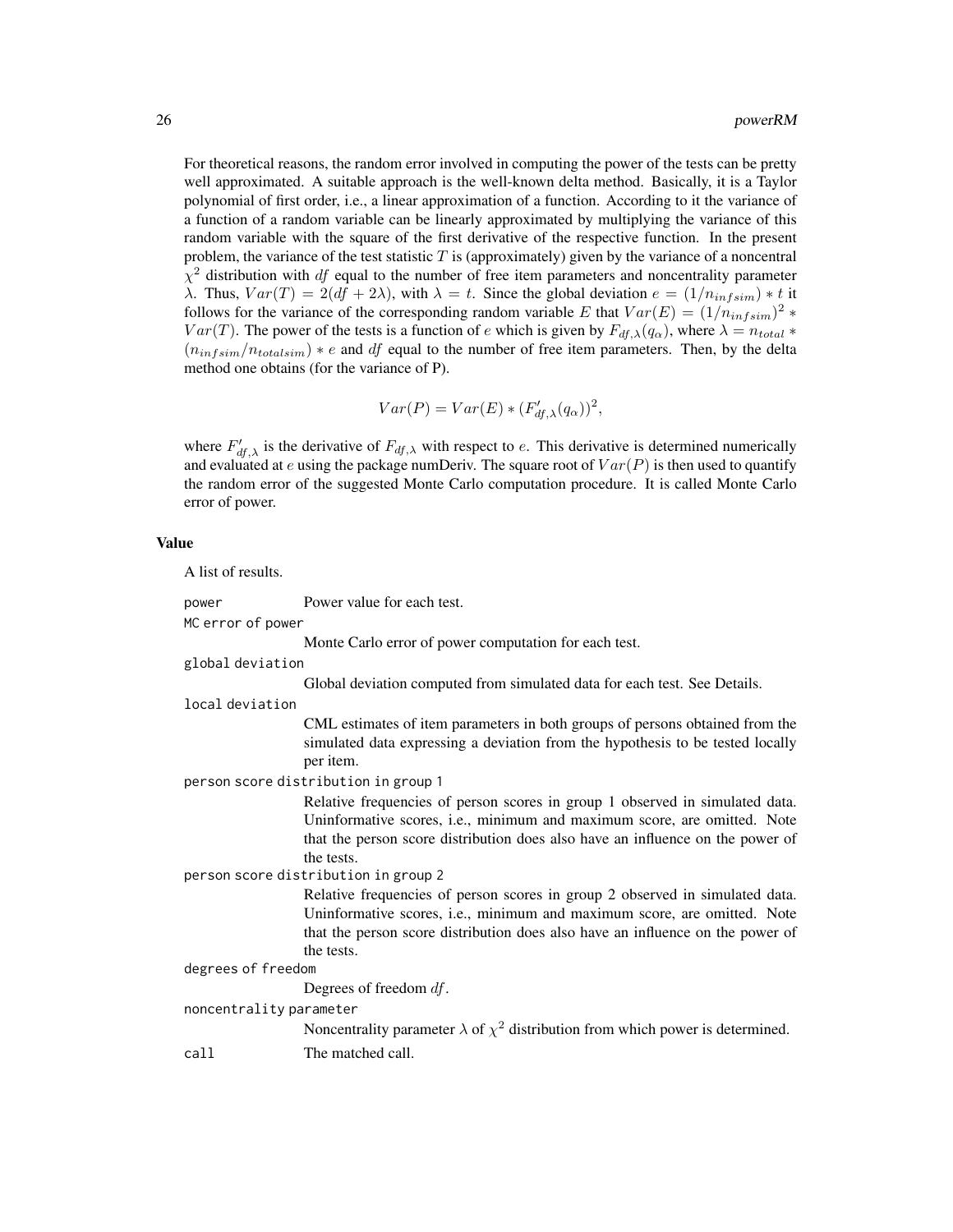#### <span id="page-26-0"></span>powerRM 27

#### References

Draxler, C. (2010). Sample Size Determination for Rasch Model Tests. Psychometrika, 75(4), 708–724.

Draxler, C., & Alexandrowicz, R. W. (2015). Sample Size Determination Within the Scope of Conditional Maximum Likelihood Estimation with Special Focus on Testing the Rasch Model. Psychometrika, 80(4), 897–919.

Draxler, C., Kurz, A., & Lemonte, A. J. (2020). The Gradient Test and its Finite Sample Size Properties in a Conditional Maximum Likelihood and Psychometric Modeling Context. Communications in Statistics-Simulation and Computation, 1-19.

Glas, C. A. W., & Verhelst, N. D. (1995a). Testing the Rasch Model. In G. H. Fischer & I. W. Molenaar (Eds.), Rasch Models: Foundations, Recent Developments, and Applications (pp. 69–95). New York: Springer.

Glas, C. A. W., & Verhelst, N. D. (1995b). Tests of Fit for Polytomous Rasch Models. In G. H. Fischer & I. W. Molenaar (Eds.), Rasch Models: Foundations, Recent Developments, and Applications (pp. 325-352). New York: Springer.

#### See Also

[sa\\_sizeRM](#page-36-1), and [post\\_hocRM](#page-11-1).

```
## Not run:
# Numerical example
res <- powerRM(n_total = 130, local_dev = list( c(0, -0.5, 0, 0.5, 1) , c(0, 0.5, 0, -0.5, 1)))
# > res
# $power
# W LR RS GR
# 0.824 0.840 0.835 0.845
#
# $`MC error of power`
# W LR RS GR
# 0.002 0.002 0.002 0.002
#
# $`global deviation`
# W LR RS GR
# 0.118 0.122 0.121 0.124
#
# $`local deviation`
# Item2 Item3 Item4 Item5
# group1 -0.499 0.005 0.500 1.001
# group2 0.501 0.003 -0.499 1.003
#
# $`person score distribution in group 1`
#
# 1 2 3 4
# 0.249 0.295 0.269 0.187
```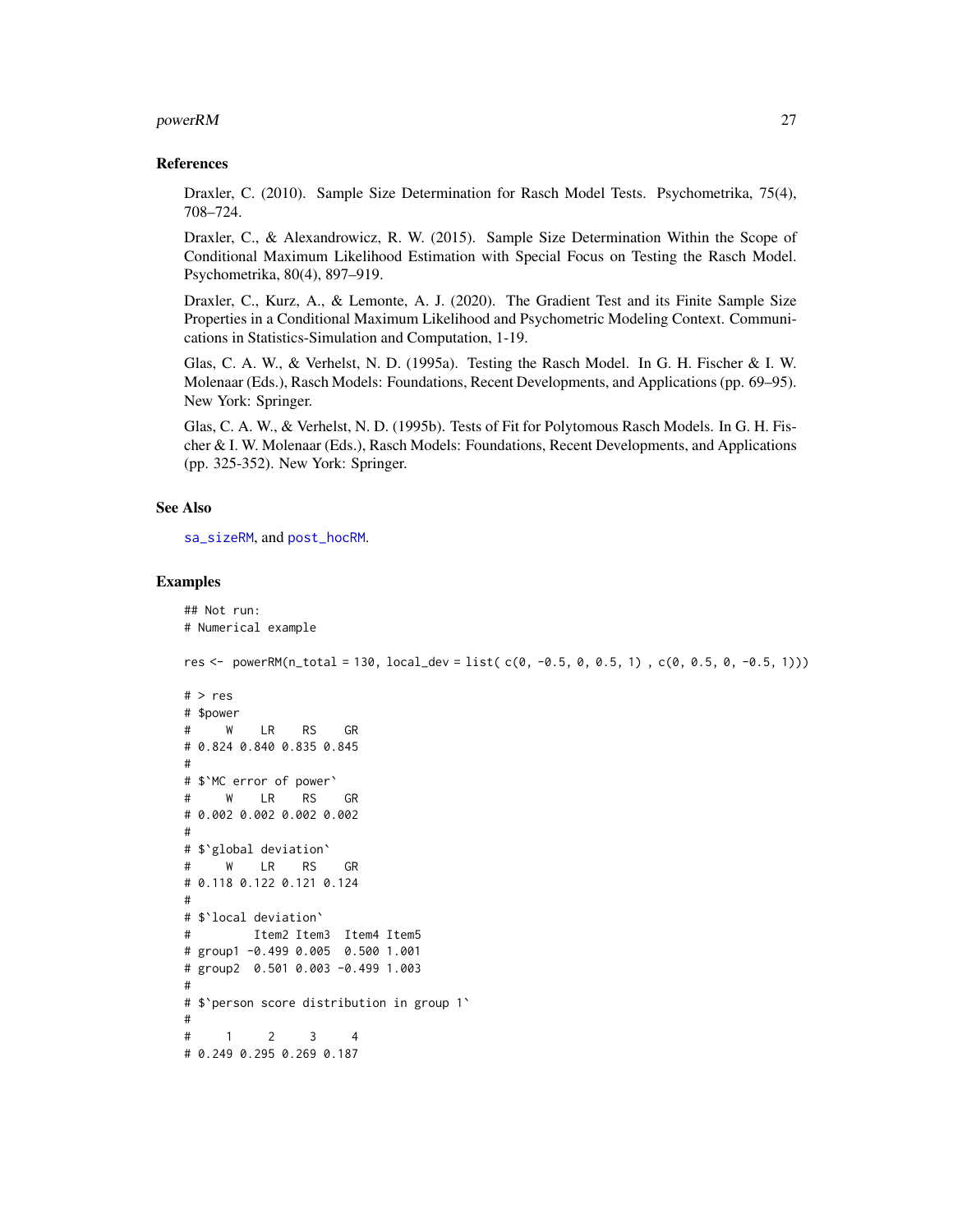```
#
# $`person score distribution in group 2`
#
# 1 2 3 4
# 0.249 0.295 0.270 0.186
#
# $`degrees of freedom`
# [1] 4
#
# $`noncentrality parameter`
# W LR RS GR
# 12.619 13.098 12.937 13.264
#
# $call
# powerRM(n_total = 130, local_dev = list(c(0, -0.5, 0, 0.5, 1),
# c(0, 0.5, 0, -0.5, 1)))
```
## End(Not run)

<span id="page-27-1"></span>sa\_sizeChange *Sample size planning for tests in context of measurement of change using LLTM*

## **Description**

Returns sample size for Wald (W), likelihood ratio (LR), Rao score (RS) and gradient (GR) test given probabilities of errors of first and second kinds  $\alpha$  and  $\beta$  as well as a deviation from the hypothesis to be tested. The hypothesis to be tested states that the shift parameter quantifying the constant change for all items between time points 1 and 2 equals 0. The alternative states that the shift parameter is not equal to 0. It is assumed that the same items are presented at both time points. See function [change\\_test](#page-1-1).

#### Usage

```
sa_sizeChange(alpha = 0.05, beta = 0.05, eta, persons = rnorm(10^6))
```
#### **Arguments**

| alpha   | Probability of error of first kind.                                                                                                                                                                                                                                                                                                 |
|---------|-------------------------------------------------------------------------------------------------------------------------------------------------------------------------------------------------------------------------------------------------------------------------------------------------------------------------------------|
| beta    | Probability of error of second kind.                                                                                                                                                                                                                                                                                                |
| eta     | A vector of eta parameters of the LLTM. The last element represents the constant<br>change or shift for all items between time points 1 and 2. The other elements of<br>the vector are the item parameters at time point 1. A choice of the eta parameters<br>constitutes a scenario of deviation from the hypothesis of no change. |
| persons | A vector of person parameters (drawn from a specified distribution). By default<br>$106$ parameters are drawn at random from the standard normal distribution. The<br>larger this number the more accurate are the computations. See Details.                                                                                       |

<span id="page-27-0"></span>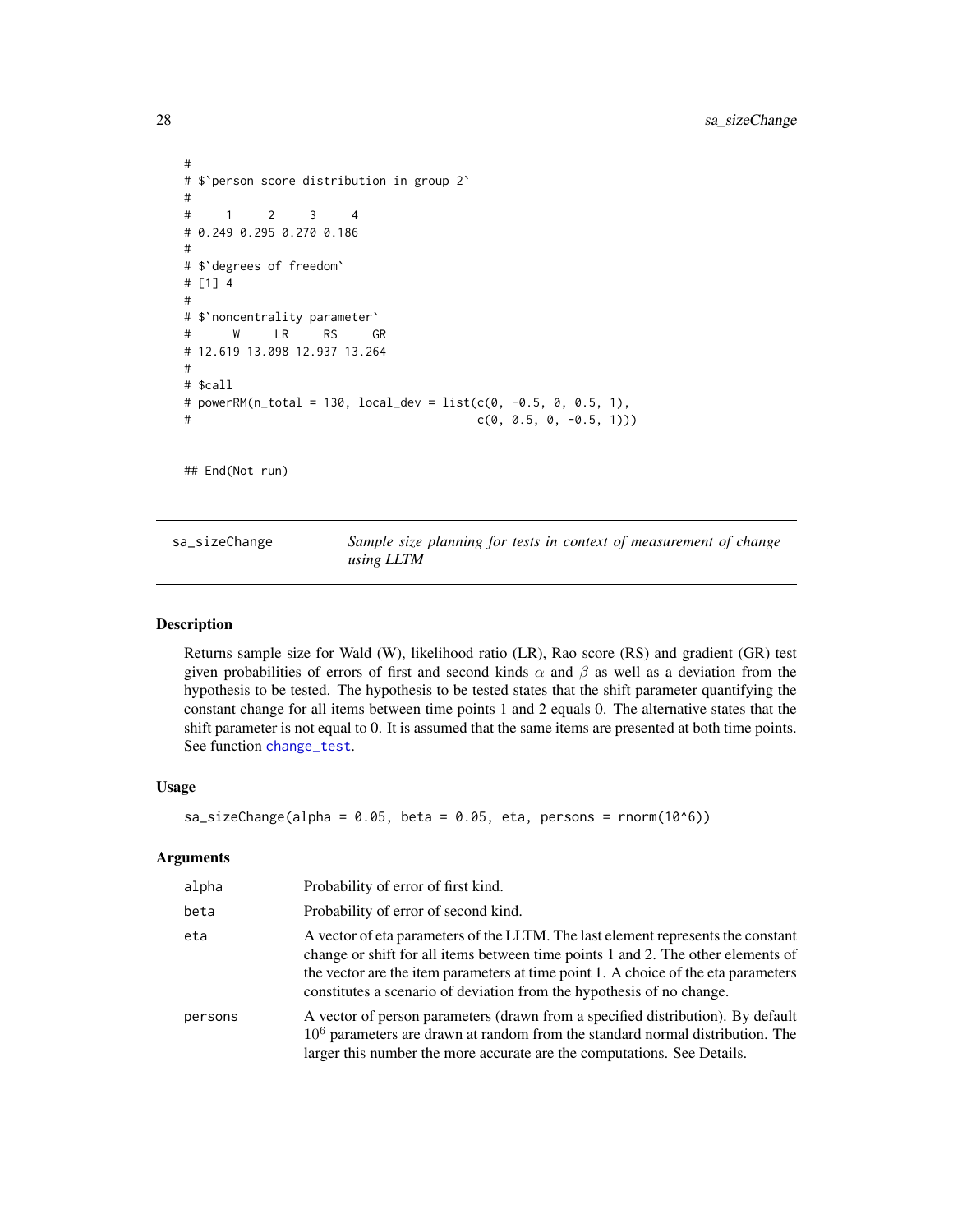#### Details

In general, the sample size is determined from the assumption that the approximate distributions of the four test statistics are from the family of noncentral  $\chi^2$  distributions with  $df = 1$  and noncentrality parameter  $\lambda$ . The latter is, inter alia, a function of the sample size. Hence, the sample size can be determined from the condition  $\lambda = \lambda_0$ , where  $\lambda_0$  is a predetermined constant which depends on the probabilities of the errors of the first and second kinds  $\alpha$  and  $\beta$  (or power). More details about the distributions of the test statistics and the relationship between  $\lambda$ , power, and sample size can be found in Draxler and Alexandrowicz (2015).

In particular, the determination of  $\lambda$  and the sample size, respectively, is based on a simple Monte Carlo approach. As regards the concept of sample size a distinction between informative and total sample size has to be made. In the conditional maximum likelihood context, the responses of persons with minimum or maximum person score are completely uninformative. They do not contribute to the value of the test statistic. Thus, the informative sample size does not include these persons. The total sample size is composed of all persons. The Monte Carlo approach used in the present problem to determine  $\lambda$  and informative (and total) sample size can briefly be described as follows. Data (responses of a large number of persons to a number of items presented at two time points) are generated given a user-specified scenario of a deviation from the hypothesis to be tested. The hypothesis to be tested assumes no change between time points 1 and 2. A scenario of a deviation is given by a choice of the item parameters at time point 1 and the shift parameter, i.e., the LLTM eta parameters, as well as the person parameters (to be drawn randomly from a specified distribution). The shift parameter represents a constant change of all item parameters from time point 1 to time point 2. A test statistic  $T$  (Wald, LR, score, or gradient) is computed from the simulated data. The observed value  $t$  of the test statistic is then divided by the informative sample size  $n_{infsim}$  observed in the simulated data. This yields the so-called global deviation  $e = t/n_{infsim}$ , i.e., the chosen scenario of a deviation from the hypothesis to be tested being represented by a single number. Let the informative sample size sought be denoted by  $n_{inf}$  (thus, this is not the informative sample size observed in the sim. data). The noncentrality parameter  $\lambda$  can be expressed by the product  $n_{inf} * e$ . Then, it follows from the condition  $\lambda = \lambda_0$  that

$$
n_{inf} * e = \lambda_0
$$

and

$$
n_{inf} = \lambda_0/e.
$$

Note that the sample of size  $n_{inf}$  is assumed to be composed only of persons with informative person scores, where the relative frequency distribution of these informative scores is considered to be equal to the observed relative frequency distribution of the informative scores in the simulated data. The total sample size  $n_{total}$  is then obtained from the relation  $n_{inf} = n_{total} * pr$ , where pr is the proportion or relative frequency of persons observed in the simulated data with a minimum or maximum score. Basing the tests given a level  $\alpha$  on an informative sample of size  $n_{inf}$  the probability of rejecting the hypothesis to be tested will be at least  $1 - \beta$  if the true global deviation  $\geq e.$ 

Note that in this approach the data have to be generated only once. There are no replications needed. Thus, the procedure is computationally not very time-consuming.

Since e is determined from the value of the test statistic observed in the simulated data it has to be treated as a realized value of a random variable E. Consequently,  $n_{inf}$  is also a realization of a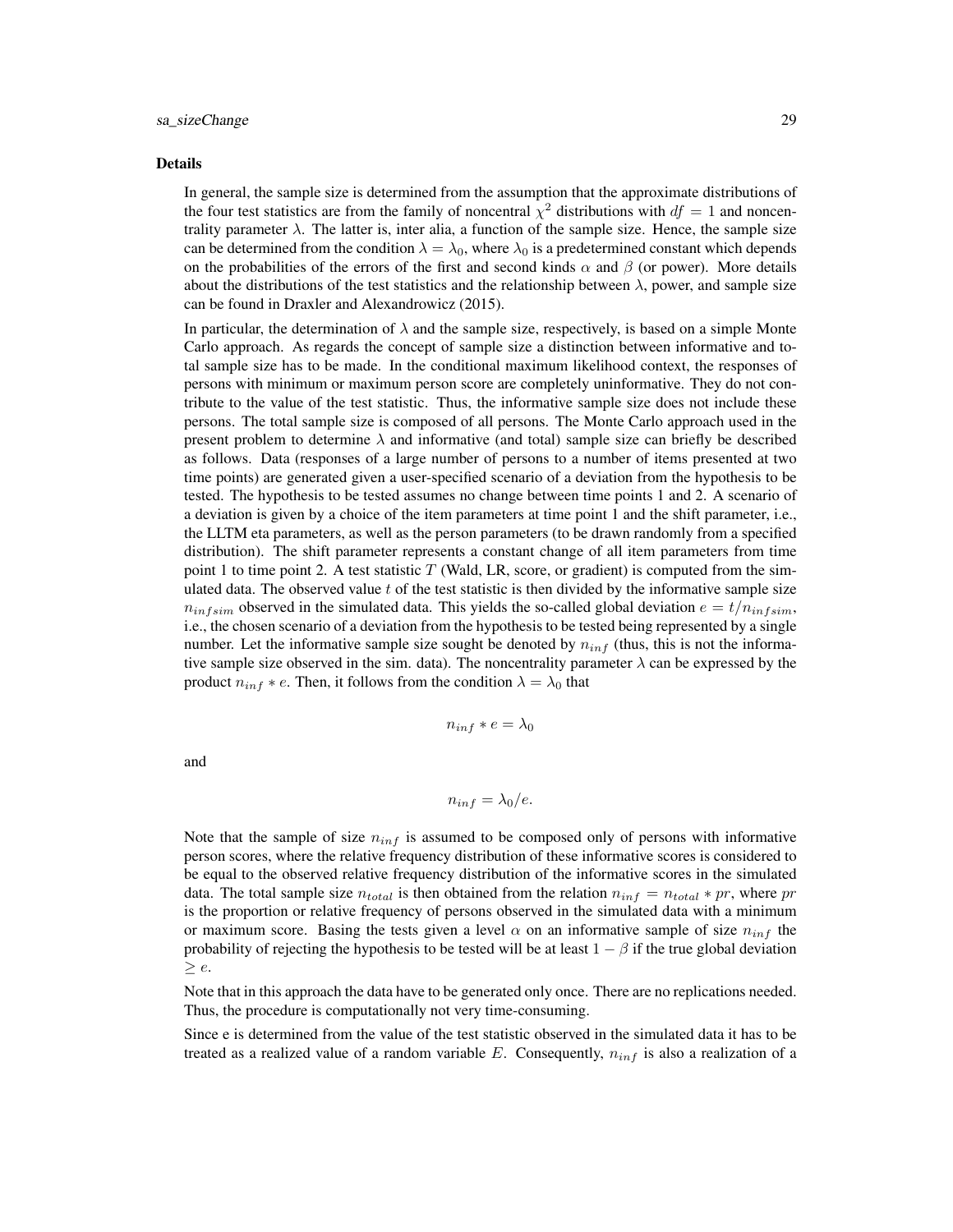random variable  $N_{inf}$ . Thus, the (realized) value  $n_{inf}$  need not be equal to the exact value of the informative sample size that follows from the user-specified (predetermined)  $\alpha$ ,  $\beta$ , and scenario of a deviation from the hypothesis to be tested, i.e., the selected item parameters and shift parameter used for the simulation of the data. If the CML estimates of these parameters computed from the simulated data are close to the predetermined parameters  $n_{inf}$  will be close to the exact value. This will generally be the case if the number of person parameters used for simulating the data is large, e.g.,  $10^5$  or even  $10^6$  persons. In such cases, the possible random error of the computation procedure of  $n_{inf}$  based on the sim. data may not be of practical relevance any more. That is why a large number (of persons for the simulation process) is generally recommended.

For theoretical reasons, the random error involved in computing  $n_{inf}$  can be pretty well approximated. A suitable approach is the well-known delta method. Basically, it is a Taylor polynomial of first order, i.e., a linear approximation of a function. According to it the variance of a function of a random variable can be linearly approximated by multiplying the variance of this random variable with the square of the first derivative of the respective function. In the present problem, the variance of the test statistic T is (approximately) given by the variance of a noncentral  $\chi^2$ distribution. Thus,  $Var(T) = 2(df + 2\lambda)$ , with  $df = 1$  and  $\lambda = t$ . Since the global deviation  $e = (1/n_{infsim}) * t$  it follows for the variance of the corresponding random variable E that  $Var(E) = (1/n_{infsim})^2 * Var(T)$ . Since  $n_{inf} = f(e) = \lambda_0/e$  one obtains by the delta method (for the variance of the corresponding random variable  $N_{inf}$ )

$$
Var(N_{inf}) = Var(E) * (f'(e))^2,
$$

where  $f'(e) = -\lambda_0/e^2$  is the derivative of  $f(e)$ . The square root of  $Var(N_{inf})$  is then used to quantify the random error of the suggested Monte Carlo computation procedure. It is called Monte Carlo error of informative sample size.

#### Value

| A list results.           |                                                                                                                                                                                                                                     |  |
|---------------------------|-------------------------------------------------------------------------------------------------------------------------------------------------------------------------------------------------------------------------------------|--|
| informative sample size   |                                                                                                                                                                                                                                     |  |
|                           | Informative sample size for each test, omitting persons with min. and max score.                                                                                                                                                    |  |
| MC error of sample size   |                                                                                                                                                                                                                                     |  |
|                           | Monte Carlo error of sample size computation for each test.                                                                                                                                                                         |  |
| deviation                 | Shift parameter estimated from the simulated data representing the constant shift<br>of item parameters between time points 1 and 2.                                                                                                |  |
| person score distribution |                                                                                                                                                                                                                                     |  |
|                           | Relative frequencies of person scores observed in simulated data. Uninformative<br>scores, i.e., minimum and maximum score, are omitted. Note that the person<br>score distribution does also have an influence on the sample size. |  |
| degrees of freedom        |                                                                                                                                                                                                                                     |  |
|                           | Degrees of freedom $df$ .                                                                                                                                                                                                           |  |
| noncentrality parameter   |                                                                                                                                                                                                                                     |  |
|                           | Noncentrality parameter $\lambda$ of $\chi^2$ distribution from which sample size is deter-<br>mined.                                                                                                                               |  |
| total sample size         |                                                                                                                                                                                                                                     |  |
|                           | Total sample size for each test. See Details.                                                                                                                                                                                       |  |
| call                      | The matched call.                                                                                                                                                                                                                   |  |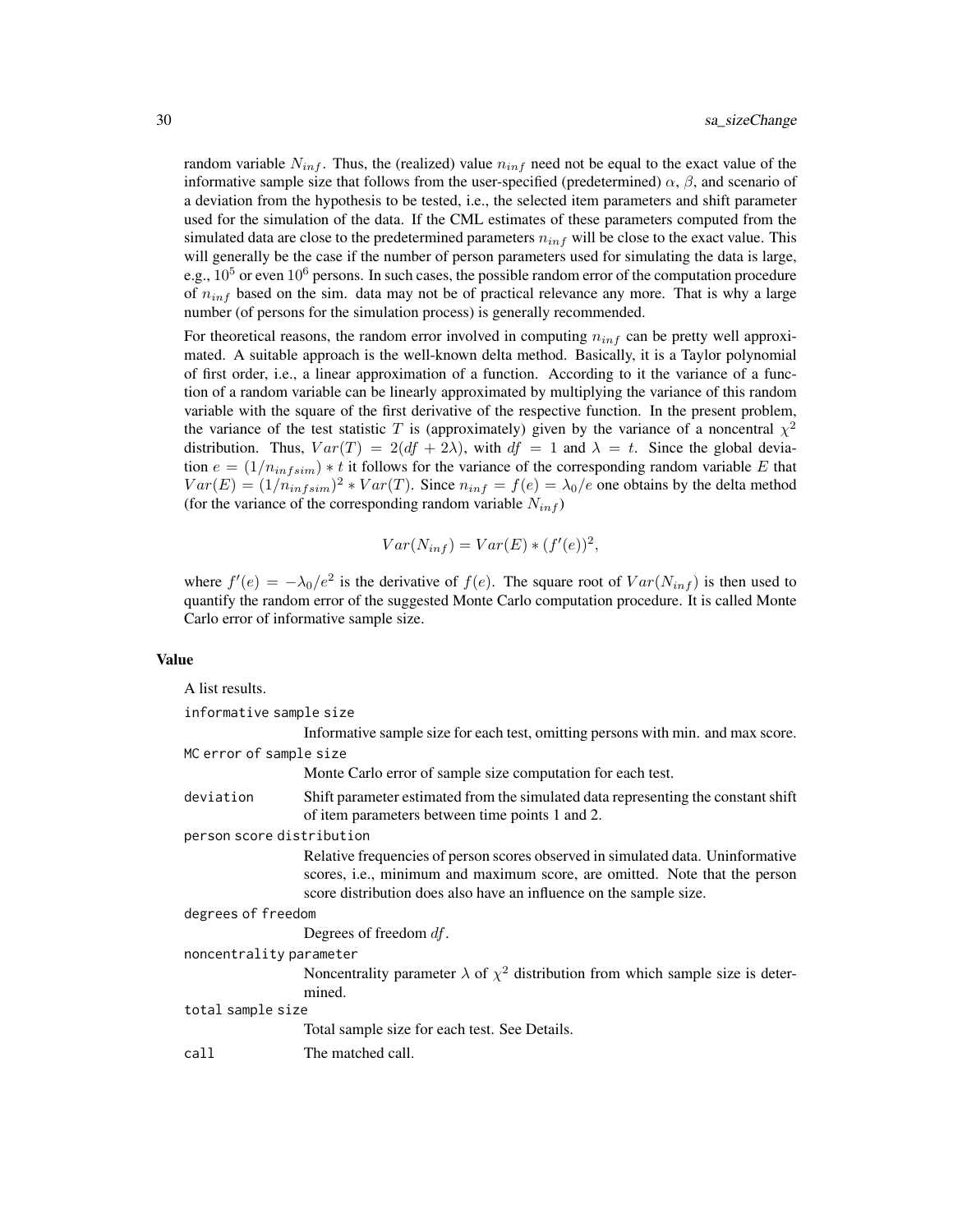## <span id="page-30-0"></span>sa\_sizeChange 31

#### References

Draxler, C., & Alexandrowicz, R. W. (2015). Sample size determination within the scope of conditional maximum likelihood estimation with special focus on testing the Rasch model. Psychometrika, 80(4), 897-919.

Fischer, G. H. (1995). The Linear Logistic Test Model. In G. H. Fischer & I. W. Molenaar (Eds.), Rasch models: Foundations, Recent Developments, and Applications (pp. 131-155). New York: Springer.

Fischer, G. H. (1983). Logistic Latent Trait Models with Linear Constraints. Psychometrika, 48(1), 3-26.

## See Also

[powerChange](#page-14-1), and [post\\_hocChange](#page-6-1).

```
## Not run:
# Numerical example 4 items presented twice, thus 8 virtual items
# eta Parameter, first 4 are nuisance
# (easiness parameters of the 4 items at time point 1),
# last one is the shift parameter
eta <- c(-2,-1,1,2,0.5)res \le sa_sizeChange(alpha = 0.05, beta = 0.05, eta=eta, persons = rnorm(10^6))
# > res
# $`informative sample size`
# W LR RS GR
# 177 174 175 173
#
# $`MC error of sample size`
# W LR RS GR
# 1.321 1.287 1.299 1.276
#
# $`deviation (estimate of shift parameter)`
# [1] 0.501
#
# $`person score distribution`
#
# 1 2 3 4 5 6 7
# 0.034 0.094 0.181 0.249 0.227 0.147 0.068
#
# $`degrees of freedom`
# [1] 1
#
# $`noncentrality parameter`
# [1] 12.995
#
# $`total sample size`
# W LR RS GR
```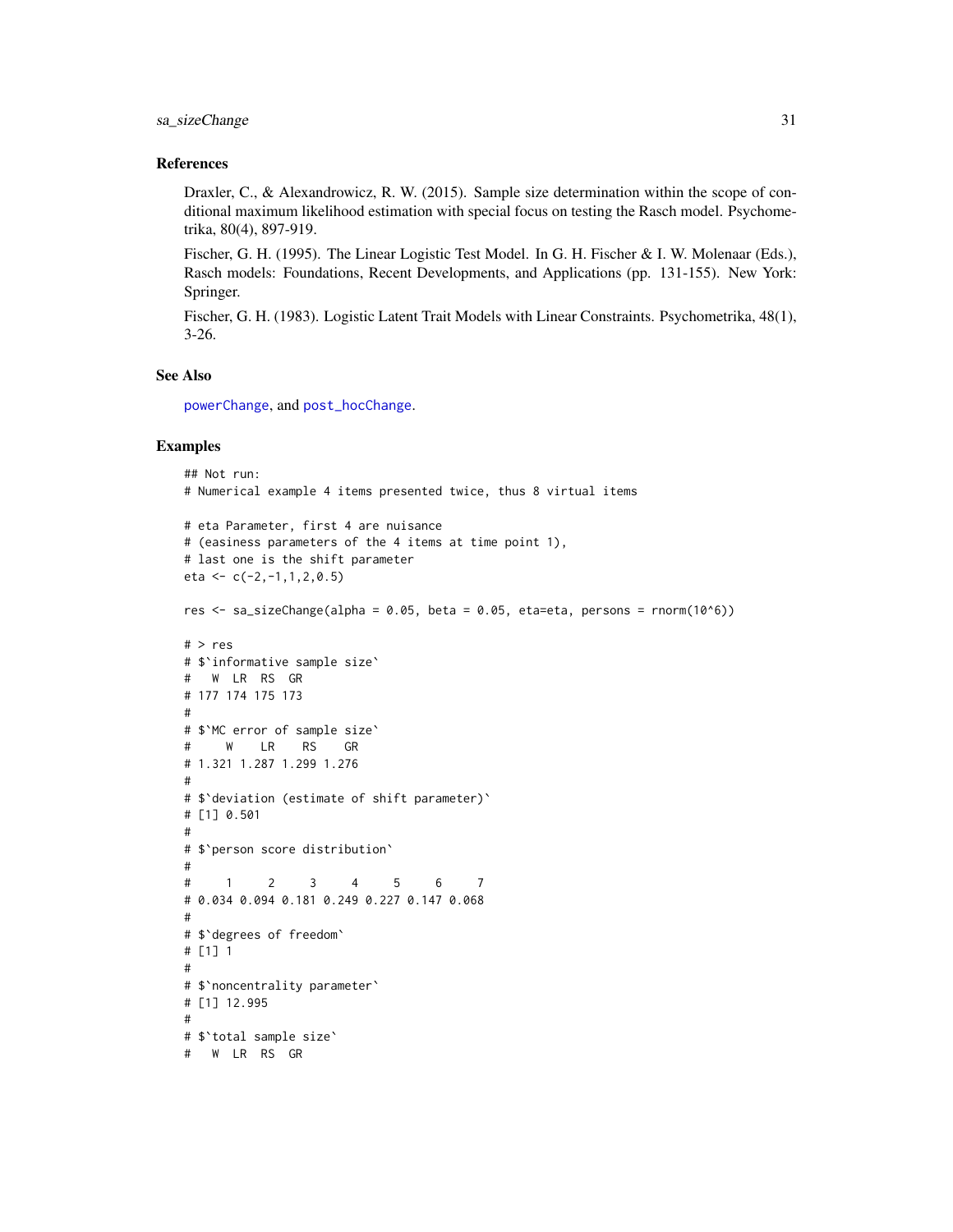```
# 182 179 180 178
#
# $call
# sa_sizeChange(alpha = 0.05, beta = 0.05, eta = eta, persons = rnorm(10^6))
## End(Not run)
```
<span id="page-31-1"></span>sa\_sizePCM *Sample size planning for tests of invariance of item-category parameters between two groups of persons in partial credit model*

## Description

Returns sample size for Wald (W), likelihood ratio (LR), Rao score (RS) and gradient (GR) test given probabilities of errors of first and second kinds  $\alpha$  and  $\beta$  as well as a deviation from the hypothesis to be tested. The hypothesis to be tested assumes equal item-category parameters in the partial credit model between two predetermined groups of persons. The alternative assumes that at least one parameter differs between the two groups.

## Usage

```
sa_sizePCM(
  alpha = 0.05,
  beta = 0.05,
  persons1 = rnorm(10<sup>0</sup>6),persons2 = rnorm(10<sup>0</sup>6),local_dev
)
```
## Arguments

| alpha     | Probability of the error of first kind.                                                                                                                                                                                                                                                                                                                                                       |
|-----------|-----------------------------------------------------------------------------------------------------------------------------------------------------------------------------------------------------------------------------------------------------------------------------------------------------------------------------------------------------------------------------------------------|
| beta      | Probability of the error of second kind.                                                                                                                                                                                                                                                                                                                                                      |
| persons1  | A vector of person parameters for group 1 (drawn from a specified distribution).<br>By default $10^6$ parameters are drawn at random from the standard normal dis-<br>tribution. The larger this number the more accurate are the computations. See<br>Details                                                                                                                                |
| persons2  | A vector of person parameters for group 2 (drawn from a specified distribution).<br>By default $10^6$ parameters are drawn at random from the standard normal dis-<br>tribution. The larger this number the more accurate are the computations. See<br>Details.                                                                                                                               |
| local_dev | A list consisting of two lists. One list refers to group 1, the other to group 2.<br>Each of the two lists contains a numerical vector per item, i.e., each list contains<br>as many vectors as items. Each vector contains the free item-cat. parameters of<br>the respective item. The number of free item-cat. parameters per item equals<br>the number of categories of the item minus 1. |

<span id="page-31-0"></span>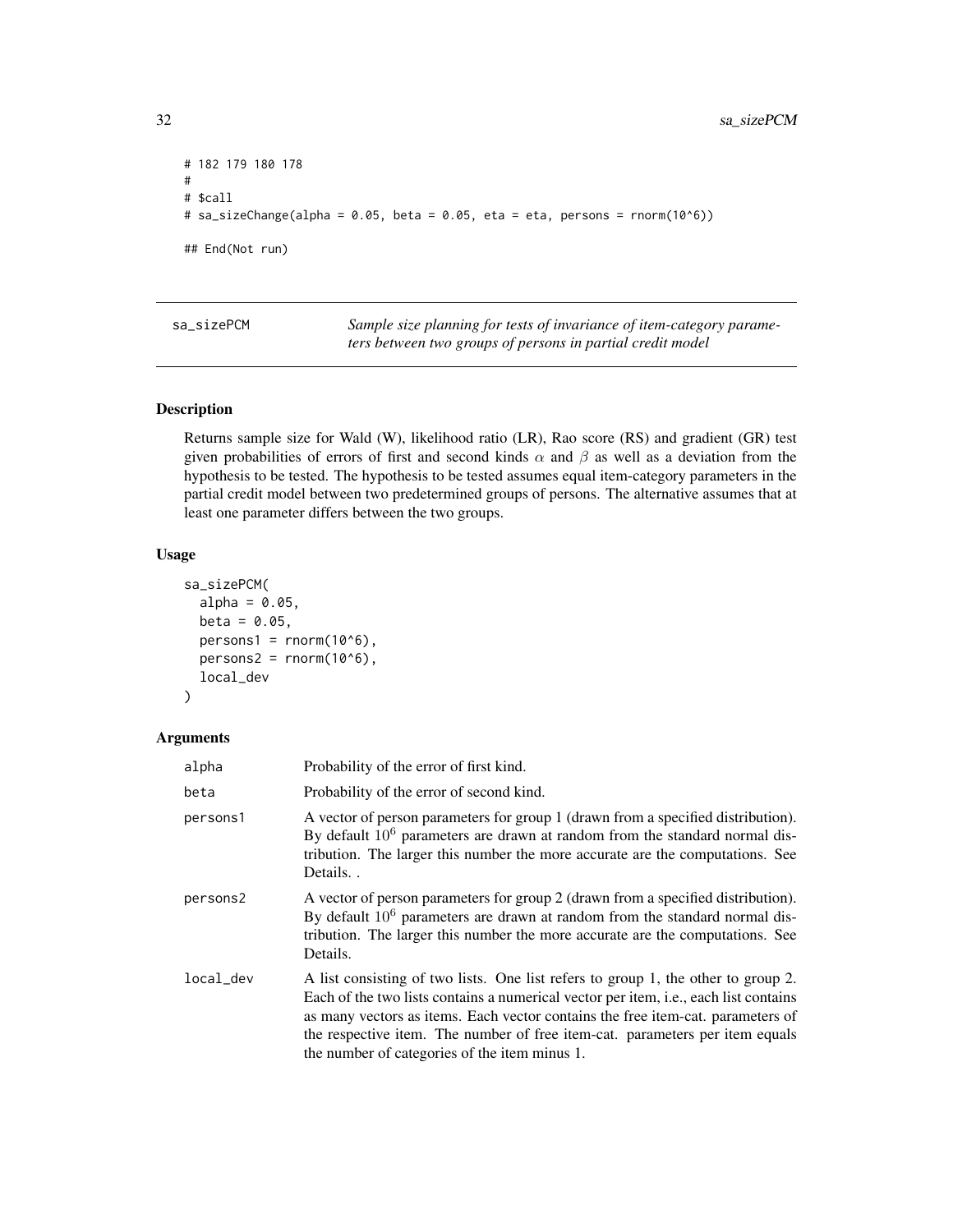#### sa sizePCM 33

#### Details

In general, the sample size is determined from the assumption that the approximate distributions of the four test statistics are from the family of noncentral  $\chi^2$  distributions with  $df = l$ , where l is the number of free item-category parameters in the partial credit model, and noncentrality parameter  $\lambda$ . The latter is, inter alia, a function of the sample size. Hence, the sample size can be determined from the condition  $\lambda = \lambda_0$ , where  $\lambda_0$  is a predetermined constant which depends on the probabilities of the errors of the first and second kinds  $\alpha$  and  $\beta$  (or power). More details about the distributions of the test statistics and the relationship between  $\lambda$ , power, and sample size can be found in Draxler and Alexandrowicz (2015).

In particular, the determination of  $\lambda$  and the sample size, respectively, is based on a simple Monte Carlo approach. As regards the concept of sample size a distinction between informative and total sample size has to be made. In the conditional maximum likelihood context, the responses of persons with minimum or maximum person score are completely uninformative. They do not contribute to the value of the test statistic. Thus, the informative sample size does not include these persons. The total sample size is composed of all persons. The Monte Carlo approach used in the present problem to determine  $\lambda$  and informative (and total) sample size can briefly be described as follows. Data (responses of a large number of persons to a number of items) are generated given a user-specified scenario of a deviation from the hypothesis to be tested. The hypothesis to be tested assumes equal item-category parameters between the two groups of persons. A scenario of a deviation is given by a choice of the item-cat. parameters and the person parameters (to be drawn randomly from a specified distribution) for each of the two groups. Such a scenario may be called local deviation since deviations can be specified locally for each item-category. The relative group sizes are determined by the choice of the number of person parameters for each of the two groups. For instance, by default  $10<sup>6</sup>$  person parameters are selected randomly for each group. In this case, it is implicitly assumed that the two groups of persons are of equal size. The user can specify the relative groups sizes by choosing the length of the arguments persons1 and persons2 appropriately. Note that the relative group sizes do have an impact on power and sample size of the tests. The next step is to compute a test statistic  $T$  (Wald, LR, score, or gradient) from the simulated data. The observed value t of the test statistic is then divided by the informative sample size  $n_{infsim}$  observed in the simulated data. This yields the so-called global deviation  $e = t/n_{infsim}$ , i.e., the chosen scenario of a deviation from the hypothesis to be tested being represented by a single number. Let the informative sample size sought be denoted by  $n_{inf}$  (thus, this is not the informative sample size observed in the sim. data). The noncentrality parameter  $\lambda$  can be expressed by the product  $n_{inf} * e$ . Then, it follows from the condition  $\lambda = \lambda_0$  that

$$
n_{inf} * e = \lambda_0
$$

and

$$
n_{inf} = \lambda_0/e.
$$

Note that the sample of size  $n_{inf}$  is assumed to be composed only of persons with informative person scores in both groups, where the relative frequency distribution of these informative scores in each of both groups is considered to be equal to the observed relative frequency distribution of informative scores in each of both groups in the simulated data. Note also that the relative sizes of the two person groups are assumed to be equal to the relative sizes of the two groups in the simulated data. By default, the two groups are equal-sized in the simulated data, i.e., one yields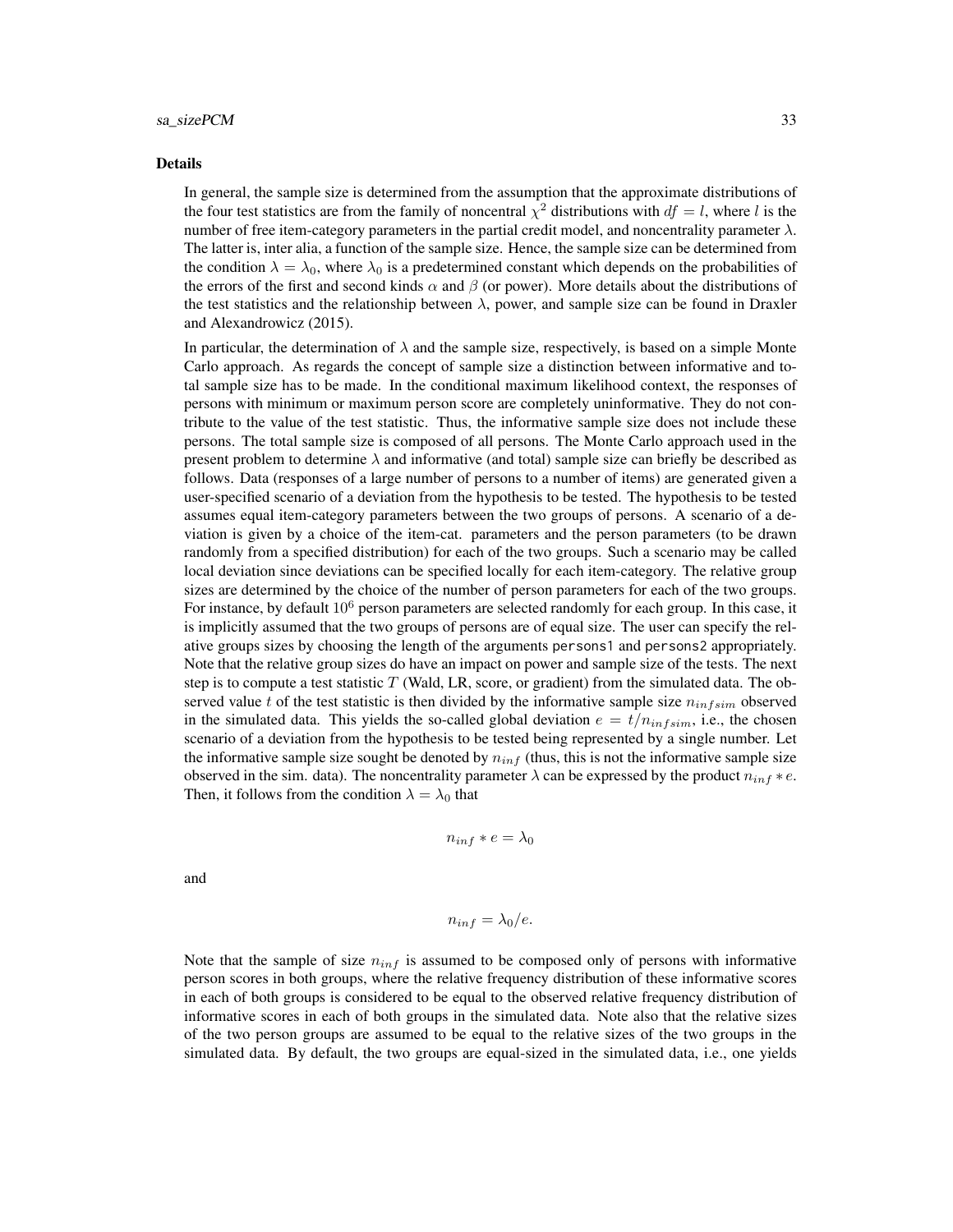$n_{inf} / 2$  persons (with informative scores) in each of the two groups. The total sample size  $n_{total}$  is obtained from the relation  $n_{inf} = n_{total} * pr$ , where pr is the proportion or relative frequency of persons observed in the simulated data with a minimum or maximum score. Basing the tests given a level  $\alpha$  on an informative sample of size  $n_{inf}$  the probability of rejecting the hypothesis to be tested will be at least  $1 - \beta$  if the true global deviation  $\ge e$ .

Note that in this approach the data have to be generated only once. There are no replications needed. Thus, the procedure is computationally not very time-consuming.

Since e is determined from the value of the test statistic observed in the simulated data it has to be treated as a realization of a random variable E. Consequently,  $n_{inf}$  is also a realization of a random variable  $N_{inf}$ . Thus, the (realized) value  $n_{inf}$  need not be equal to the exact value of the informative sample size that follows from the user-specified (predetermined)  $\alpha, \beta$ , and scenario of a deviation from the hypothesis to be tested, i.e., the selected item-category parameters used for the simulation of the data. If the CML estimates of these parameters computed from the simulated data are close to the predetermined parameters  $n_{inf}$  will be close to the exact value. This will generally be the case if the number of person parameters used for simulating the data, i.e., the lengths of the vectors persons1 and persons2, is large, e.g.,  $10^5$  or even  $10^6$  persons. In such cases, the possible random error of the computation procedure of  $n_{inf}$  based on the sim. data may not be of practical relevance any more. That is why a large number (of persons for the simulation process) is generally recommended.

For theoretical reasons, the random error involved in computing n inf can be pretty well approximated. A suitable approach is the well-known delta method. Basically, it is a Taylor polynomial of first order, i.e., a linear approximation of a function. According to it the variance of a function of a random variable can be linearly approximated by multiplying the variance of this random variable with the square of the first derivative of the respective function. In the present problem, the variance of the test statistic T is (approximately) given by the variance of a noncentral  $\chi^2$ distribution. Thus,  $Var(T) = 2(df + 2\lambda)$ , with  $df = l$  and  $\lambda = t$ . Since the global deviation  $e = (1/n_{infsim}) * t$  it follows for the variance of the corresponding random variable E that  $Var(E) = (1/n_{infsim})^2 * Var(T)$ . Since  $n_{inf} = f(e) = \lambda_0/e$  one obtains by the delta method (for the variance of the corresponding random variable  $N_{inf}$ )

$$
Var(N_{inf}) = Var(E) * (f'(e))^2,
$$

where  $f'(e) = -\lambda_0/e^2$  is the derivative of  $f(e)$ . The square root of  $Var(N_{inf})$  is then used to quantify the random error of the suggested Monte Carlo computation procedure. It is called Monte Carlo error of informative sample size.

#### Value

A list of results.

informative sample size

Informative sample size for each test, omitting persons with min. and max score.

MC error of sample size

Monte Carlo error of informative sample size for each test.

global deviation

Global deviation computed from simulated data. See Details.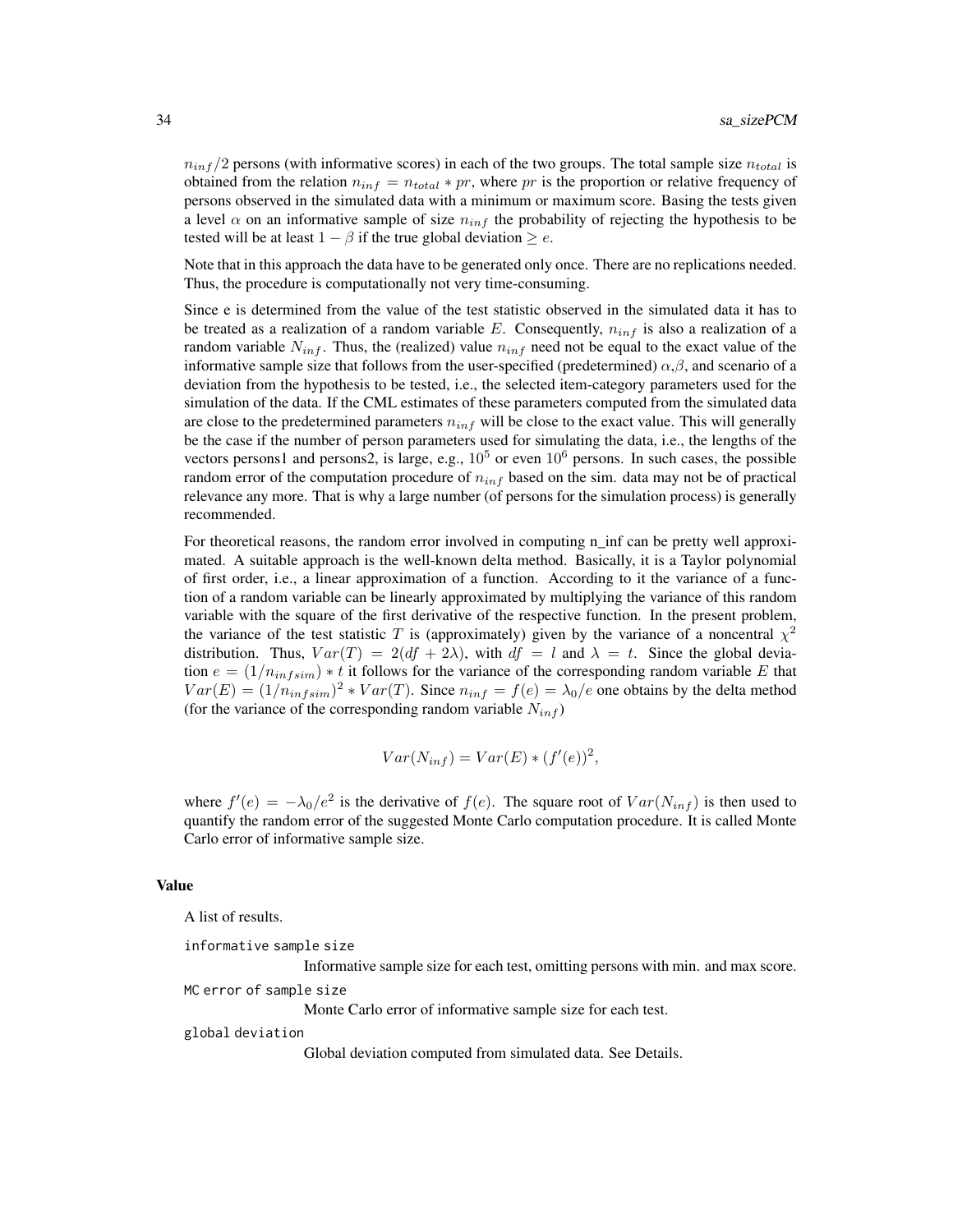<span id="page-34-0"></span>

| local deviation                      |                                                                                                                                                                                                                                                |  |
|--------------------------------------|------------------------------------------------------------------------------------------------------------------------------------------------------------------------------------------------------------------------------------------------|--|
|                                      | CML estimates of free item-category parameters in both group of persons ob-<br>tained from the simulated data expressing a deviation from the hypothesis to be<br>tested locally per item and response category.                               |  |
| person score distribution in group 1 |                                                                                                                                                                                                                                                |  |
|                                      | Relative frequencies of person scores in group 1 observed in simulated data.<br>Uninformative scores, i.e., minimum and maximum score, are omitted. Note<br>that the person score distribution does also have an influence on the sample size. |  |
| person score distribution in group 2 |                                                                                                                                                                                                                                                |  |
|                                      | Relative frequencies of person scores in group 2 observed in simulated data.<br>Uninformative scores, i.e., minimum and maximum score, are omitted. Note<br>that the person score distribution does also have an influence on the sample size. |  |
| degrees of freedom                   |                                                                                                                                                                                                                                                |  |
|                                      | Degrees of freedom $df$ .                                                                                                                                                                                                                      |  |
| noncentrality parameter              |                                                                                                                                                                                                                                                |  |
|                                      | Noncentrality parameter $\lambda$ of $\chi^2$ distribution from which sample size is deter-<br>mined.                                                                                                                                          |  |
| total sample size in group 1         |                                                                                                                                                                                                                                                |  |
|                                      | Total sample size in group 1 for each test. See Details.                                                                                                                                                                                       |  |
| total sample size in group 1         |                                                                                                                                                                                                                                                |  |
|                                      | Total sample size in group 2 for each test. See Details.                                                                                                                                                                                       |  |
| call                                 | The matched call.                                                                                                                                                                                                                              |  |

## References

Draxler, C. (2010). Sample Size Determination for Rasch Model Tests. Psychometrika, 75(4), 708–724.

Draxler, C., & Alexandrowicz, R. W. (2015). Sample Size Determination Within the Scope of Conditional Maximum Likelihood Estimation with Special Focus on Testing the Rasch Model. Psychometrika, 80(4), 897–919.

Draxler, C., Kurz, A., & Lemonte, A. J. (2020). The Gradient Test and its Finite Sample Size Properties in a Conditional Maximum Likelihood and Psychometric Modeling Context. Communications in Statistics-Simulation and Computation, 1-19.

Glas, C. A. W., & Verhelst, N. D. (1995a). Testing the Rasch Model. In G. H. Fischer & I. W. Molenaar (Eds.), Rasch Models: Foundations, Recent Developments, and Applications (pp. 69–95). New York: Springer.

Glas, C. A. W., & Verhelst, N. D. (1995b). Tests of Fit for Polytomous Rasch Models. In G. H. Fischer & I. W. Molenaar (Eds.), Rasch Models: Foundations, Recent Developments, and Applications (pp. 325-352). New York: Springer.

## See Also

[powerPCM](#page-18-1), and [post\\_hocPCM](#page-8-1).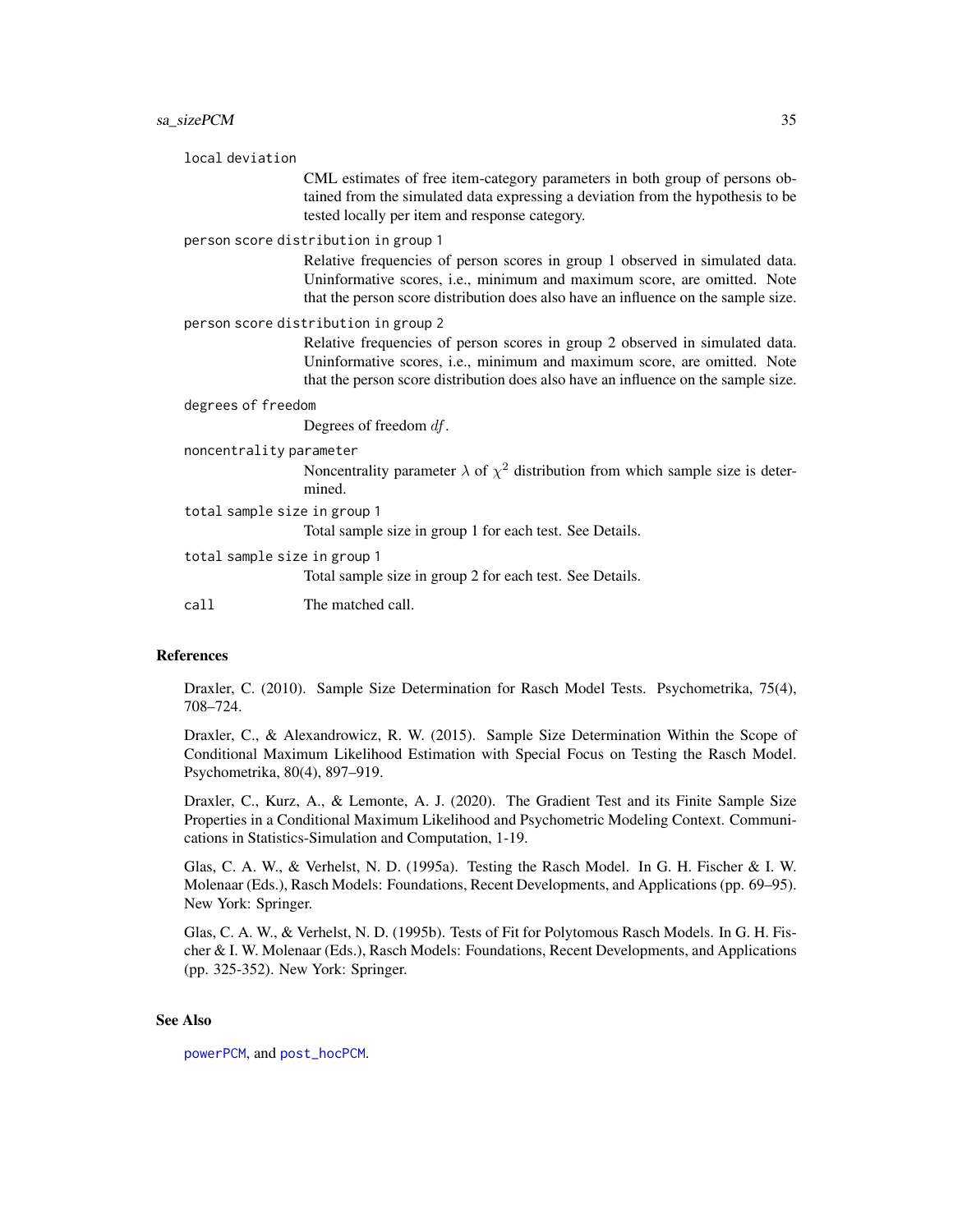```
## Not run:
##### Sample size of PCM Model #####
# free item-category parameters for group 1 and 2 with 5 items, with 3 categories each
local_dev <- list ( list(c( 0, 0), c( -1, 0), c( 0, 0), c( 1, 0), c( 1, 0.5)),
                    list(c( 0, 0), c( -1, 0), c( 0, 0), c( 1, 0), c( 0, -0.5)) )res <- sa_sizePCM(alpha = 0.05, beta = 0.05, persons1 = rnorm(10^6),
                persons2 = rnorm(10<sup>6</sup>), local_dev = local_dev)
# > res
# $`informative sample size`
# W LR RS GR
# 234 222 227 217
#
# $`MC error of sample size`
# W LR RS GR
# 1.105 1.018 1.053 0.988
#
# $`global deviation`
# W LR RS GR
# 0.101 0.107 0.104 0.109
#
# $`local deviation`
# I1-C2 I2-C1 I2-C2 I3-C1 I3-C2 I4-C1 I4-C2 I5-C1 I5-C2
# group1 -0.001 -1.000 -1.001 -0.003 -0.011 0.997 0.998 0.996 1.492
# group2 0.001 -0.998 -0.996 -0.007 -0.007 0.991 1.001 0.004 -0.499
#
# $`person score distribution in group 1`
#
# 1 2 3 4 5 6 7 8 9
# 0.111 0.130 0.133 0.129 0.122 0.114 0.101 0.091 0.070
#
# $`person score distribution in group 2`
#
# 1 2 3 4 5 6 7 8 9
# 0.090 0.109 0.117 0.121 0.121 0.121 0.116 0.111 0.093
#
# $`degrees of freedom`
# [1] 9
#
# $`noncentrality parameter`
# [1] 23.589
#
# $`total sample size in group 1`
# W LR RS GR
# 132 125 128 123
#
# $`total sample size in group 2`
# W LR RS GR
# 133 126 129 123
```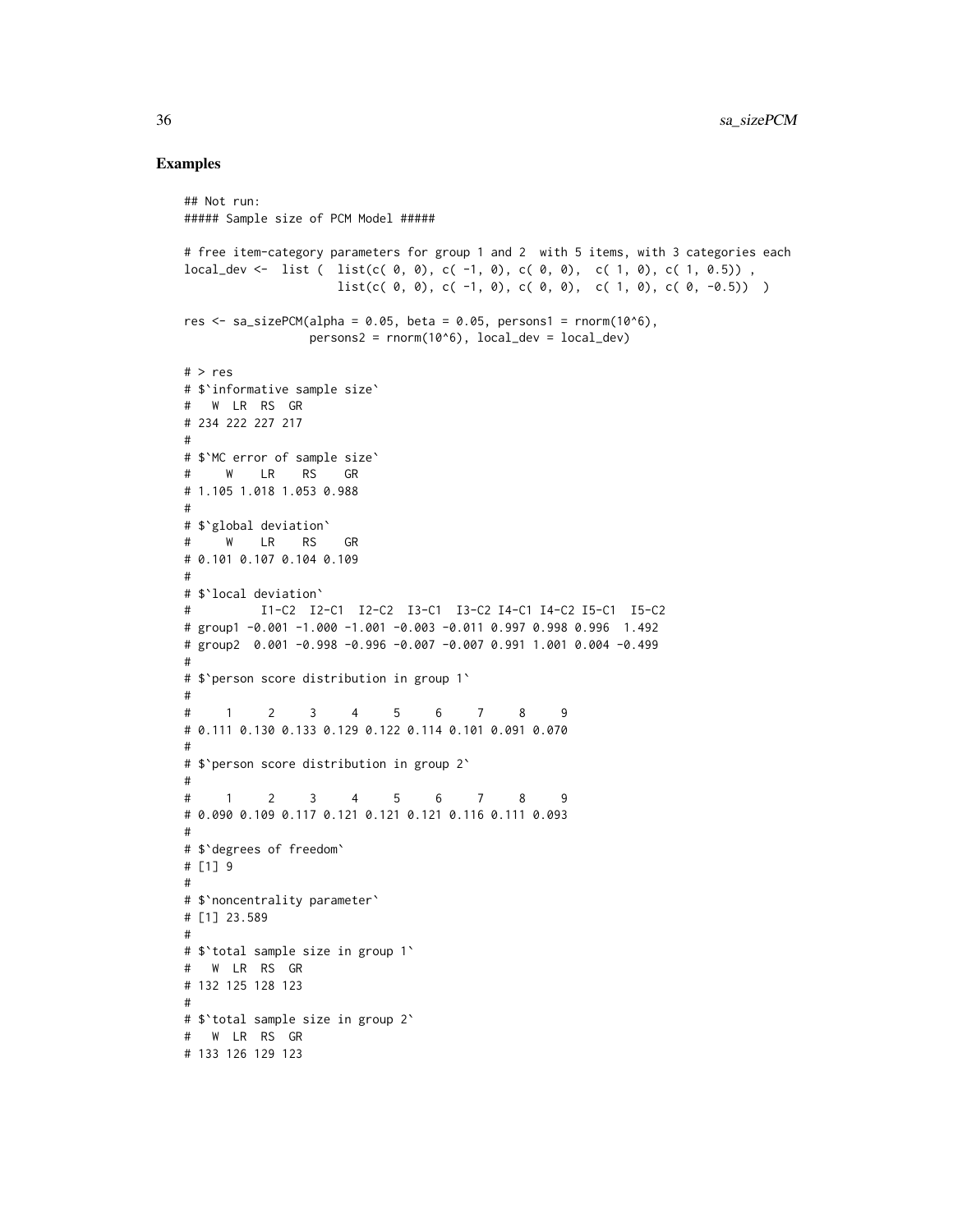<span id="page-36-0"></span>sa\_sizeRM 37

```
#
# $call
# sa_sizePCM(alpha = 0.05, beta = 0.05, persons1 = rnorm(10^6),
# persons2 = rnorm(10^6), local_dev = local_dev)
## End(Not run)
```
<span id="page-36-1"></span>sa\_sizeRM *Sample size planning for tests of invariance of item parameters between two groups of persons in binary Rasch model*

## Description

Returns sample size for Wald (W), likelihood ratio (LR), Rao score (RS) and gradient (GR) test given probabilities of errors of first and second kinds  $\alpha$  and  $\beta$  as well as a deviation from the hypothesis to be tested. The hypothesis to be tested assumes equal item parameters between two predetermined groups of persons. The alternative assumes that at least one parameter differs between the two groups.

## Usage

```
sa_sizeRM(
  alpha = 0.05,
  beta = 0.05,
  persons1 = rnorm(10<sup>0</sup>6),persons2 = rnorm(10<sup>0</sup>6),local_dev
)
```
#### Arguments

| alpha     | Probability of the error of first kind.                                                                                                                                                                                                                         |
|-----------|-----------------------------------------------------------------------------------------------------------------------------------------------------------------------------------------------------------------------------------------------------------------|
| beta      | Probability of the error of second kind.                                                                                                                                                                                                                        |
| persons1  | A vector of person parameters for group 1 (drawn from a specified distribution).<br>By default $10^6$ parameters are drawn at random from the standard normal dis-<br>tribution. The larger this number the more accurate are the computations. See<br>Details. |
| persons2  | A vector of person parameters for group 2 (drawn from a specified distribution).<br>By default $10^6$ parameters are drawn at random from the standard normal dis-<br>tribution. The larger this number the more accurate are the computations. See<br>Details. |
| local_dev | A list consisting of two vectors containing item parameters for the two person<br>groups representing a deviation from the hypothesis to be tested locally per item.                                                                                            |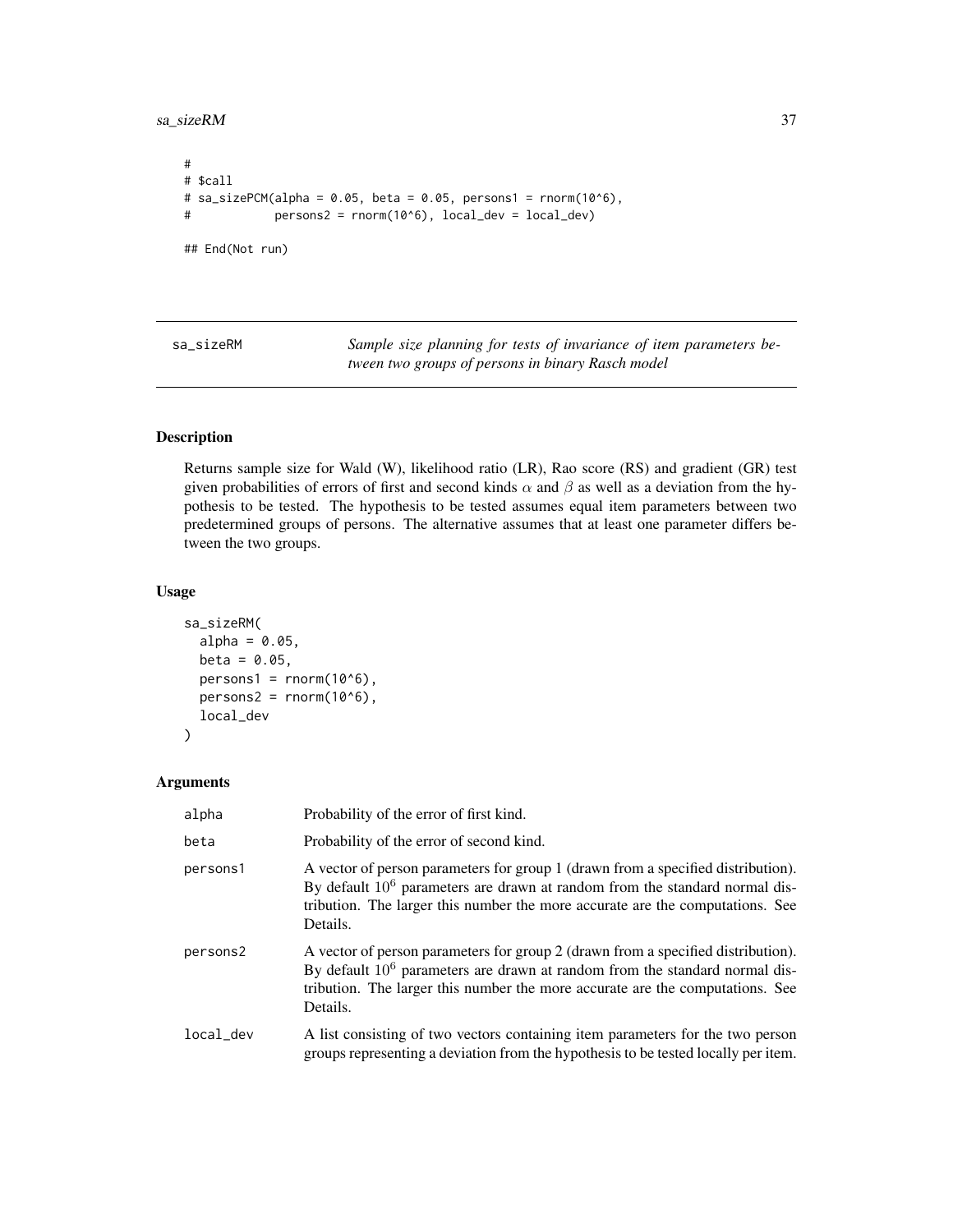#### Details

In general, the sample size is determined from the assumption that the approximate distributions of the four test statistics are from the family of noncentral  $\chi^2$  distributions with df equal to the number of items minus 1, and noncentrality parameter  $\lambda$ . The latter is, inter alia, a function of the sample size. Hence, the sample size can be determined from the condition  $\lambda = \lambda_0$ , where  $\lambda_0$  is a predetermined constant which depends on the probabilities of the errors of the first and second kinds  $\alpha$  and  $\beta$  (or power). More details about the distributions of the test statistics and the relationship between  $\lambda$ , power, and sample size can be found in Draxler and Alexandrowicz (2015).

In particular, the determination of  $\lambda$  and the sample size, respectively, is based on a simple Monte Carlo approach. As regards the concept of sample size a distinction between informative and total sample size has to be made. In the conditional maximum likelihood context, the responses of persons with minimum or maximum person score are completely uninformative. They do not contribute to the value o f the test statistic. Thus, the informative sample size does not include these persons. The total sample size is composed of all persons. The Monte Carlo approach used in the present problem to determine  $\lambda$  and informative (and total) sample size can briefly be described as follows. Data (responses of a large number of persons to a number of items) are generated given a user-specified scenario of a deviation from the hypothesis to be tested. The hypothesis to be tested assumes equal item parameters between the two groups of persons. A scenario of a deviation is given by a choice of the item parameters and the person parameters (to be drawn randomly from a specified distribution) for each of the two groups. Such a scenario may be called local deviation since deviations can be specified locally for each item. The relative group sizes are determined by the choice of the number of person parameters for each of the two groups. For instance, by default 10<sup>6</sup> person parameters are selected randomly for each group. In this case, it is implicitly assumed that the two groups of persons are of equal size. The user can specify the relative groups sizes by choosing the lengths of the arguments persons1 and persons2 appropriately. Note that the relative group sizes do have an impact on power and sample size of the tests. The next step is to compute a test statistic T (Wald, LR, score, or gradient) from the simulated data. The observed value t of the test statistic is then divided by the informative sample size  $n_{infsim}$  observed in the simulated data. This yields the so-called global deviation  $e = t/n_{infsim}$ , i.e., the chosen scenario of a deviation from the hypothesis to be tested being represented by a single number. Let the informative sample size sought be denoted by  $n_{inf}$  (thus, this is not the informative sample size observed in the sim. data). The noncentrality parameter  $\lambda$  can be expressed by the product  $n_{inf} * e$ . Then, it follows from the condition  $\lambda = \lambda_0$  that

$$
n_{inf} * e = \lambda_0
$$

and

$$
n_{inf} = \lambda_0/e.
$$

Note that the sample of size  $n_{inf}$  is assumed to be composed only of persons with informative person scores in both groups, where the relative frequency distribution of these informative scores in each of both groups is considered to be equal to the observed relative frequency distribution of informative scores in each of both groups in the simulated data. Note also that the relative sizes of the two person groups are assumed to be equal to the relative sizes of the two groups in the simulated data. By default, the two groups are equal-sized in the simulated data, i.e., one yields  $n_{inf}/2$  persons (with informative scores) in each of the two groups. The total sample size  $n_{total}$  is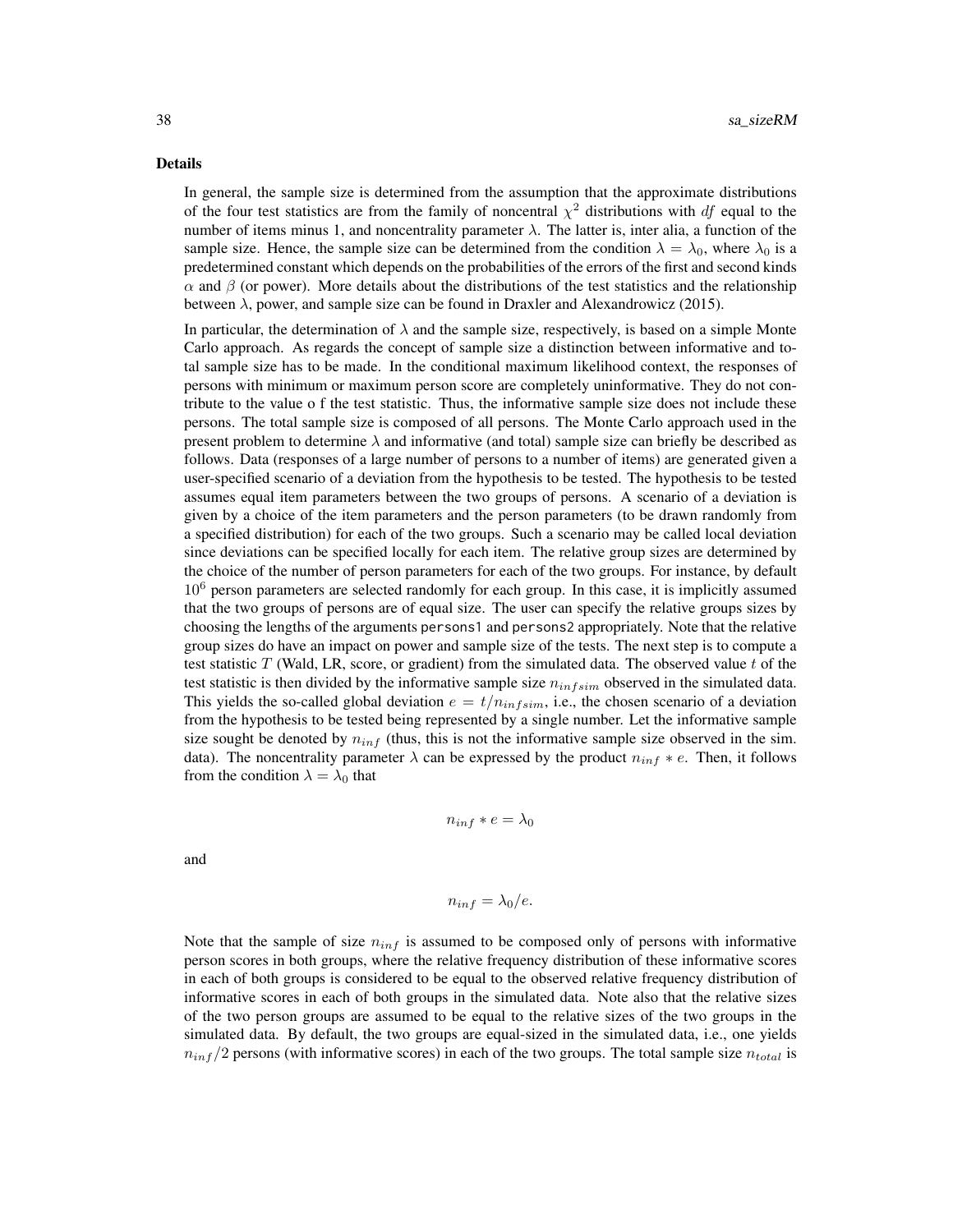obtained from the relation  $n_{inf} = n_{total} * pr$ , where pr is the proportion or relative frequency of persons observed in the simulated data with a minimum or maximum score. Basing the tests given a level  $\alpha$  on an informative sample of size  $n_{inf}$  the probability of rejecting the hypothesis to be tested will be at least  $1 - \beta$  if the true global deviation  $\ge e$ .

Note that in this approach the data have to be generated only once. There are no replications needed. Thus, the procedure is computationally not very time-consuming.

Since *e* is determined from the value of the test statistic observed in the simulated data it has to be treated as a realization of a random variable E. Consequently,  $n_{inf}$  is also a realization of a random variable  $N_{inf}$ . Thus, the (realized) value  $n_{inf}$  need not be equal to the exact value of the informative sample size that follows from the user-specified (predetermined)  $\alpha$ ,  $\beta$ , and scenario of a deviation from the hypothesis to be tested, i.e., the selected item parameters used for the simulation of the data. If the CML estimates of these parameters computed from the simulated data are close to the predetermined parameters  $n_{inf}$  will be close to the exact value. This will generally be the case if the number of person parameters used for simulating the data, i.e., the lengths of the vectors persons1 and persons2, is large, e.g.,  $10^5$  or even  $10^6$  persons. In such cases, the possible random error of the computation procedure of  $n_{inf}$  based on the sim. data may not be of practical relevance any more. That is why a large number (of persons for the simulation process) is generally recommended.

For theoretical reasons, the random error involved in computing  $n_{inf}$  can be pretty well approximated. A suitable approach is the well-known delta method. Basically, it is a Taylor polynomial of first order, i.e., a linear approximation of a function. According to it the variance of a function of a random variable can be linearly approximated by multiplying the variance of this random variable with the square of the first derivative of the respective function. In the present problem, the variance of the test statistic T is (approximately) given by the variance of a noncentral  $\chi^2$  distribution. Thus,  $Var(T) = 2(df + 2\lambda)$ , with df equal to the number of items minus 1 and  $\lambda = t$ . Since the global deviation  $e = (1/n_{infsim}) * t$  it follows for the variance of the corresponding random variable E that  $Var(E) = (1/n_{infsim})^2 * Var(T)$ . Since  $n_{inf} = f(e) = \lambda_0/e$  one obtains by the delta method (for the variance of the corresponding random variable  $N_{inf}$ )

$$
Var(N_{inf}) = Var(E) * (f'(e))^2,
$$

where  $f'(e) = -\lambda_0/e^2$  is the derivative of  $f(e)$ . The square root of  $Var(N_{inf})$  is then used to quantify the random error of the suggested Monte Carlo computation procedure. It is called Monte Carlo error of informative sample size.

#### Value

A list of results.

informative sample size

Informative sample size for each test omitting persons with min. and max score.

MC error of sample size

Monte Carlo error of informative sample size for each test.

Global deviation computed from simulated data. See Details.

## global deviation

local deviation

CML estimates of free item parameters in both groups obtained from the simulated data. First item parameter set 0 in both groups.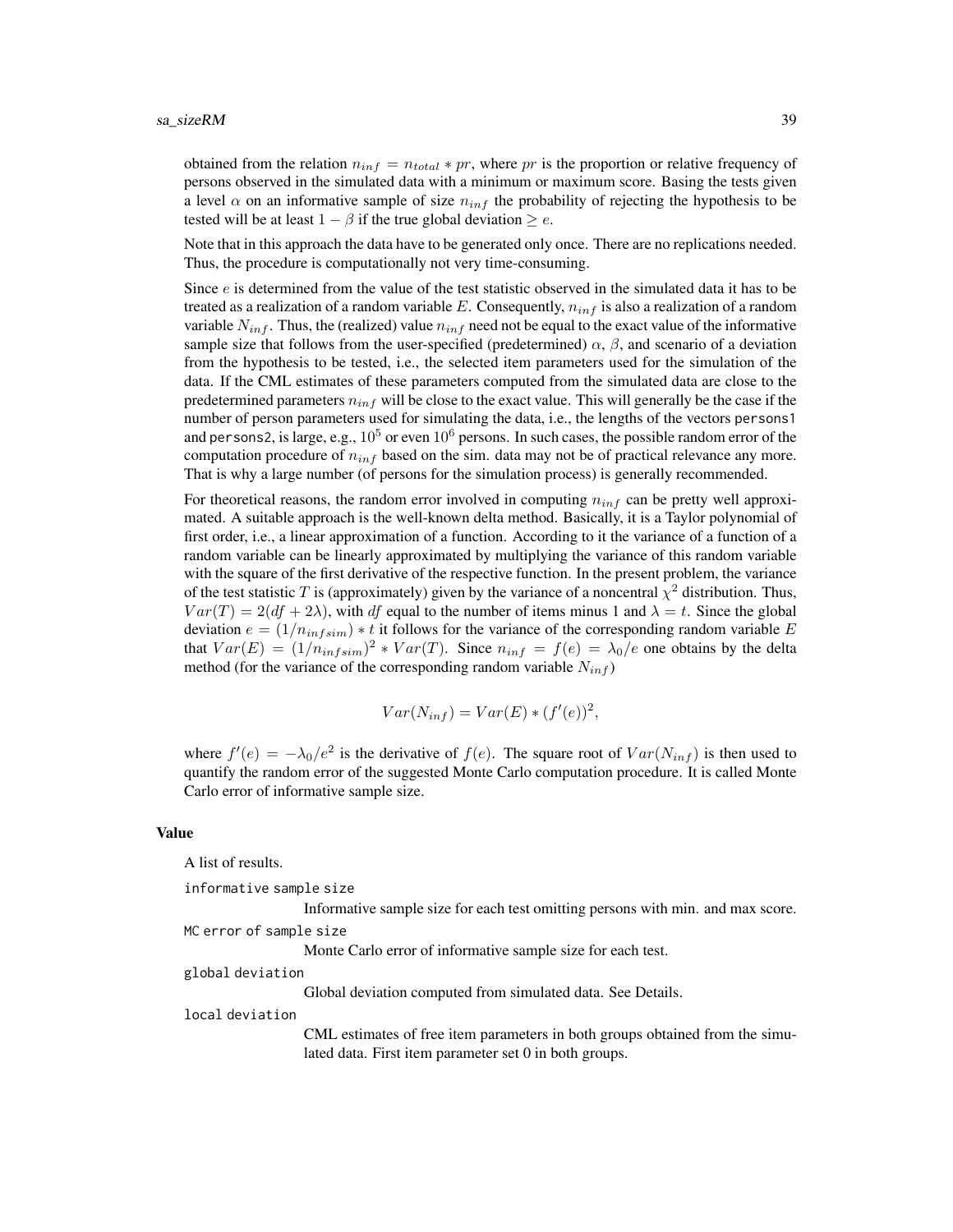#### <span id="page-39-0"></span>person score distribution in group 1

Relative frequencies of person scores in group 1 observed in simulated data. Uninformative scores, i.e., minimum and maximum score, are omitted. Note that the person score distribution does also have an influence on the sample size.

#### person score distribution in group 2

Relative frequencies of person scores in group 2 observed in simulated data. Uninformative scores, i.e., minimum and maximum score, are omitted. Note that the person score distribution does also have an influence on the sample size.

#### degrees of freedom

Degrees of freedom df.

| noncentrality parameter      |                                                                                             |  |  |
|------------------------------|---------------------------------------------------------------------------------------------|--|--|
|                              | Noncentrality parameter $\lambda$ of $\chi^2$ distribution from which sample size is deter- |  |  |
|                              | mined.                                                                                      |  |  |
| total sample size in group 1 |                                                                                             |  |  |
|                              | Total sample size in group 1 for each test. See Details.                                    |  |  |
| total sample size in group 1 |                                                                                             |  |  |
|                              | Total sample size in group 2 for each test. See Details.                                    |  |  |
|                              |                                                                                             |  |  |

call The matched call.

#### References

Draxler, C. (2010). Sample Size Determination for Rasch Model Tests. Psychometrika, 75(4), 708–724.

Draxler, C., & Alexandrowicz, R. W. (2015). Sample Size Determination Within the Scope of Conditional Maximum Likelihood Estimation with Special Focus on Testing the Rasch Model. Psychometrika, 80(4), 897–919.

Draxler, C., Kurz, A., & Lemonte, A. J. (2020). The Gradient Test and its Finite Sample Size Properties in a Conditional Maximum Likelihood and Psychometric Modeling Context. Communications in Statistics-Simulation and Computation, 1-19.

Glas, C. A. W., & Verhelst, N. D. (1995a). Testing the Rasch Model. In G. H. Fischer & I. W. Molenaar (Eds.), Rasch Models: Foundations, Recent Developments, and Applications (pp. 69–95). New York: Springer.

Glas, C. A. W., & Verhelst, N. D. (1995b). Tests of Fit for Polytomous Rasch Models. In G. H. Fischer & I. W. Molenaar (Eds.), Rasch Models: Foundations, Recent Developments, and Applications (pp. 325-352). New York: Springer.

#### See Also

[powerRM](#page-23-1), and [post\\_hocRM](#page-11-1).

```
## Not run:
##### Sample size of Rasch Model #####
res <- sa_sizeRM(local_dev = list( c(0, -0.5, 0, 0.5, 1) , c(0, 0.5, 0, -0.5, 1)))
```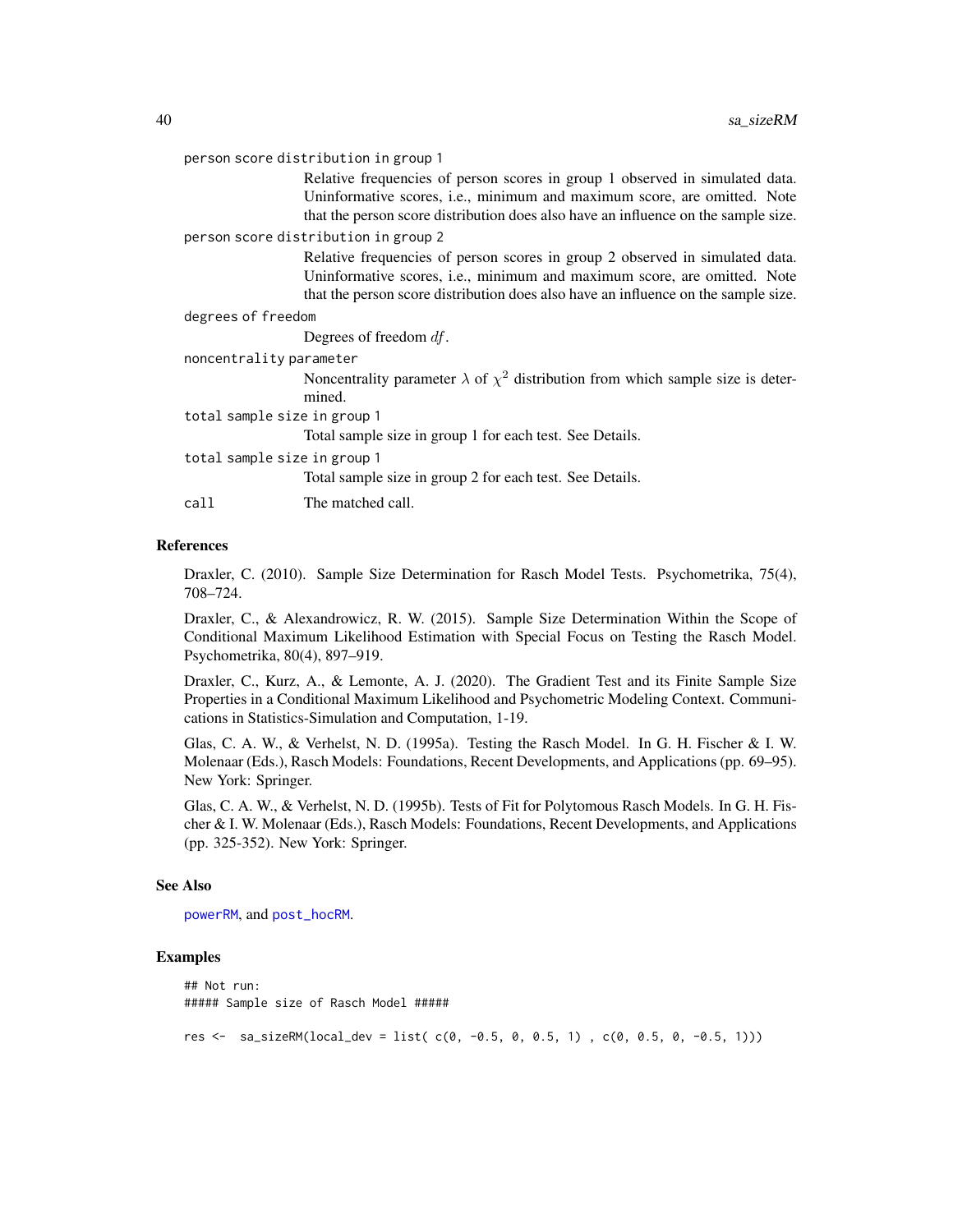<span id="page-40-0"></span>tcl\_hessian 41

```
# > res
# $`informative sample size`
# W LR RS GR
# 159 153 155 151
#
# $`MC error of sample size`
# W LR RS GR
# 0.721 0.682 0.695 0.670
#
# $`global deviation`
# W LR RS GR
# 0.117 0.122 0.120 0.123
#
# $`local deviation`
# Item2 Item3 Item4 Item5
# group1 -0.502 -0.005 0.497 1.001
# group2 0.495 -0.006 -0.501 0.994
#
# $`person score distribution in group 1`
#
# 1 2 3 4
# 0.249 0.295 0.268 0.188
#
# $`person score distribution in group 2`
#
# 1 2 3 4
# 0.249 0.295 0.270 0.187
#
# $`degrees of freedom`
# [1] 4
#
# $`noncentrality parameter`
# [1] 18.572
#
# $`total sample size in group 1`
# W LR RS GR
# 97 93 94 92
#
# $`total sample size in group 2`
# W LR RS GR
# 97 93 94 92
#
# $call
# sa_sizeRM(local_dev = list(c(0, -0.5, 0, 0.5, 1),
# c(0, 0.5, 0, -0.5, 1)))
## End(Not run)
```
tcl\_hessian *Computation of Hessian matrix.*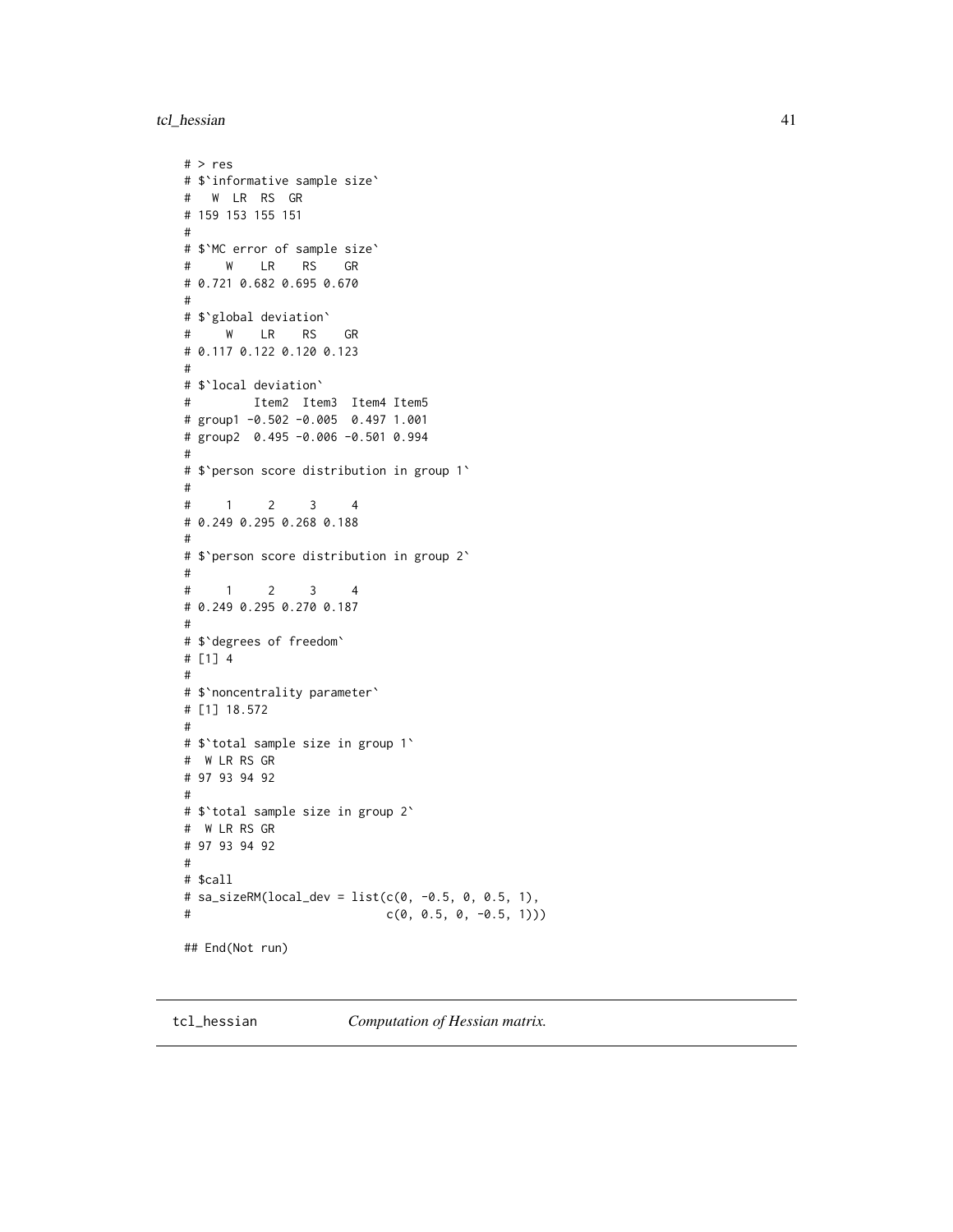#### <span id="page-41-0"></span>Description

Uses function hessian() from numDeriv package to compute (approximate numerically) Hessian matrix evaluated at arbitrary values of item easiness parameters.

#### Usage

```
tcl_hessian(X, eta, W, model = "RM")
```
## Arguments

|       | data matrix.                                |
|-------|---------------------------------------------|
| eta   | numeric vector of item easiness parameters. |
|       | design matrix.                              |
| model | RM, PCM, RSM, LLTM.                         |

#### Value

Hessian matrix evaluated at eta

## References

Gilbert, P., Gilbert, M. P., & Varadhan, R. (2016). numDeriv: Accurate Numerical Derivatives. R package version 2016.8-1.1. url: https://CRAN.R-project.org/package=numDeriv

#### Examples

```
## Not run:
# Rasch model with beta_1 restricted to 0
y <- eRm::raschdat1
res \leq -eRm::RM(X = y, sum0 = FALSE)mat \le tcl_hessian(X = y, eta = res$etapar, model = "RM")
```
## End(Not run)

tcl\_scorefun *Computation of score function.*

## Description

Uses function jacobian() from numDeriv package to compute (approximate numerically) score function (first order partial derivatives of conditional log likelihood function) evaluated at arbitrary values of item easiness parameters.

#### Usage

 $tcl\_scorefun(X, eta, W, model = "RM")$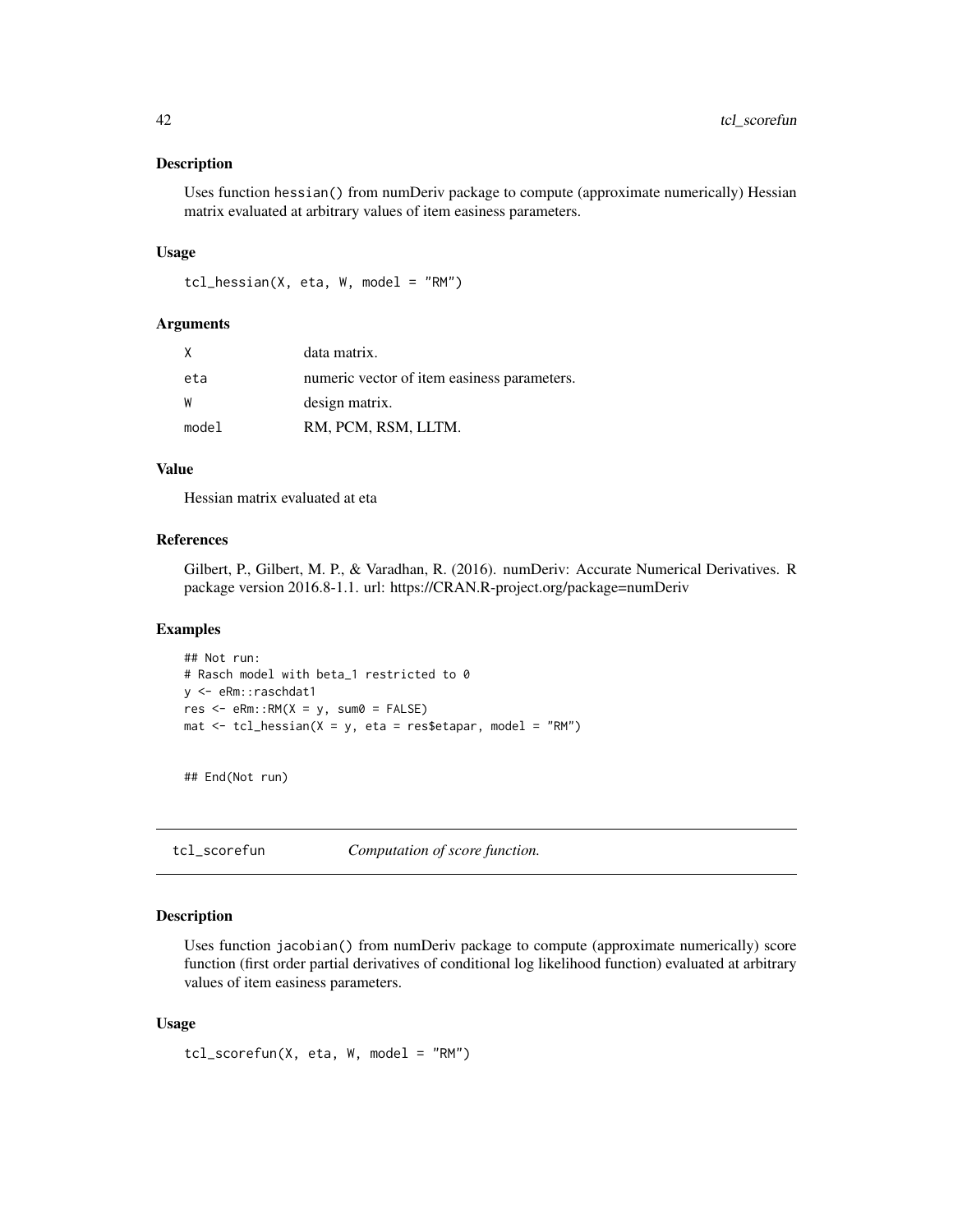## tcl\_scorefun 43

## Arguments

|       | data matrix.                                |
|-------|---------------------------------------------|
| eta   | numeric vector of item easiness parameters. |
| W     | design matrix.                              |
| model | RM, PCM, RSM, LLTM.                         |

## Value

Score function evaluated at eta

## References

Gilbert, P., Gilbert, M. P., & Varadhan, R. (2016). numDeriv: Accurate Numerical Derivatives. R package version 2016.8-1.1. url: https://CRAN.R-project.org/package=numDeriv

## Examples

```
## Not run:
# Rasch model with beta_1 restricted to 0
y <- eRm::raschdat1
res < - eRm::RM(X = y, sum0 = FALSE)scorefun <- tcl_scorefun(X = y, eta = res$etapar, model = "RM")
```
## End(Not run)